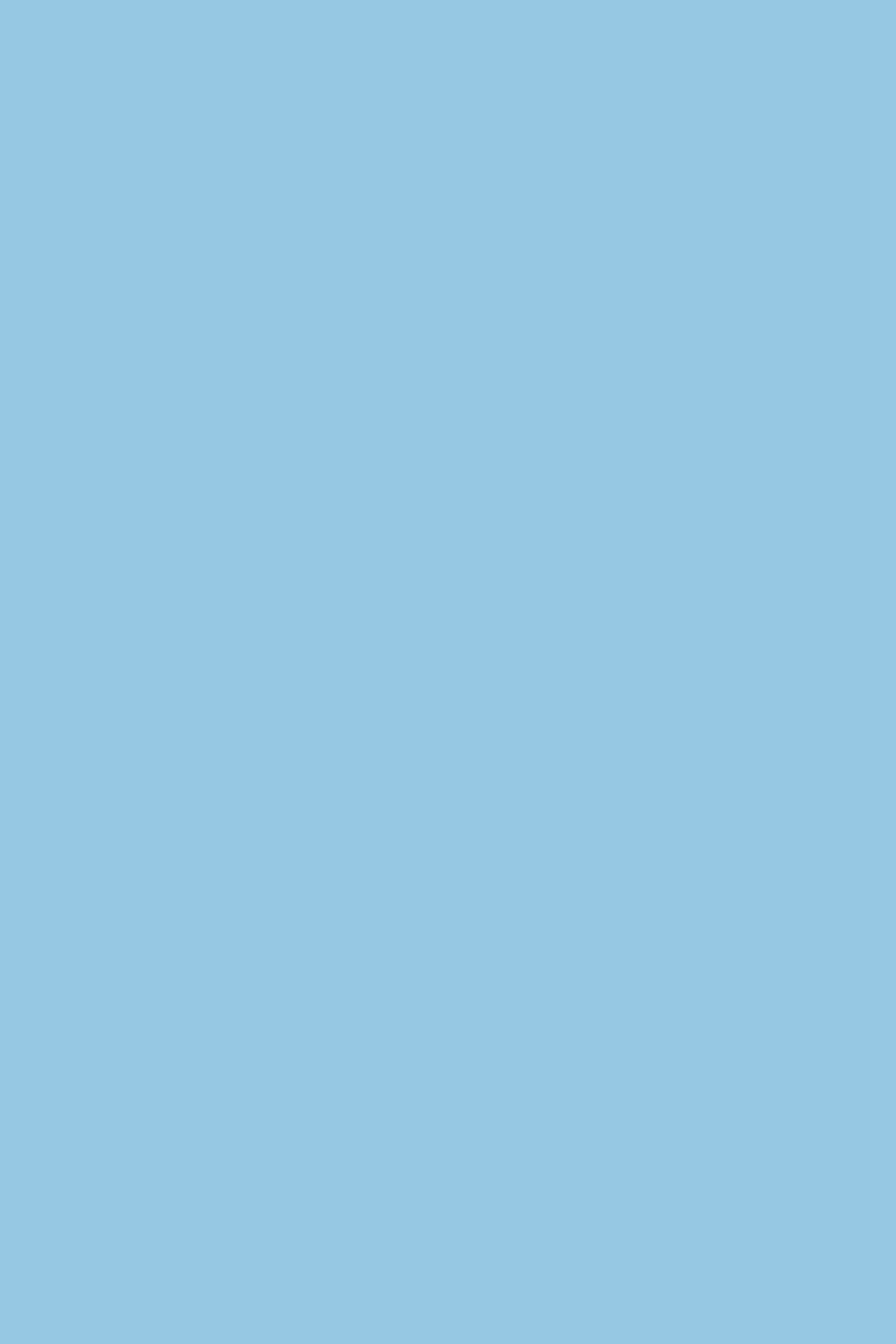# ÷, **Charlotte Area Transit System**  $\mathcal{L}_{\mathcal{A}}$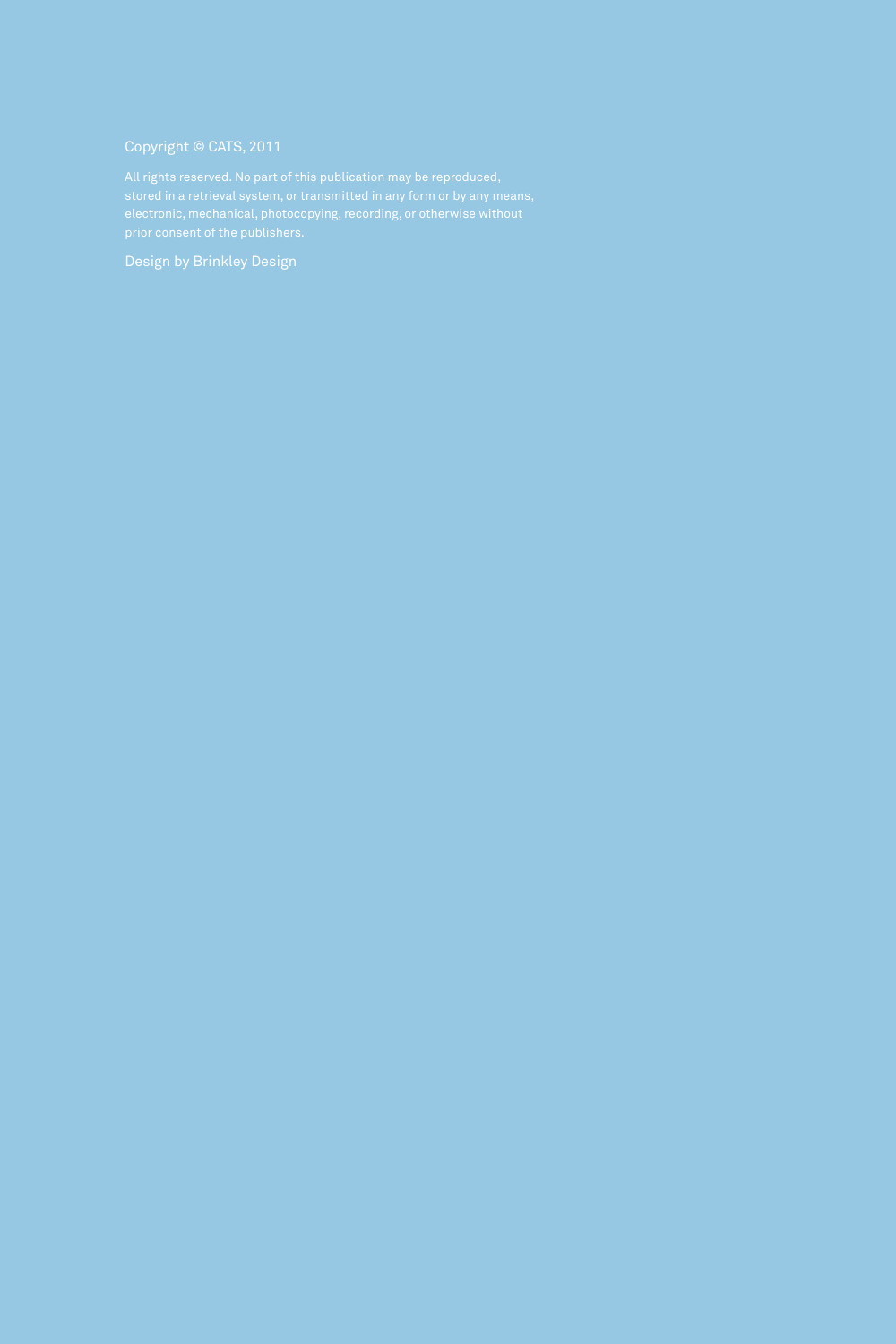#### **Contents**

- Foreword 3
- Art In Transit Program 11
- Narrative & Storytelling 17
- Form & Function 31
- Art for Art's Sake 45
- $57$  Education & Outreach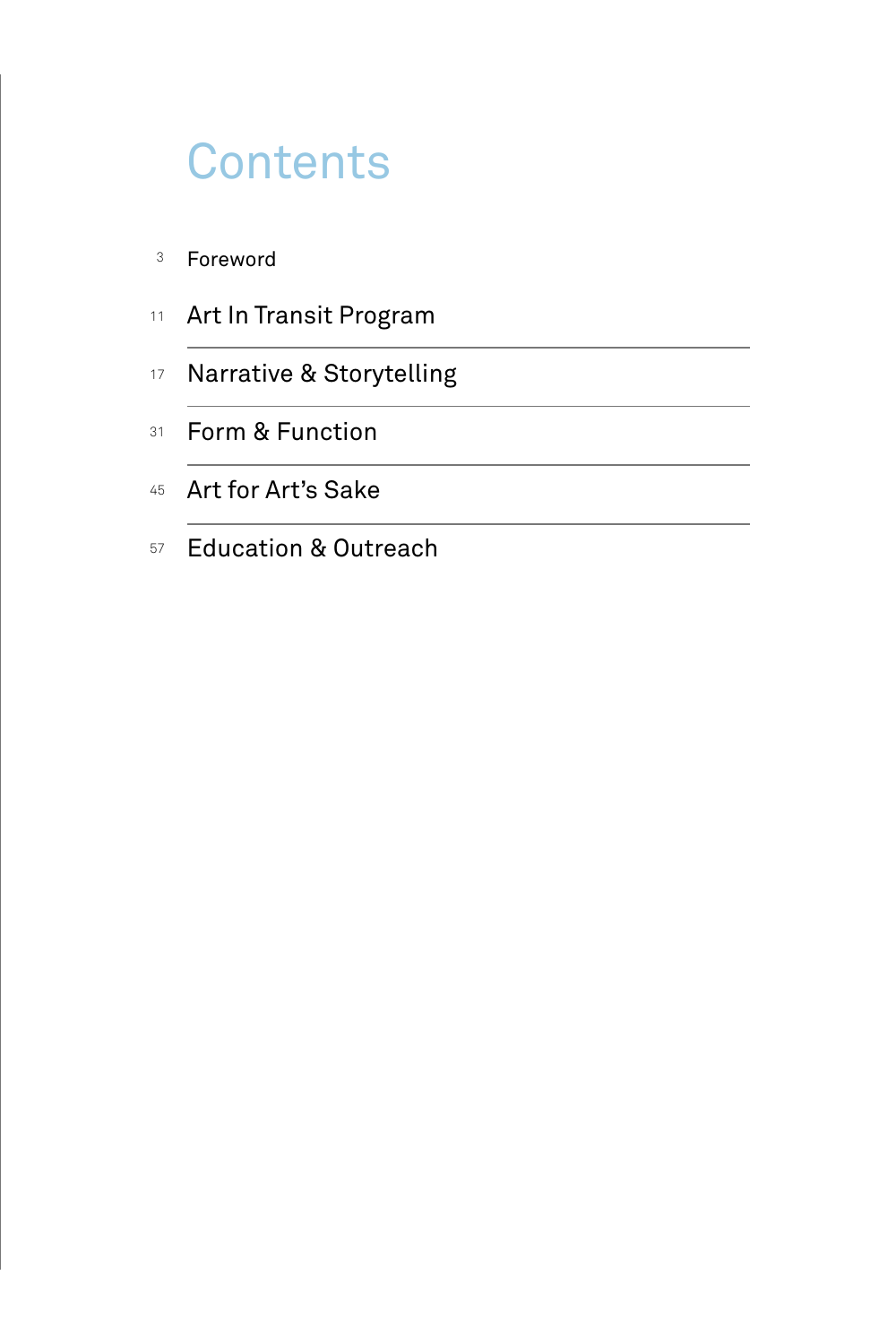

Mallard Creek Community **Schoolhouse** 



Mallard Creek Park and Ride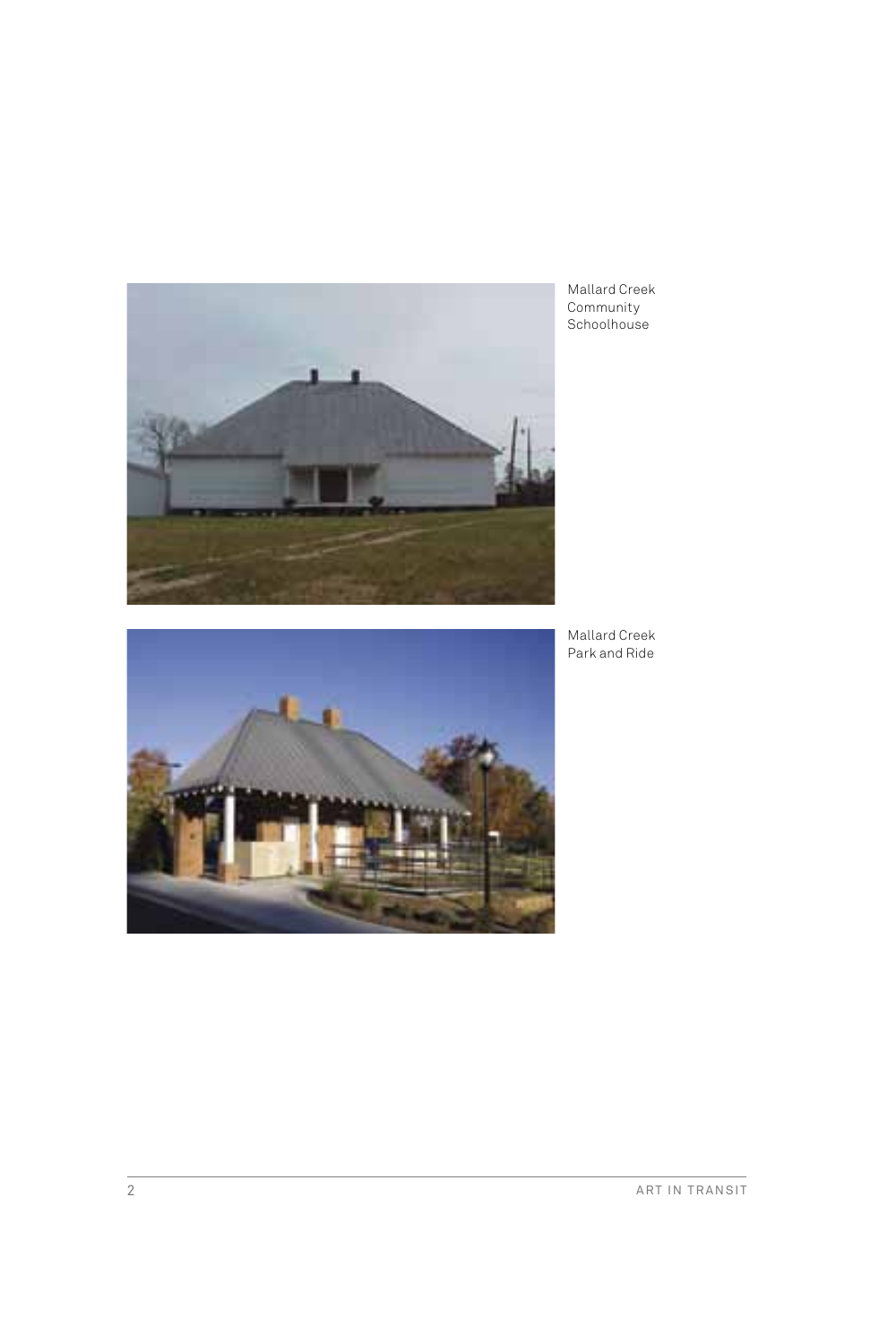#### Foreword

Charlotte's rich history as a crossroads for trade ensures its development as a place of commerce. What was once a desired path for Native Americans and Colonial settlers has now grown into a formidable city emerging Oz-like from the flat, red-hued Piedmont. Charlotte is a city with a diverse history of gold, agriculture, textiles and banking. It has an impressive tree canopy that belies the miles of concrete below. It is steeped in Southern traditions, yet embraces growth and an influx of people and businesses. It is a city with a developing plan for expansion and a commitment to beauty and function, as evidenced in the art which has been integrated into an expanding public transit system.

Patrons utilize this transit system for commuting to work, attending a sporting or cultural event or taking their families to an uptown parade. As they speed along, journeying from their homes to their destinations, they may engage in a dynamic art experience by observing the intentionally designed stations and art placed along the way. Visual clues are assimilated, almost imperceptibly, but significantly, connecting one to the iconography of a particular place.

The passenger stations and facilities are designed to make relevant statements about the city and its geography, history, texture and aspirations. And in doing so, this transit system eloquently links a specific locale with the people who come here. Not all of the commissioned art, however, is narrative in nature, or has a specific didactic agenda. Some of the most successful works of art are those that evoke a mood, conjure a memory or set in motion a chain of thought.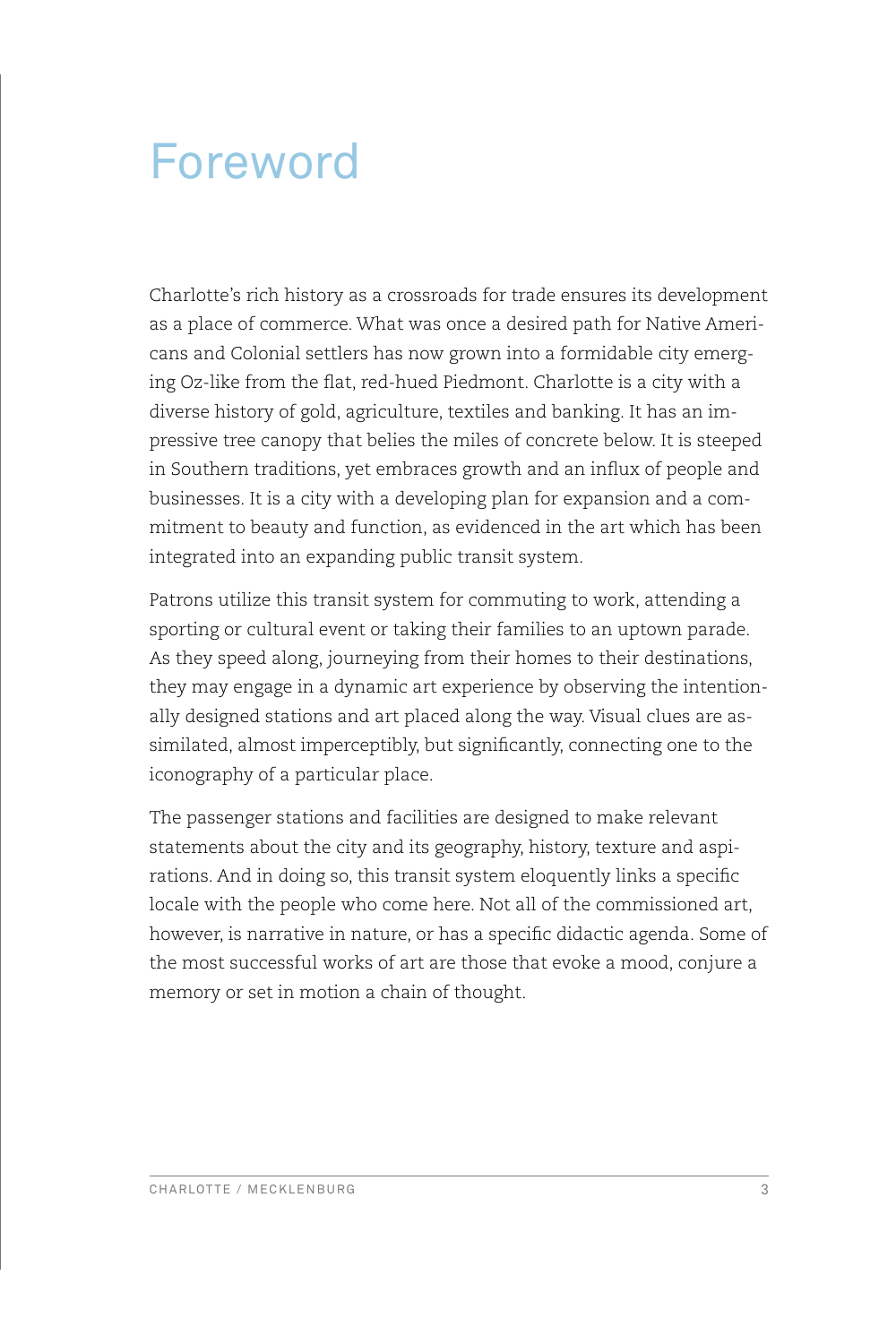



 $\uparrow$ Mallard Creek Park and Ride, Comfort Station and Bus Shelters

 $\leftarrow$ Rudy Rudisill T.9106, galvanized steel, 35 1/2" x 14 1/2" x 18"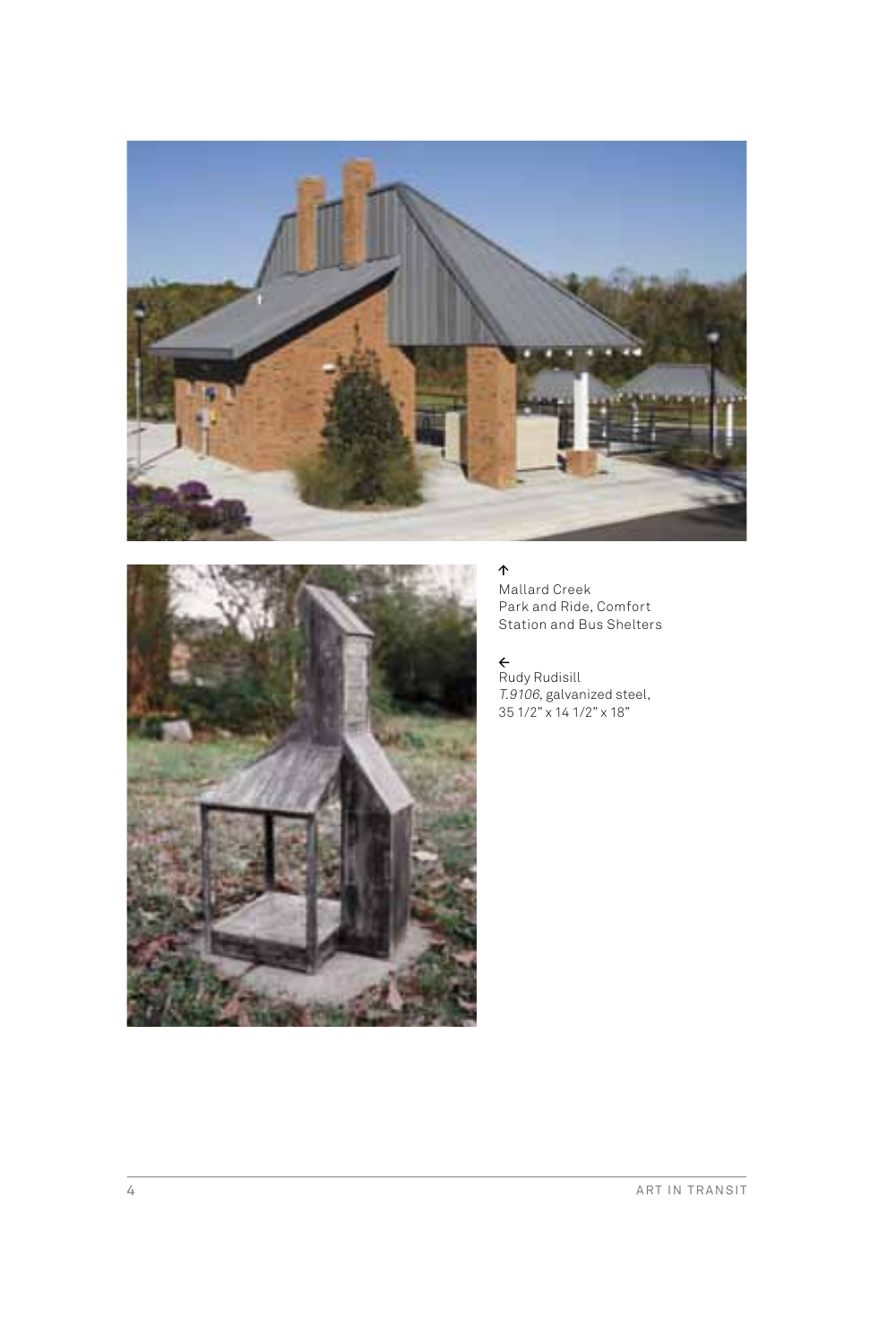Why is the infusion of art in the overall design of this system important? Urban studies have confirmed that well-designed spaces are more userfriendly, safer and more comfortable. These studies also show that a visually stimulating environment enhances the aesthetic appeal of a particular place. Some of the designed amenities specifically reference historical places. Artist Rudy Rudisill in his design collaboration with architects Neighboring Concepts for the Mallard Creek Park and Ride facility mirrors the vernacular architecture of the old Mallard Creek Community Schoolhouse while referencing Rudisill's own sculpture. In contrast, the futuristic architecture of the Huntersville-Northcross Park and Ride facility by the same architects, was a direct response to the incorporation of a kinetic sculpture by Kit Kube, which casts light and patterns on surfaces provided to the artist by the architects. Jody Pinto's translucent green and red canopies at the LYNX Blue Line 3rd Street Station lend a contemporary environment to an uptown light rail station. Illuminated from within, these forms are radiant at night and contribute to a luminous space situated above the busy street below.

Alice Adams, Shaun Cassidy, Nancy Blum, and Leticia Huerta all create functional works of art that incorporate the flora of the South, whether it be cotton, magnolia blossoms or some of Charlotte's indigenous tree and plant life. Their artworks celebrate the lushness of a climate that facilitates abundant, verdant growth. Andrew Leicester's sturdy bridge columns reference weaving patterns, and his brightly-hued sculptural Bobbins surrounding the Time Warner Cable Arena are a nod to the textile industry that was once an economic powerhouse in this region. Kathy Triplett's tiles for the Matthews Independence Pointe Park and Ride facility arch depict transportation-related images from local history. A sense of community and history is evidenced in Susan Harbage Page's bus shelters that feature larger-than-life historical photographs of residents of the Cherry community. Cherry is the oldest African-American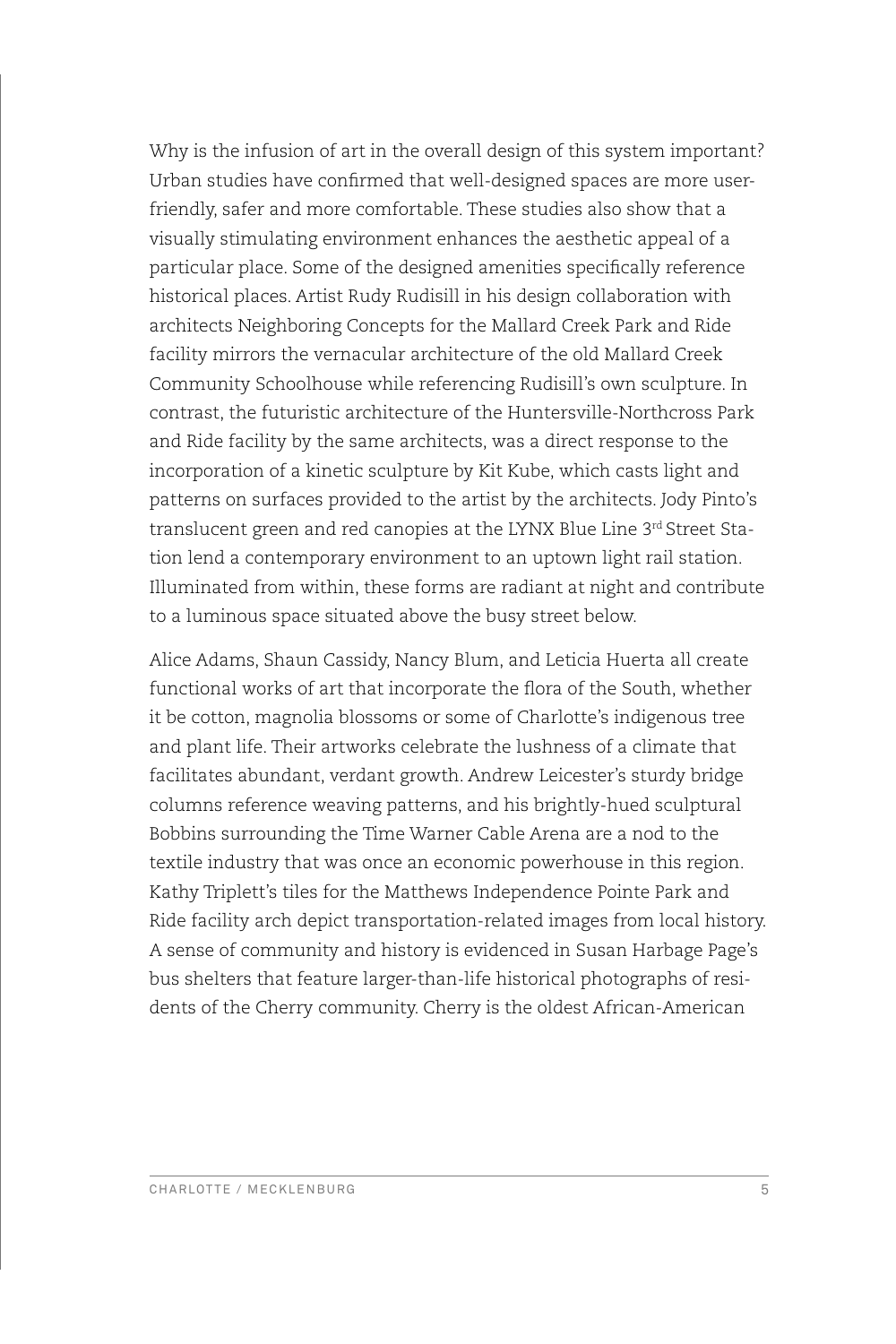residential area in Charlotte, dating back to 1891. These transparent images celebrate the neighborhood that bonded together to maintain its unique identity in spite of the encroachment of urban development. Chandra Cox, likewise, has enhanced the Rosa Parks Place Community Transit Center with a variety of West African patterns and Adinkra symbols which testify to the strength and resilience that are inherent values in her culture of origin. Michele Tejuola Turner researched local cultural and historic iconography for her windscreen art in the Sprinter bus shelters sited from uptown to the Charlotte Douglas International Airport along Wilkinson Boulevard.

One of the most collaborative projects is Thomas Thoune's Camden Wall, which incorporates colorful ceramics and glass that were donated by members of the community and then recycled into colorful mosaics. Industrial cogs are the repeating motif within this 360-foot wall partially comprised of shattered treasures that have been reappointed to a new life.

Thomas Sayre's monumental discs at Scaleybark Station add an element of visual surprise as the train speeds by and one encounters six sculptures (three on either side), which are literally made of the red earth that is so particular to the North Carolina Piedmont. While Sayre's title, Furrow, is meant to evoke the agricultural history of this area—the cultivation trench or "vee" created by a plow—these sculptures also function as pleasing minimalist forms. The concave discs, each weighing 11 tons, were cast on site and installed so that their surfaces respond to the sunlight and shadows that change with the time of day and atmospheric conditions.

Hoss Haley's River Rock benches, installed at five of the light rail stations, are made from hand-polished steel and concrete. These sculptural benches are both comfortable and appealing, and interject an organic element into a functional space.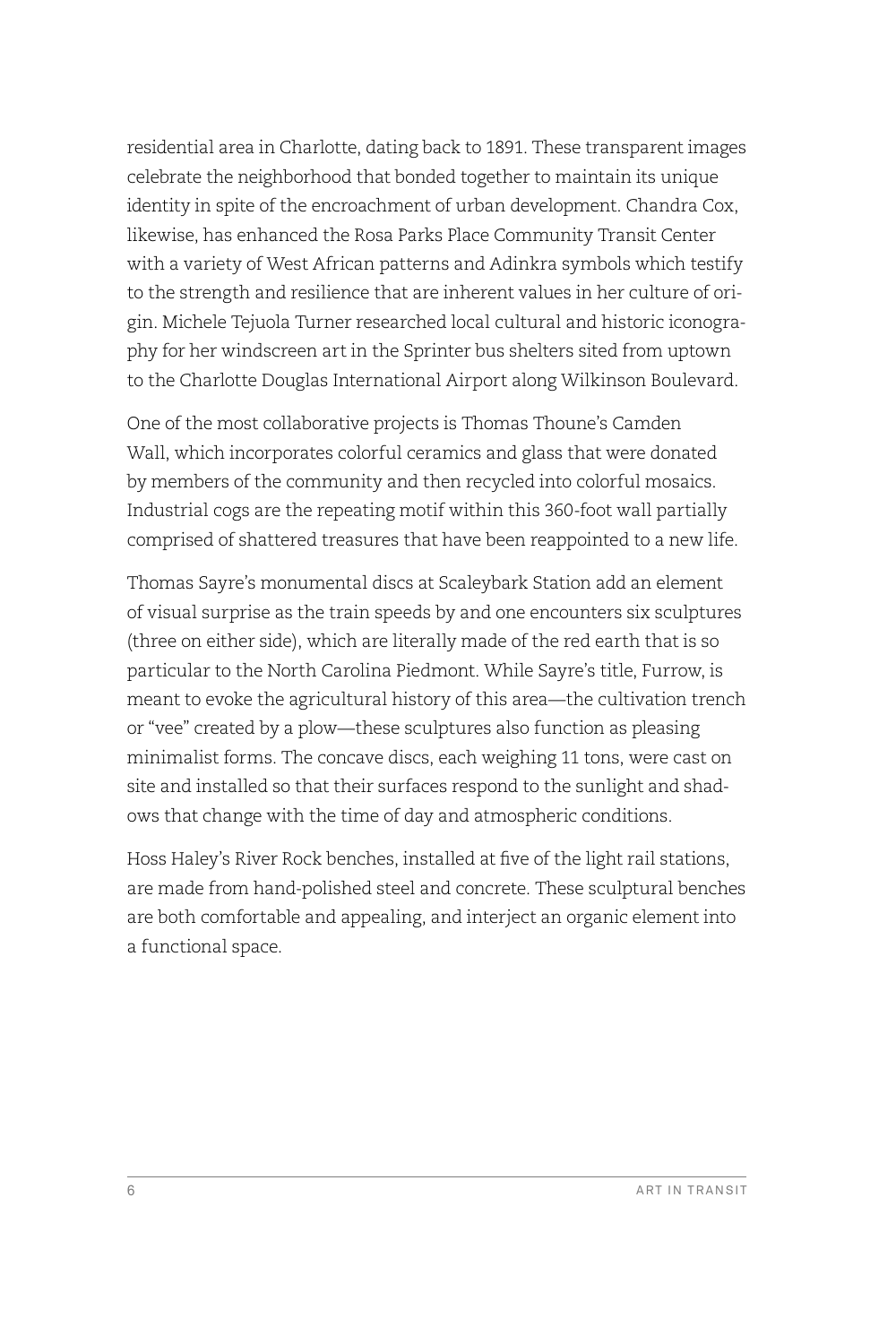

Thomas Thoune Cog #25 Camden Wall LYNX East/West Station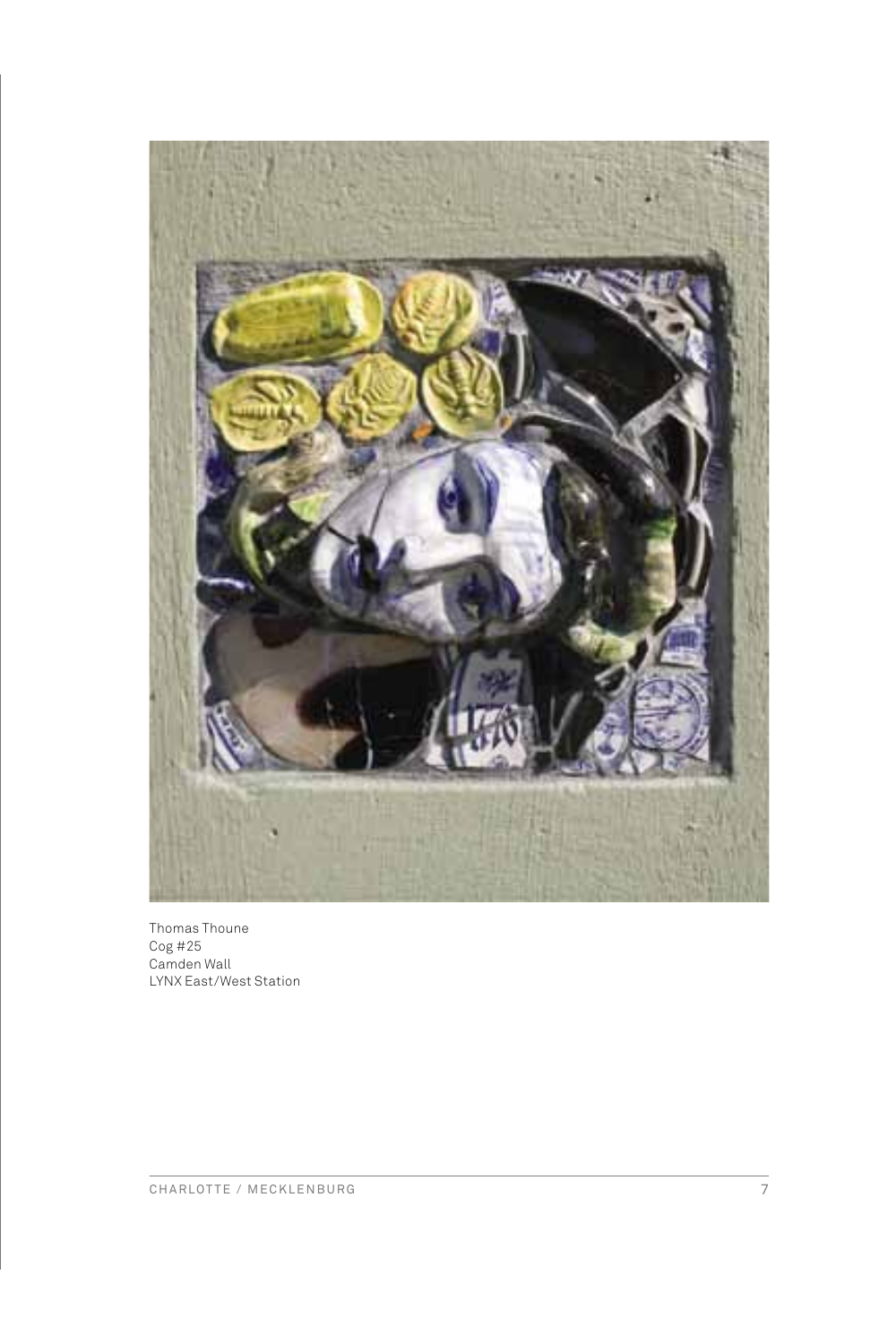

Dennis Oppenheim Reconstructed Dwelling LYNX Tyvola Station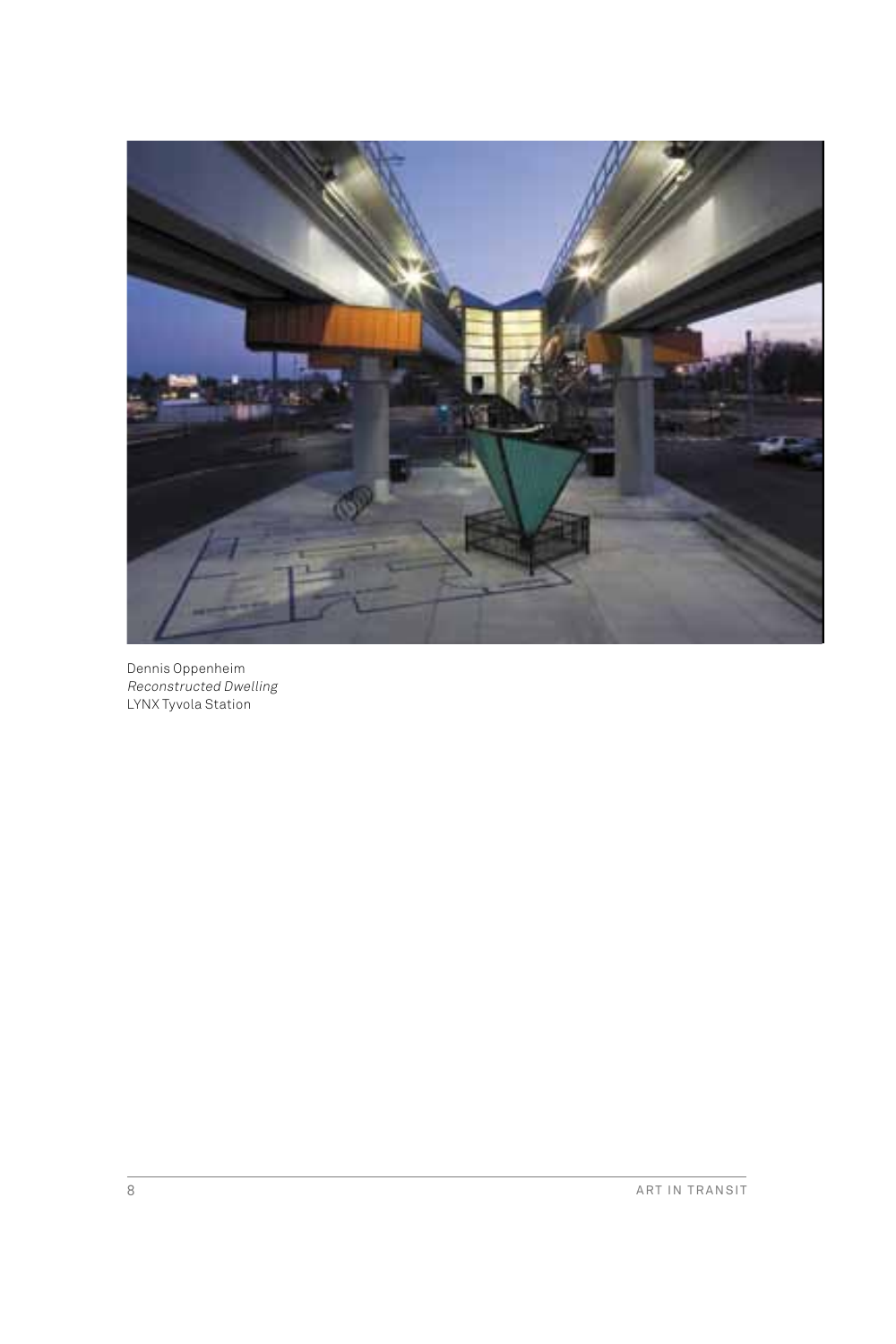Dennis Oppenheim's compelling design for the plaza of Tyvola Station references a home—one that has been deconstructed. His *Reconstructed Dwelling* is situated below the elevated tracks. Rising nearly two stories from the painted floor plan at street level to the track platform, the design contains traditional architectural elements, such as an inverted pyramid roof, a staircase, walls and windows, all constructed of common building materials. Other components, such as a waterwheel assemblage of windows at mid-height and the blue cone-like structure at the top, reference Marcel Duchamp's (1887-1968) *The Bride Stripped Bare by Her Bachelors, Even* (The Large Glass) (1915-1923, collection of the Philadelphia Museum of Art). While it isn't important for this association to be known by everyone, it does illuminate Oppenheim's interest in conceptual art and reveals that his work can be interpreted on a variety of levels. The floor plan which is painted on the concrete at street level references a typical neighborhood home, and can be considered a stage for chance encounters of unseen brides and bachelors who may meet on their train ride to work.

The commissions for these and other public transit projects are triumphs of democracy, in that both local artists and internationally renowned artists participated in these initiatives. Collectively, these projects encourage patrons to visually interact with the artwork in an informal setting, engage and experience the intersection of sculpture and architecture, space and place. They merge beauty and function and reveal something about the history of the Charlotte metropolitan area and its aspirations for a luminous future.

Carla M. Hanzal, Curator of Contemporary Art, The Mint Museum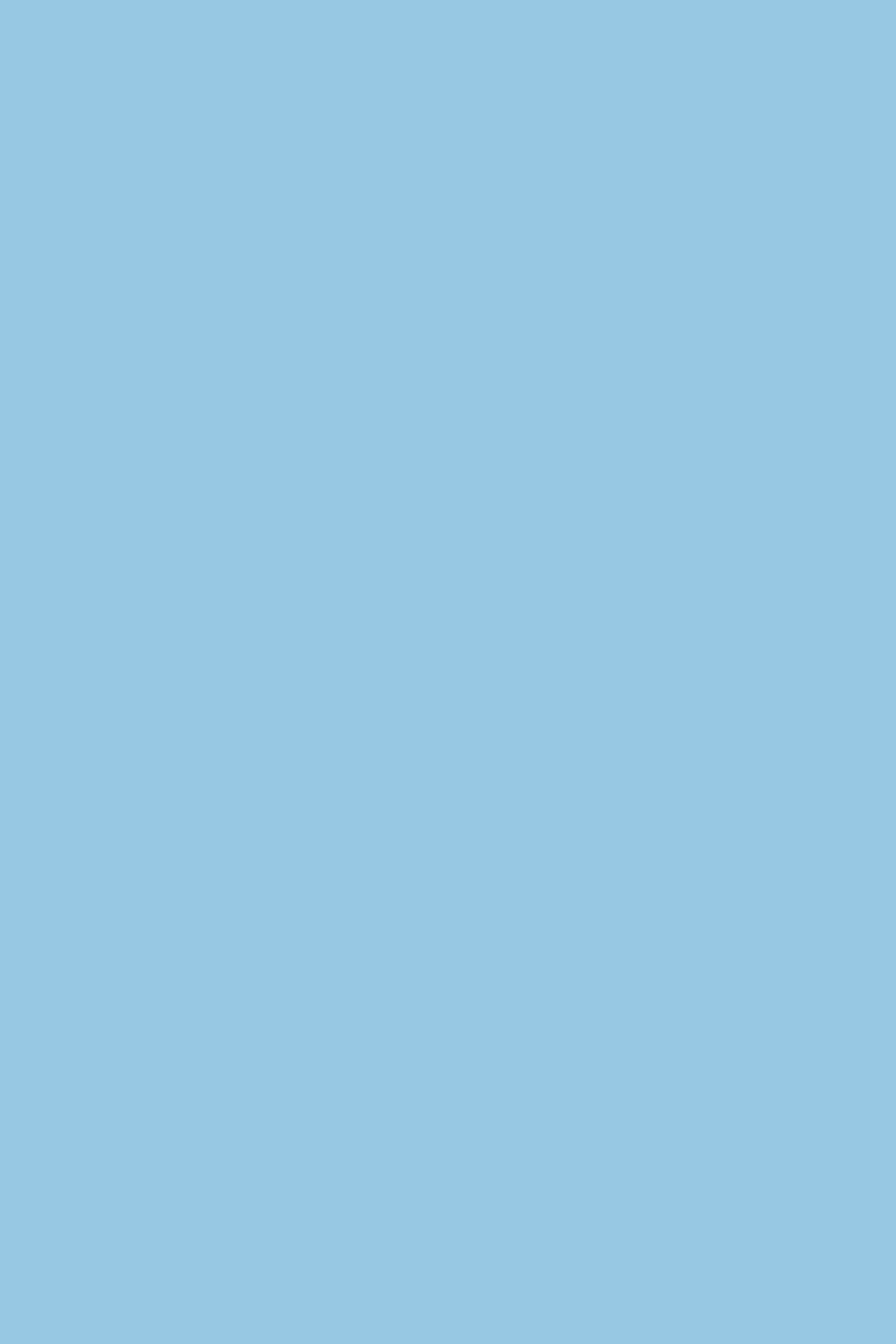"The visual quality of the nation's mass transit systems has a profound impact on transit patrons and the community at large. Good design and art can improve the appearance and safety of a facility, give vibrancy to its public spaces, and make patrons feel welcome."

Federal Transit Administration Circular 9400.1A

#### Art in Transit Program

Charlotte Area Transit System (CATS)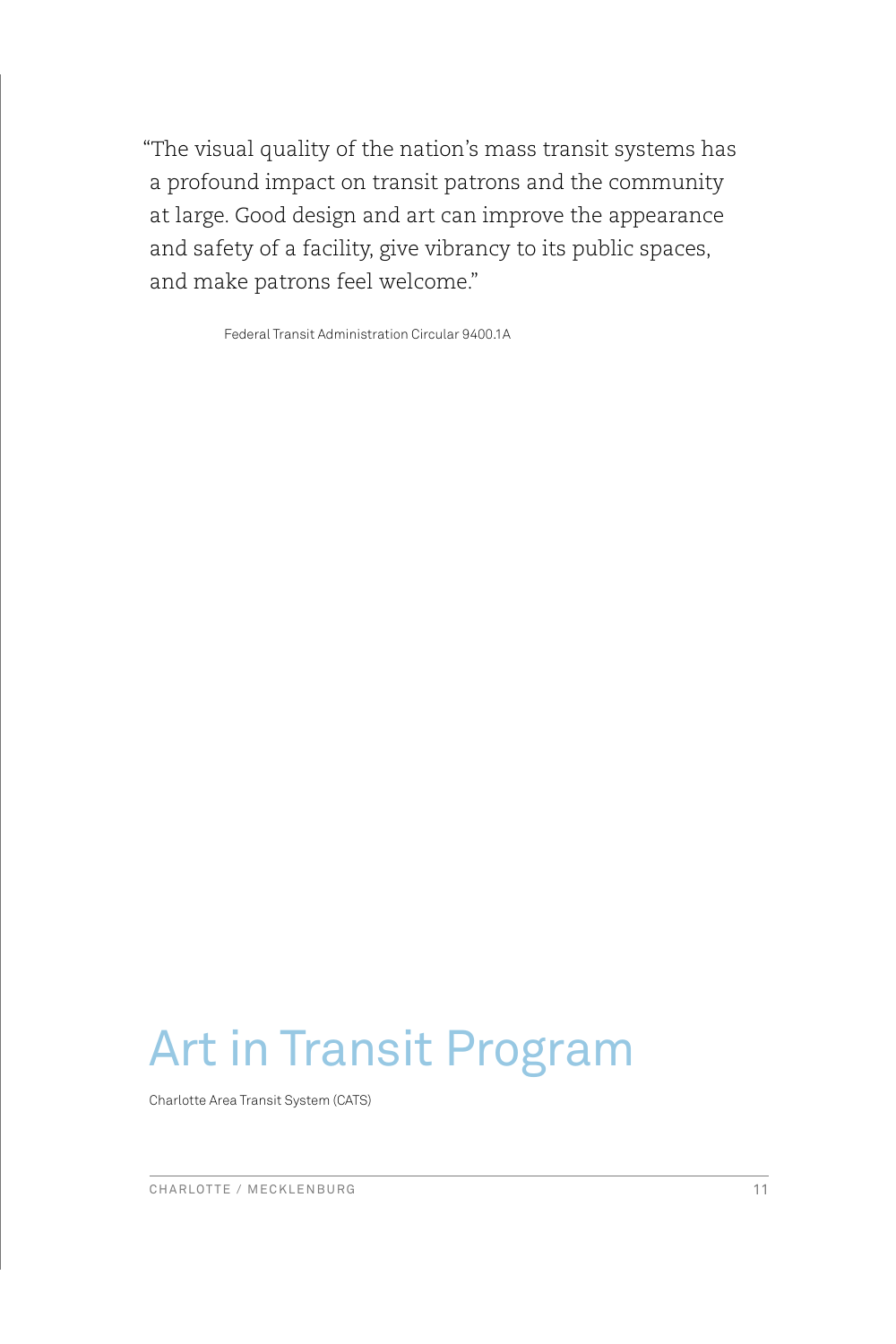## INTRODUCTION

The Charlotte Area Transit System (CATS) is committed to expanding transportation options and enhancing the quality of life in the greater Charlotte region. Since its inception in 1998 when Mecklenburg County voters passed a half-cent sales tax in support of transit – a decision resoundingly upheld by voters in 2007 – CATS has worked to build and expand a comprehensive county-wide public transportation system.

The Art-in-Transit program was established in 2002 when CATS' policy board, the Metropolitan Transit Commission (MTC), adopted a resolution committing one percent of design and construction budgets of its capital development program to the integration of art into new transit facilities. CATS supports the administration of the Art-in-Transit program and art professionals are appointed by CATS CEO to the Art-in-Transit Advisory Committee to provide program oversight.

CATS is not the first transit system to institute a public art program. Federal support for quality art and design in federally-funded transit projects began more than 30 years ago when the U.S. Department of Transportation Design, Art, and Architecture program provided official sanction for the expenditure of capital funds for art in new or renovated transit facilities. The Federal Transit Administration (FTA) updated the DOT guidelines in 1996 and continues to support transit art as well as transit agencies funding the administration of transit art programs. The Art-in-Transit program adheres to established federal guidelines.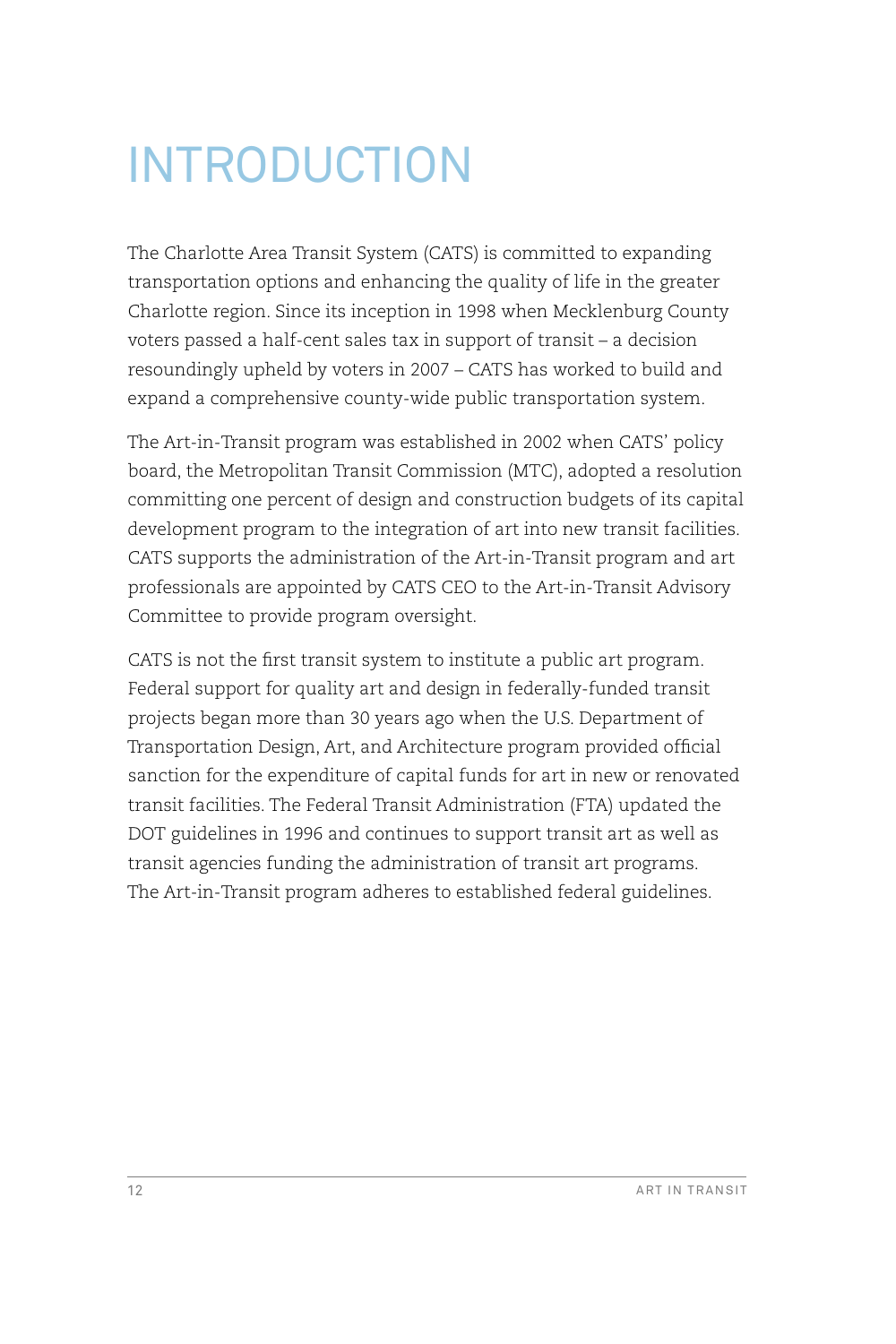

Hoss Haley, Model for River Rock Bench

FTA guidelines include:

- • a peer review artists selection process informed by community participation,
- involvement of artists at the earliest design phase of a project to ensure art integration,
- • and oversight by an advisory committee of qualified art professionals.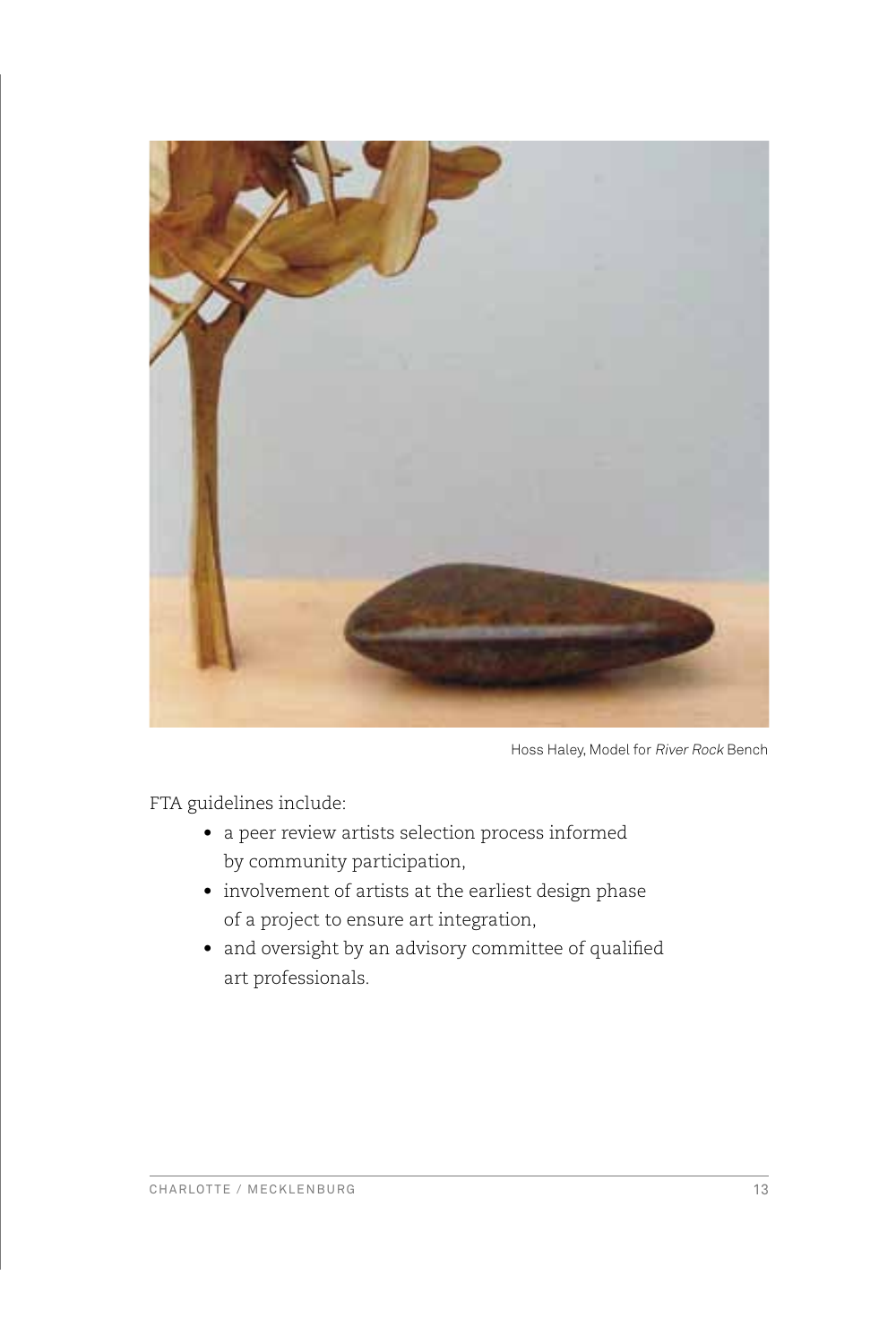The Art-in-Transit Advisory Committee works with staff to develop annual art plans, review artist's proposals, select art professionals to serve on selection panels, review and approve budgets, encourage education and outreach efforts, and ensure meaningful community involvement in all aspects of the program.

Selection panels bring together local art professionals and community representatives to discuss the unique qualities that make up the history and character of communities in proximity to a site or facility. Panelists review artist qualifications and past work. Artists are selected based on their previous work and for their potential to relate to a project, the transit patron and the community. The criteria for art are excellence, relevance, durability and maintenance considerations.

Once commissioned, an artist interacts with the project team, architects, engineers, planners, contractors, business and community representatives, and neighborhood residents during the design and construction phases of the transit project. These cooperative relationships are inherent to the success of any public art project.

Each artist begins work at an early design and engineering phase, armed with project plans and information already acquired by CATS from numerous community meetings during project development. By 30% design and engineering, it is usually clear where an artist is able to integrate art into the project. By 65% design, an artist has proposed where and what the art will be and has begun estimating the cost of the art. The objective is to incorporate art into the final design and construction bid documents, not only to ensure timely and cost-effective site preparation but to dictate whose responsibilities the fabrication and installation of the art will be during construction.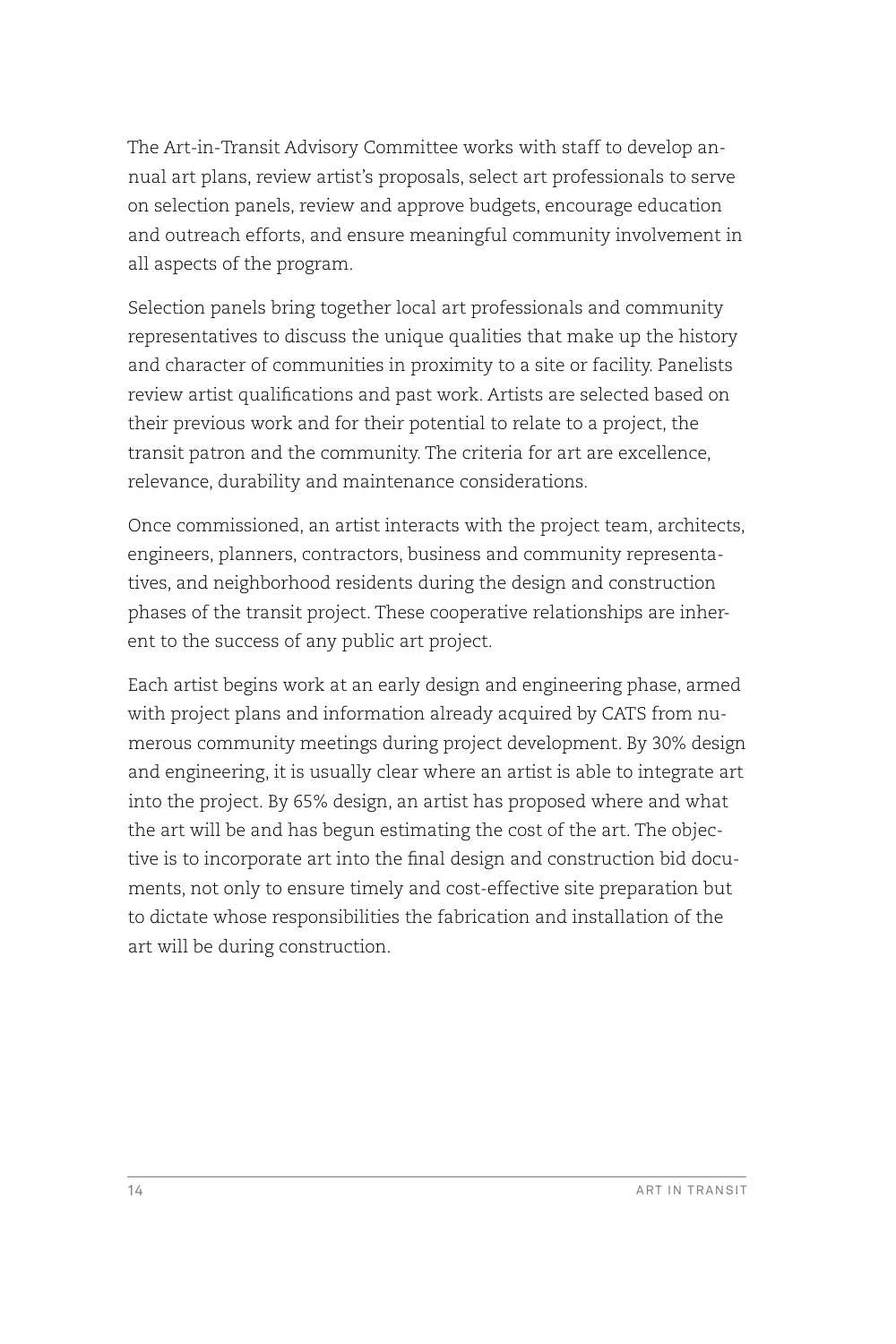

Thomas Sayre's drawing and plan for Furrow, LYNX Scaleybark Station

Transit staff reaches out in various ways to engage and educate the public. Widely distributed community newsletters announce plans to select artists for projects and update the community throughout the design, construction and activation of a new venture. Artists are introduced at neighborhood meetings prior to designing art for a project. Printed and online information is continually updated to track project progress while finished art is documented with postcards, plaques, and introduced through guided tours and presentations.

Maintenance procedures for the transit public art are incorporated into CATS established maintenance routines while adhering to standards in the field of public art. Each artwork is assigned an acquisition number and a substantive Maintenance and Conservation notebook is completed by the artist and the Art-in-Transit program manager for future care of the art. This relevant information is transferred into CATS Operations' ongoing maintenance program.

To date, the Art-in-Transit program has commissioned 55 artists for 17 transit projects, introducing art into park and ride lots, community transit centers, maintenance facilities, and passenger shelters. Thirteen of these artists contributed art to the LYNX Blue Line light rail system. This publication documents the art completed since the start of the program in 2002.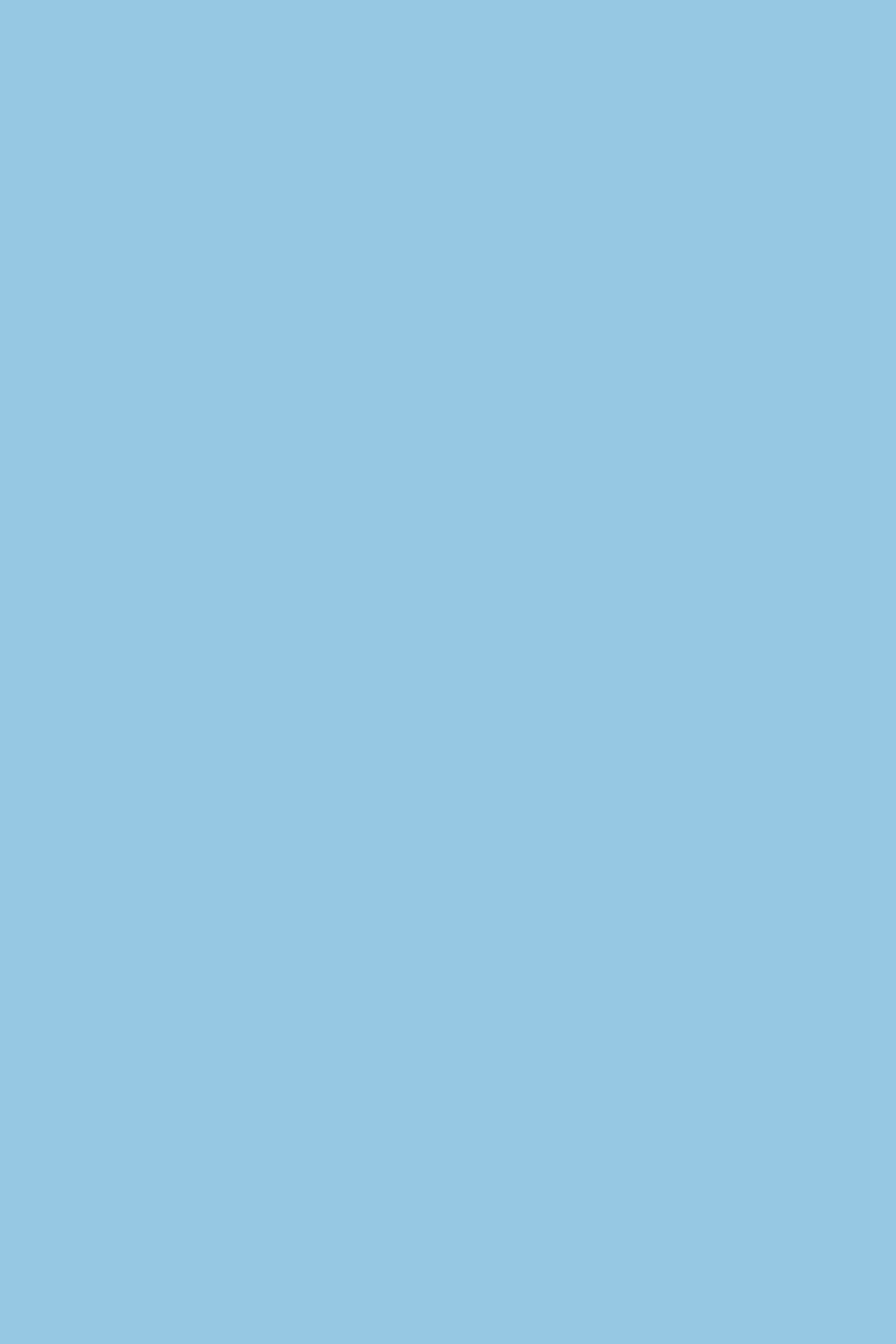Interpreting cultural or historical information comes easily to some visual artists — they readily translate the past, present or future of place into accessible art.

#### Narrative & Storytelling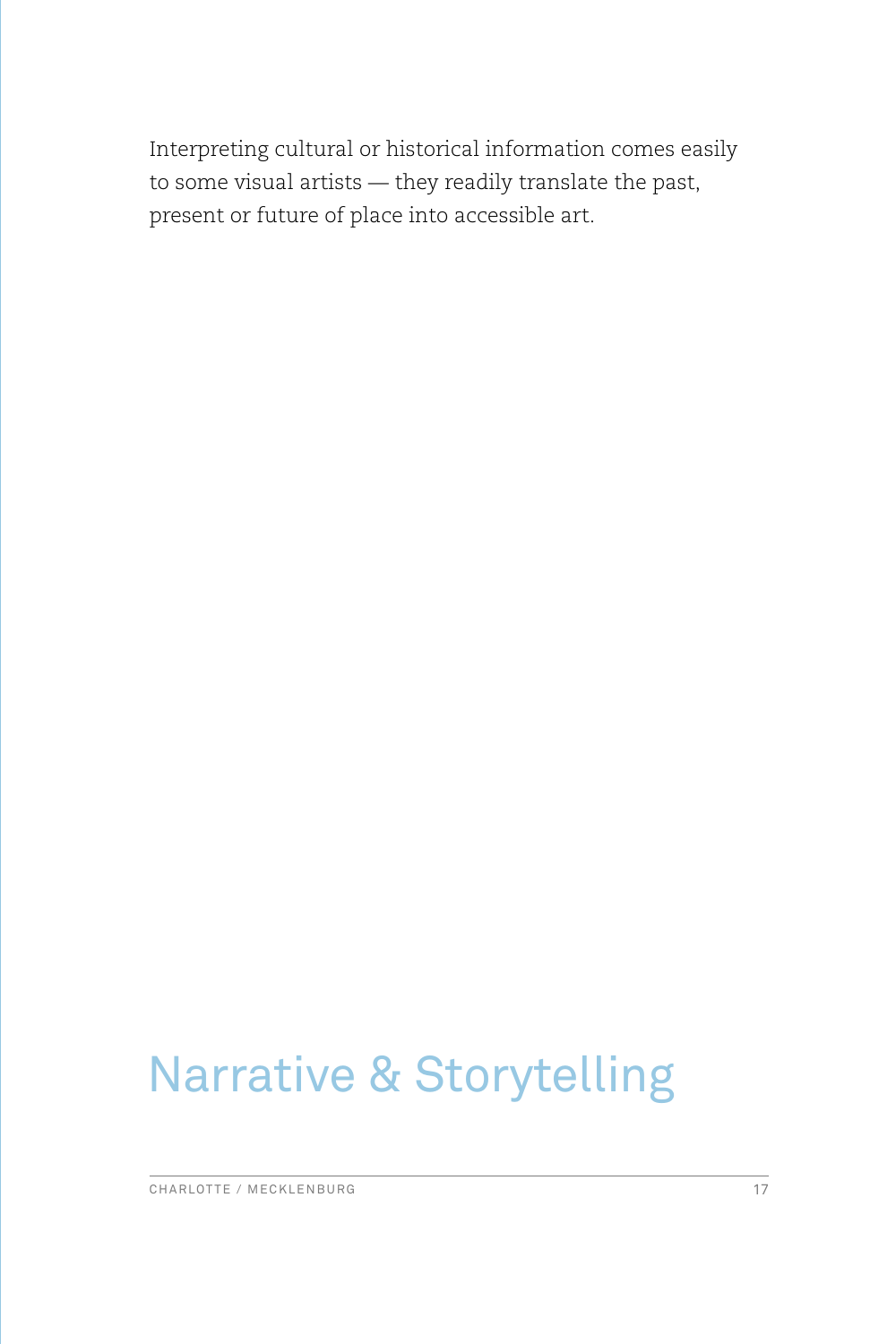Strong family ties shared by long-time Cherry residents and a scarcity of historical imagery inspired artist Susan Harbage Page to create *Coming Home To Cherry,* a series of portraits on five passenger shelters in Midtown, a mixed-use development adjacent to one of Charlotte's oldest surviving African-American neighborhoods. Page worked with the Cherry Community Center, local churches and residents to collect photos to rebuild the Center's archives and reproduce in the shelters as art. Page's art portrays current and former Cherry residents and celebrates family, community, and education. 1.



Four blue tiles integrated into the concrete reference the traditional use of blue as a protective color, often seen over doorways in older African and African – American homes.

The cherry design for side windscreens referred to the original neighborhood's wild cherry trees.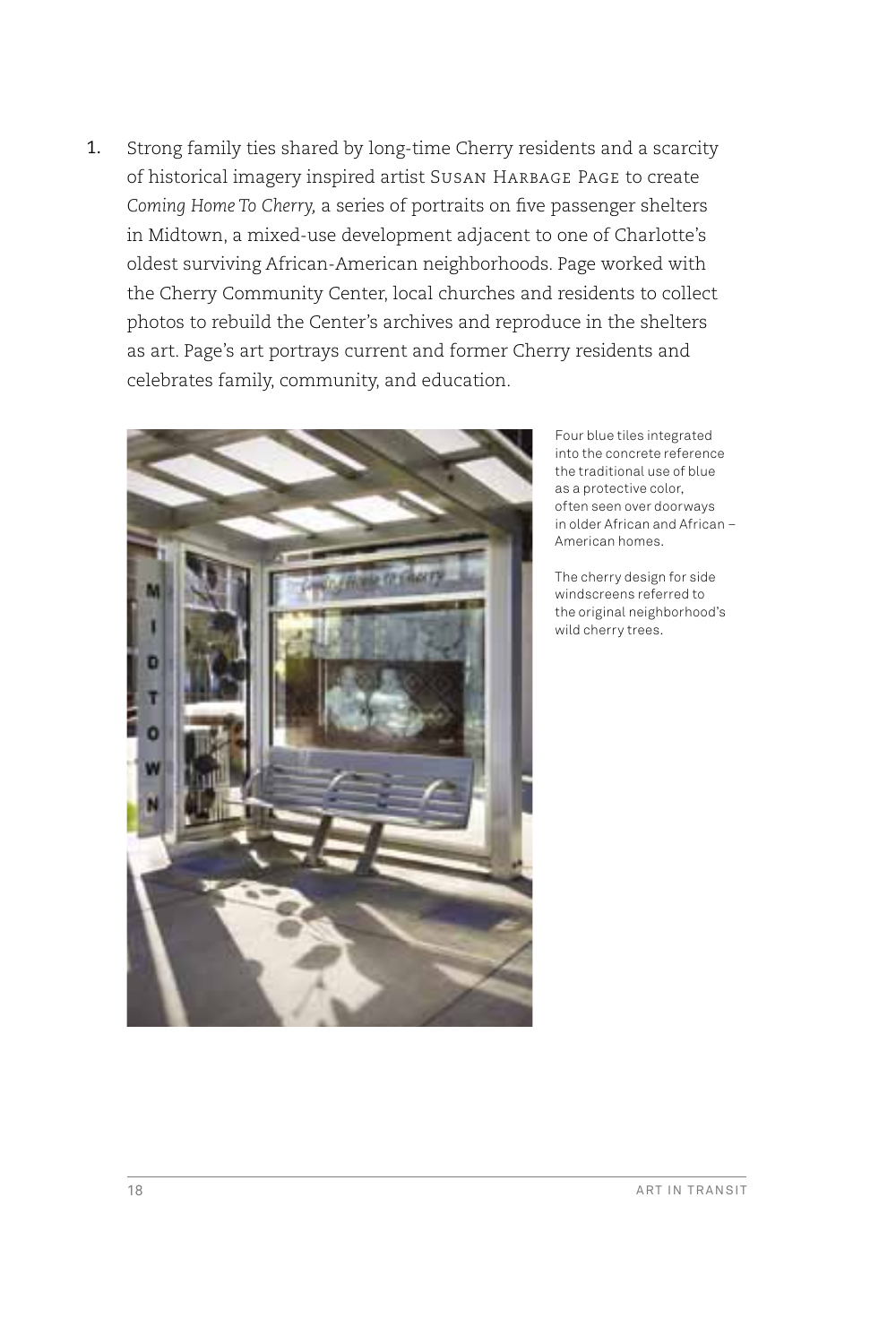CATS' Rosa Parks Place Community Transit Center was named to honor Rosa Parks. Artist CHANDRA COX draws connections between patterns in western culture and the meaning of patterns found in African communities. Geometric motifs line the top edges of each bus shelter and are related to text in the shelter glass: essence of life, grace, history, and resistance. Six Adinkra symbols based on African proverbs are incised into the sidewalks below. 2.







Originating from Ghana, each symbol represents an inspirational and educational meaning. The meanings and pronunciation are also etched in the pavement below the symbol.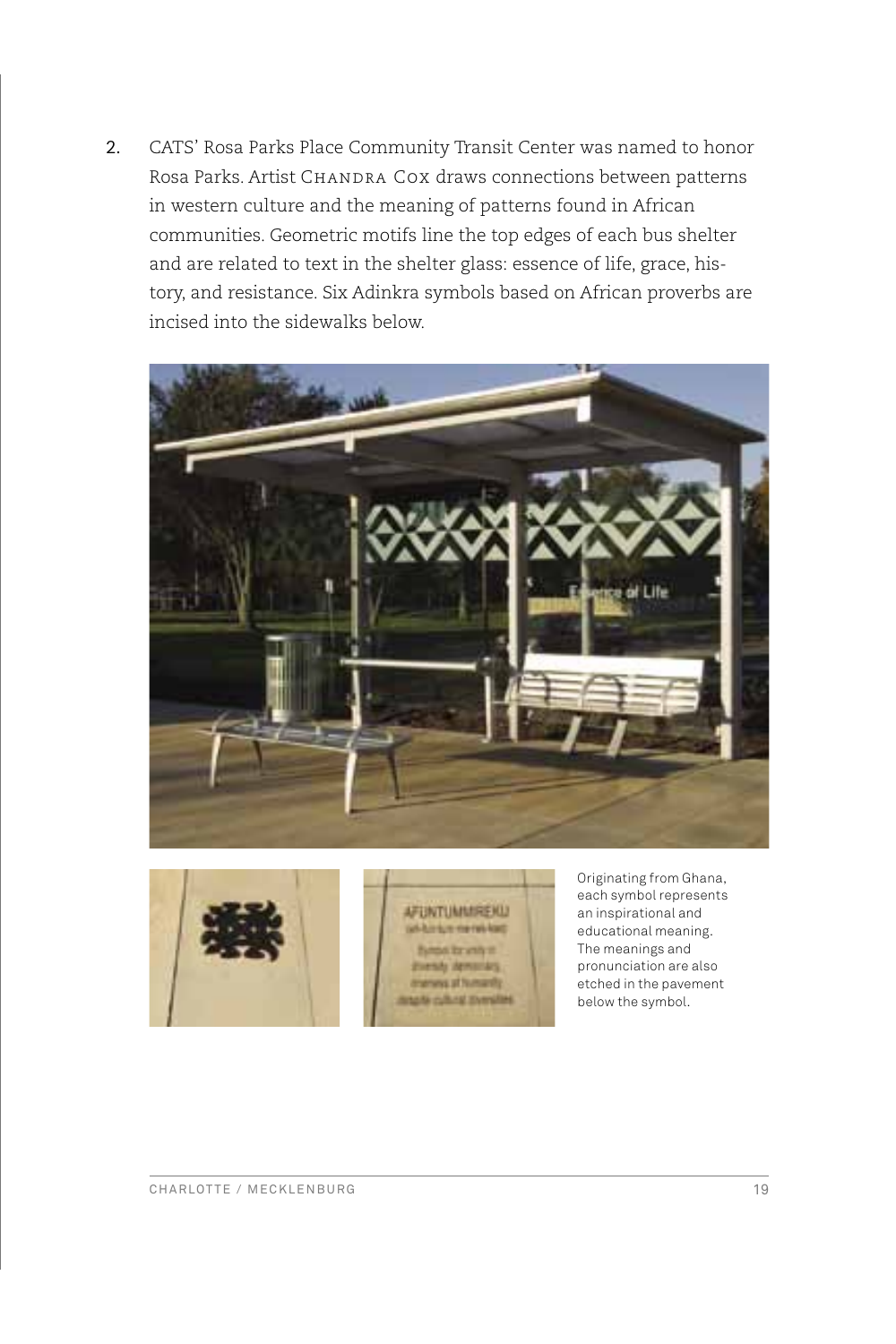At eleven LYNX Blue Line stations, artist LETICIA HUERTA celebrates specific neighborhoods using cultural or historical imagery in the etched glass and column mosaics of station shelters, as well as in each station's platform paving. 3.



Bland Street 1 Rose patterns reference the area textile industry and the Victorian homes built in the Dilworth neighborhood.

New Bern → The post WWII neighborhood architecture influenced the use of shaped pavers in a carpet of green.

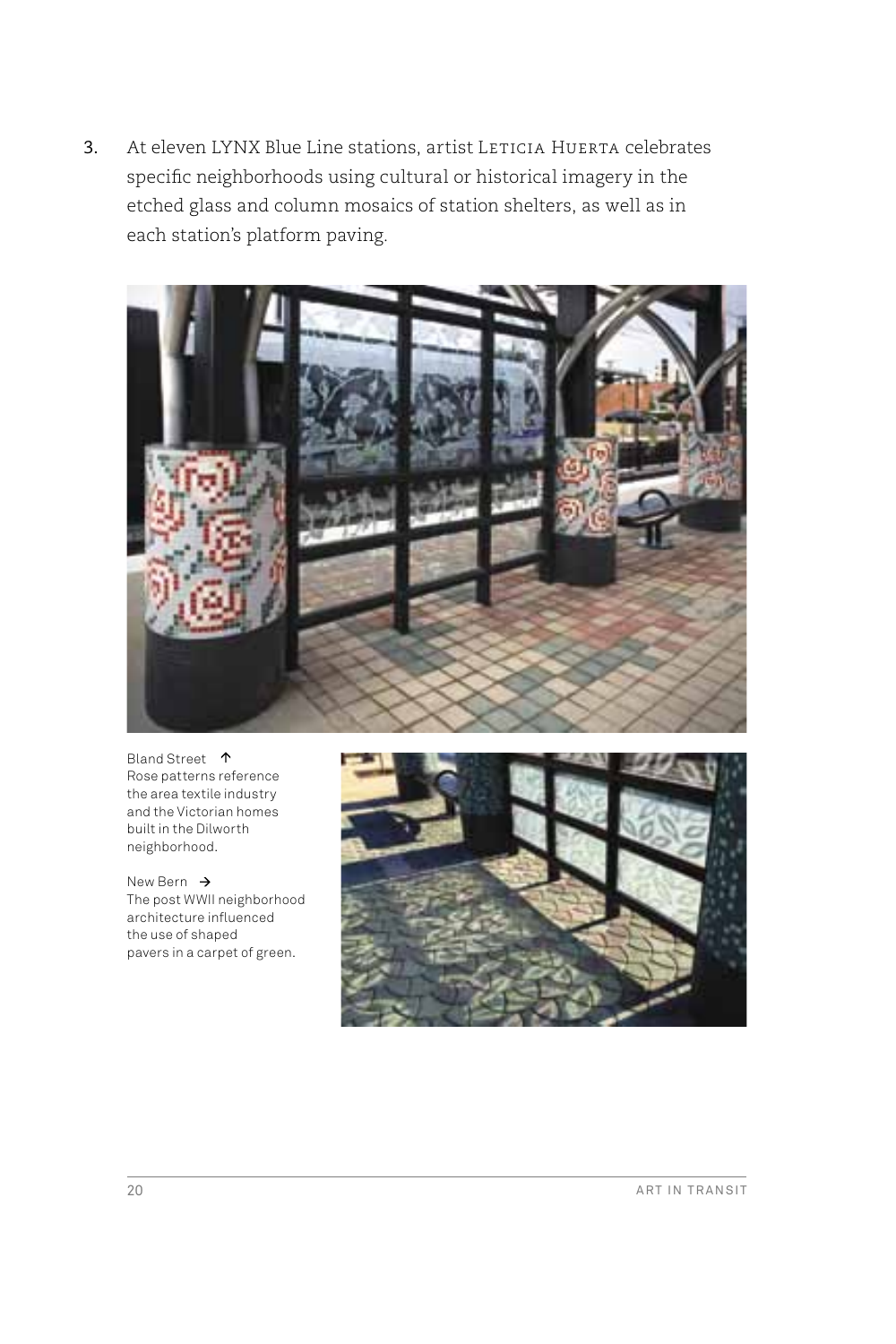Arrowood Images from Catawba pottery; the snake, arrow, and feather designs stretch the length of the station platform.

#### $1-485 +$

CATS provided a playing field on top of its I-485 parking garage for the students of the Sterling Elementary School. The proximity of the school and the artist's interaction with the students resulted in children's games being depicted in the station art.



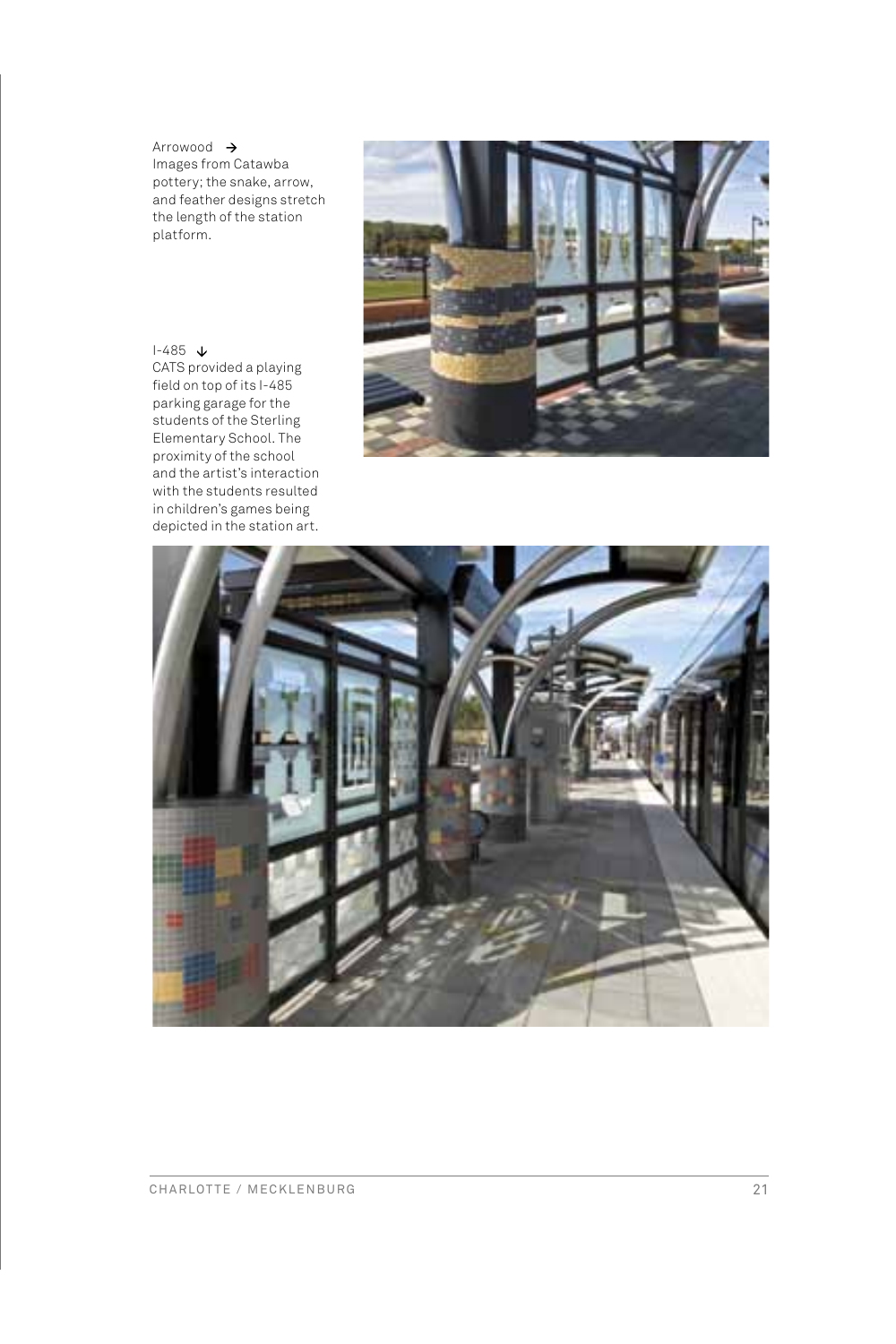

The Carolina textile industry informed ANDREW LEICESTER's brick cladding for six sculptural bridge columns for the CTC/Arena Station. The platform paving features a five-color Zig Zag Reversed Twill Weave pattern from the American Cotton Handbook.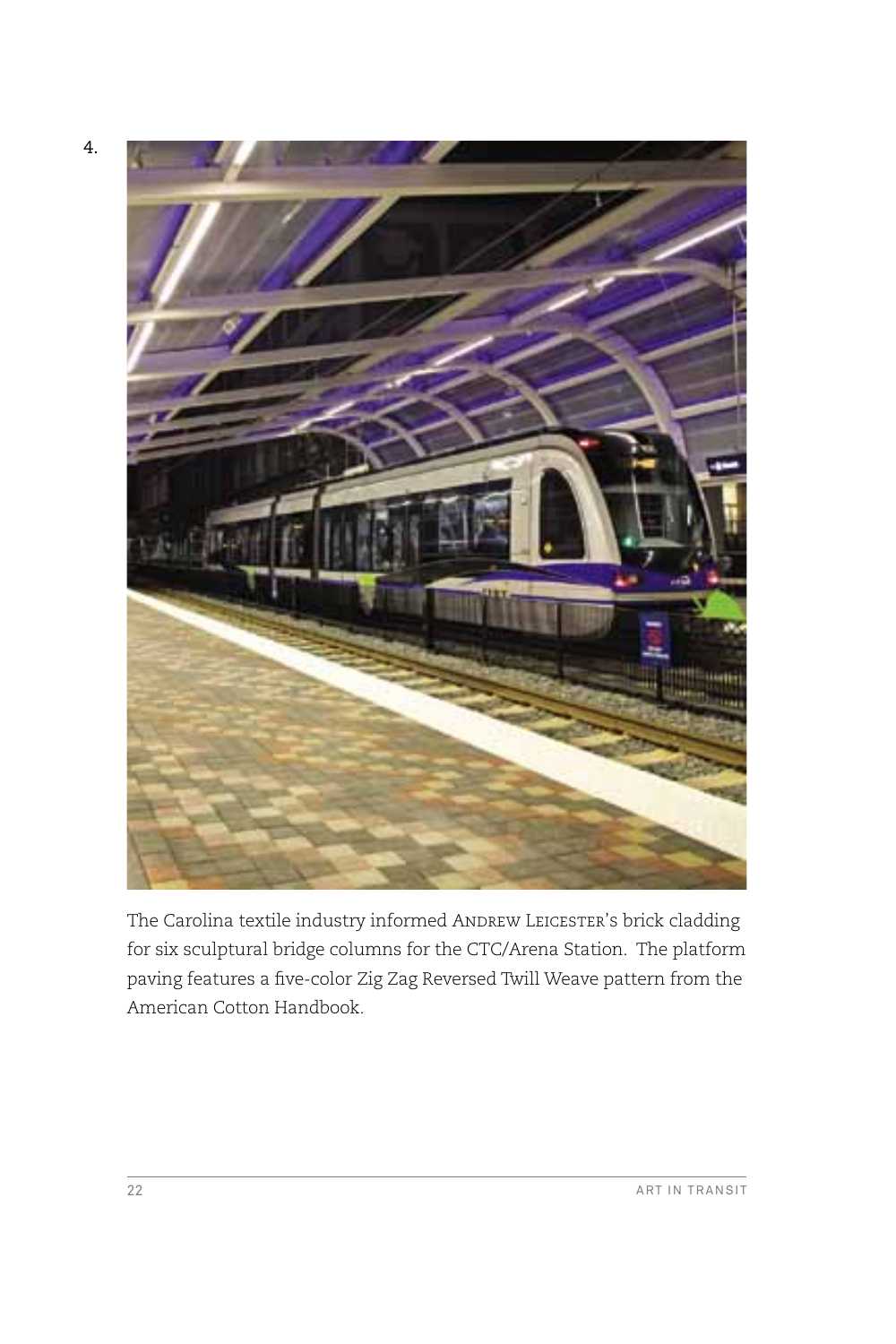Three colors of brick are configured on the bridge columns to be viewed from multiple angles and relate to Leicester's ceramic *Bobbins* surrounding the nearby Time Warner Cable Arena.



"My intent is not to romanticize an historic industry but rather to honor the creativity inherent in the artifacts of the industry–the shape of a bobbin, webs of thread, the finished fabrics–all part of textile design and the technological ingenuity to advance mass textile production. In the way that the aged among us deserve our respect, I hope to pay homage to those who toiled many years in the mills and feel pride in their work."

Andrew Leicester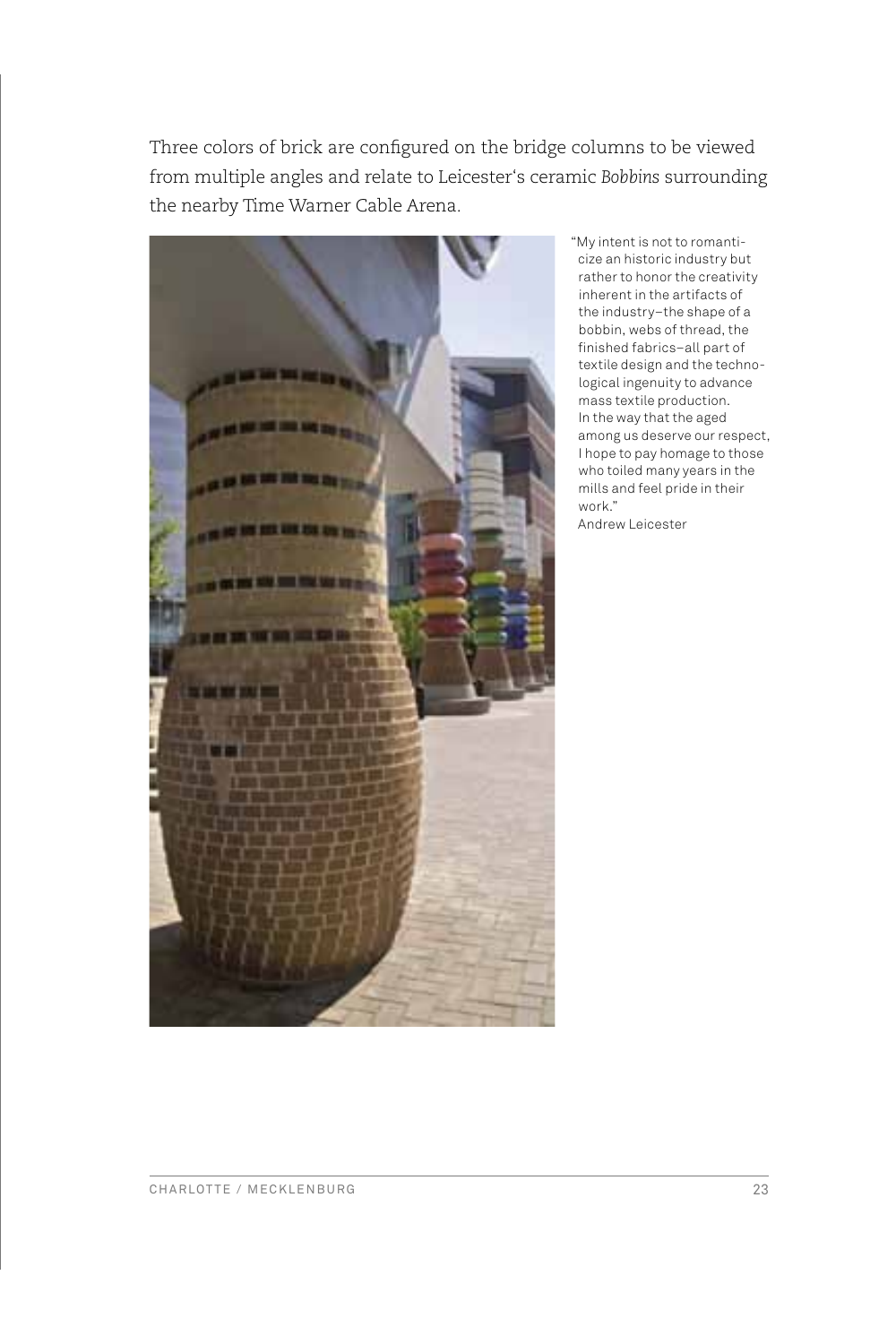Thirty-three mosaics inspired by local history, community involvement, and personal artifacts make up artist Thomas Thoune's 360 feet frieze along Camden Road at the LYNX East/West Boulevard Station. Each vignette captures parts of the past and present of the South End and its surrounding neighborhoods. **5.**



Green glass from the Grace Covenant Church, artists' donations, Dilworth Montessori School student work, and sentimental marbles find permanent home in this piece. A sugar bowl once held the ashes of a grand-daddy described as "the sweetest man who ever walked the earth."



The mosaics are set into recesses in the wall, shaped to resemble machine cogs, gears, and belts, referencing the area's textile industry past.

Residents donated their plates, glass, marbles, china and ceramics through an extensive community collection effort. Thoune recycled the donated materials into art, combining them with his own handmade ceramics and art by other artists and students invited to participate during his artist-led workshops.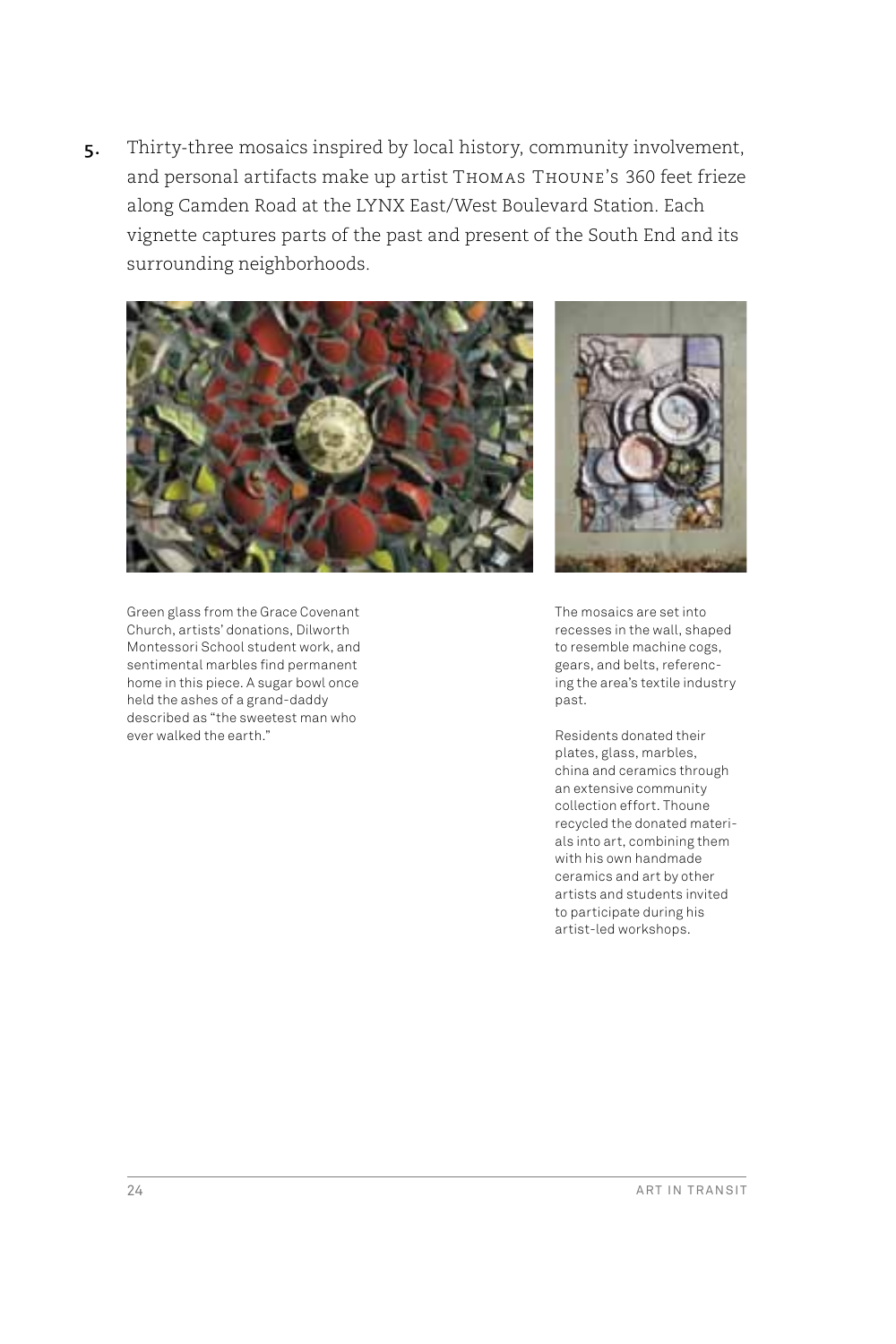At the Bland Street Station four small bronze sculptures by Yuriko Yamaguchi entitled *Dreamkeepers* symbolize the growth and mystery of life. By casting objects that seem familiar yet unfamiliar at the same time, Yamaguchi asks the viewers to construct their own narrative inspired by the art. **6.**

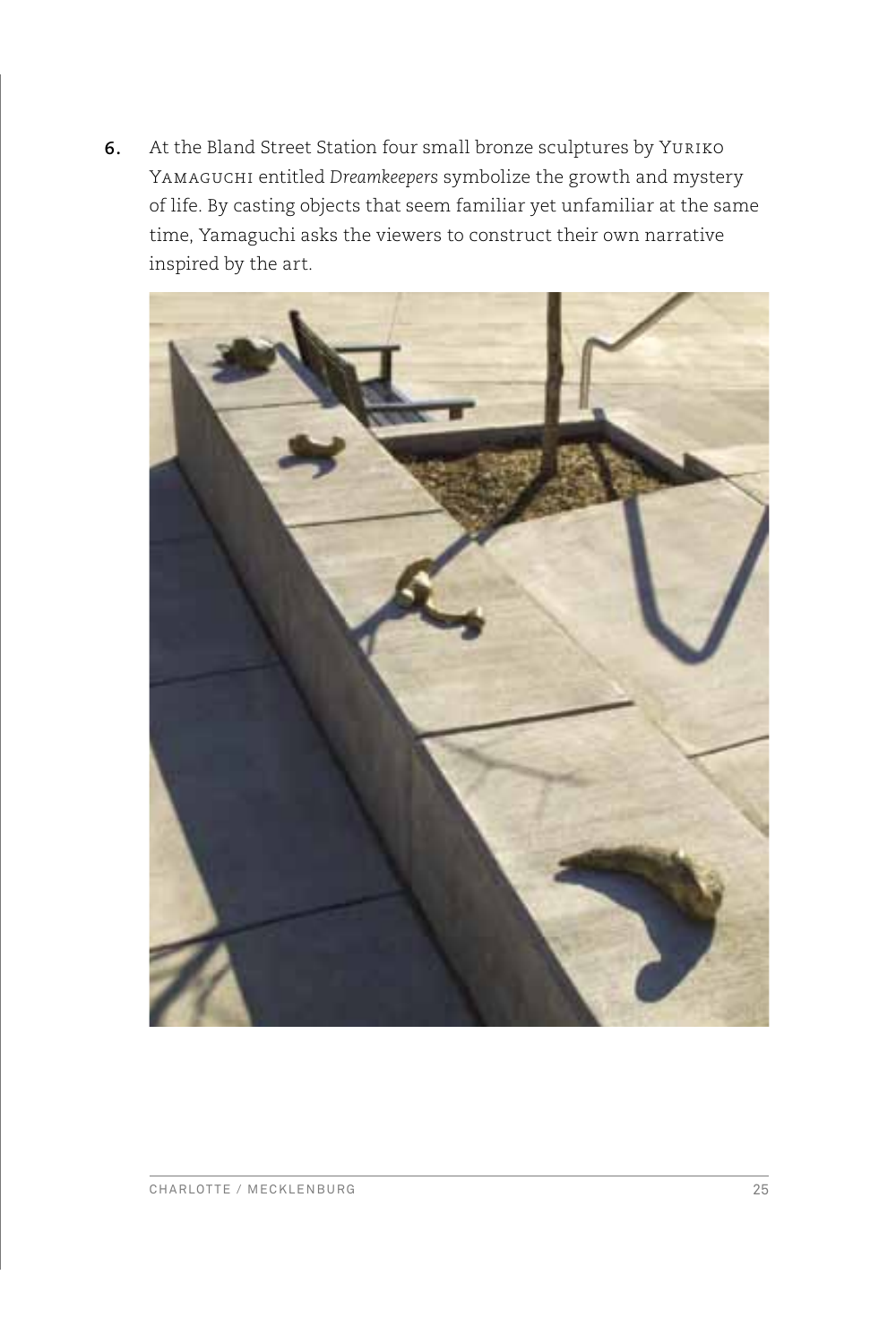Transportation-related imagery of *Matthews in Motion* at the Matthews 7.Independence Pointe Park and Ride reflects themes researched by KATHY TRIPLETT from the history of the Town of Matthews. Inspired by relevant historical connections to transportation, Triplett created two series of hand sculpted ceramic tiles for the bus operator comfort station. Twenty-four 12" x 14" hand made ceramic tiles form the arch of the station. A series of eight square, hand built matte-glazed tiles are set into the brick under the arch in the entry alcove.

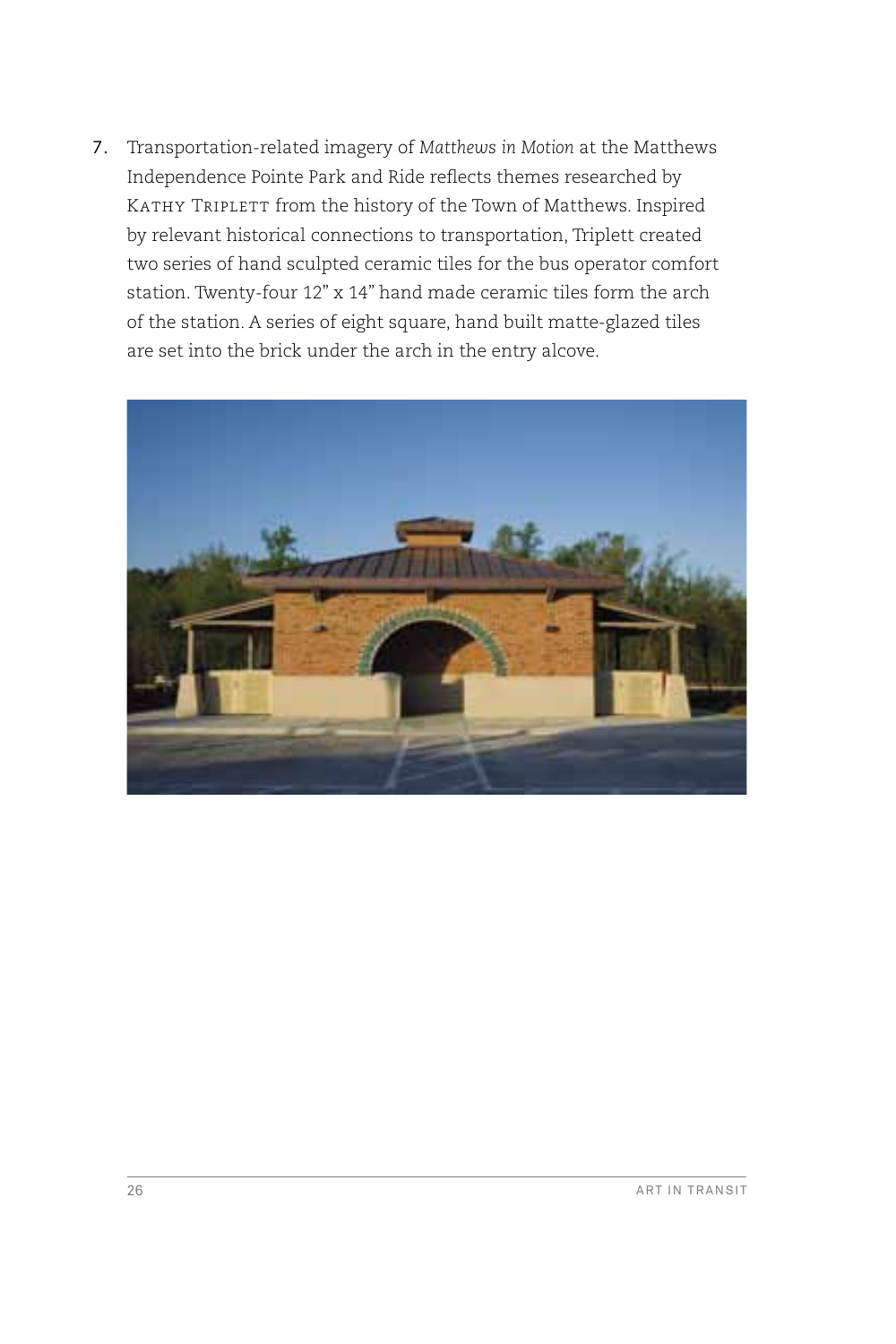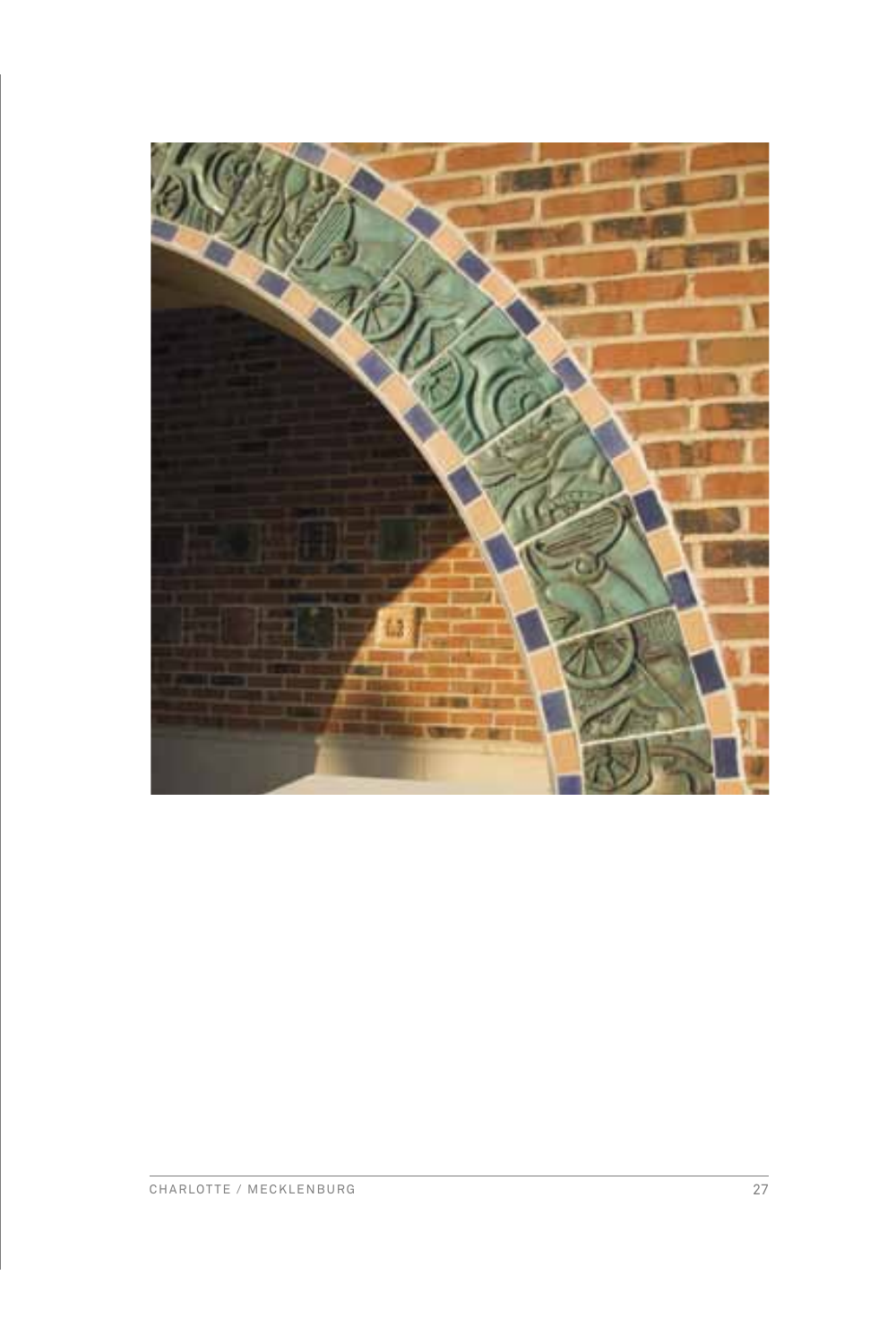Michele Tejuola Turner created *Hungry Birds* and collaborated on the blue bench design for the East and West Boulevard bus shelters before designing windscreen art for the 26 Sprinter bus shelters. 8.

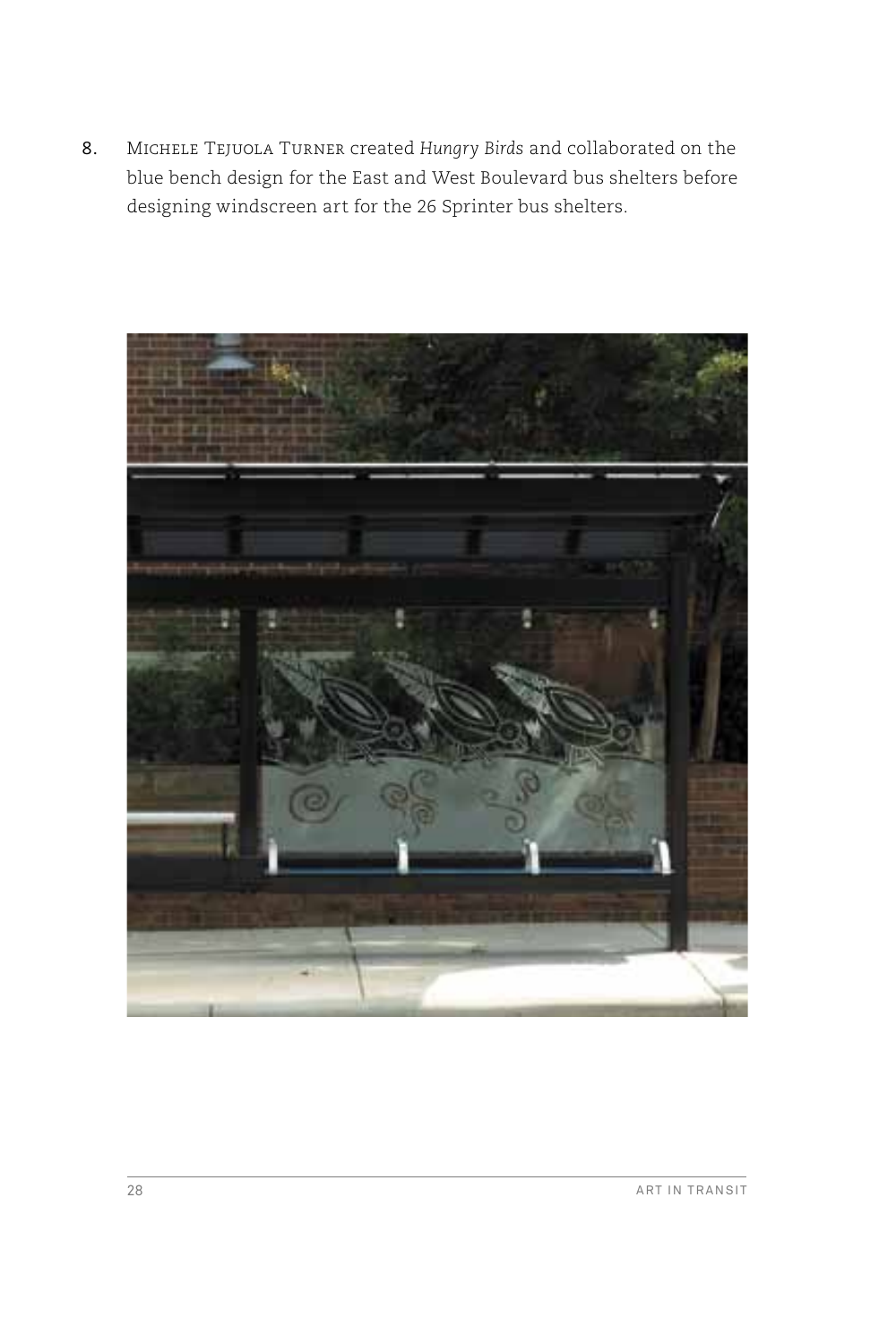

Turner attended many neighborhood meetings prior to creating her drawings that became the art for the Sprinter bus line from uptown Charlotte to the airport. She incorporated icons and symbols that are recognizable to long-time Charlotte residents but rapidly disappearing along Wilkinson Boulevard. The familiar Coffee Cup

icon of the former diner is now a permanent image at the Ashley inbound and outbound bus stops.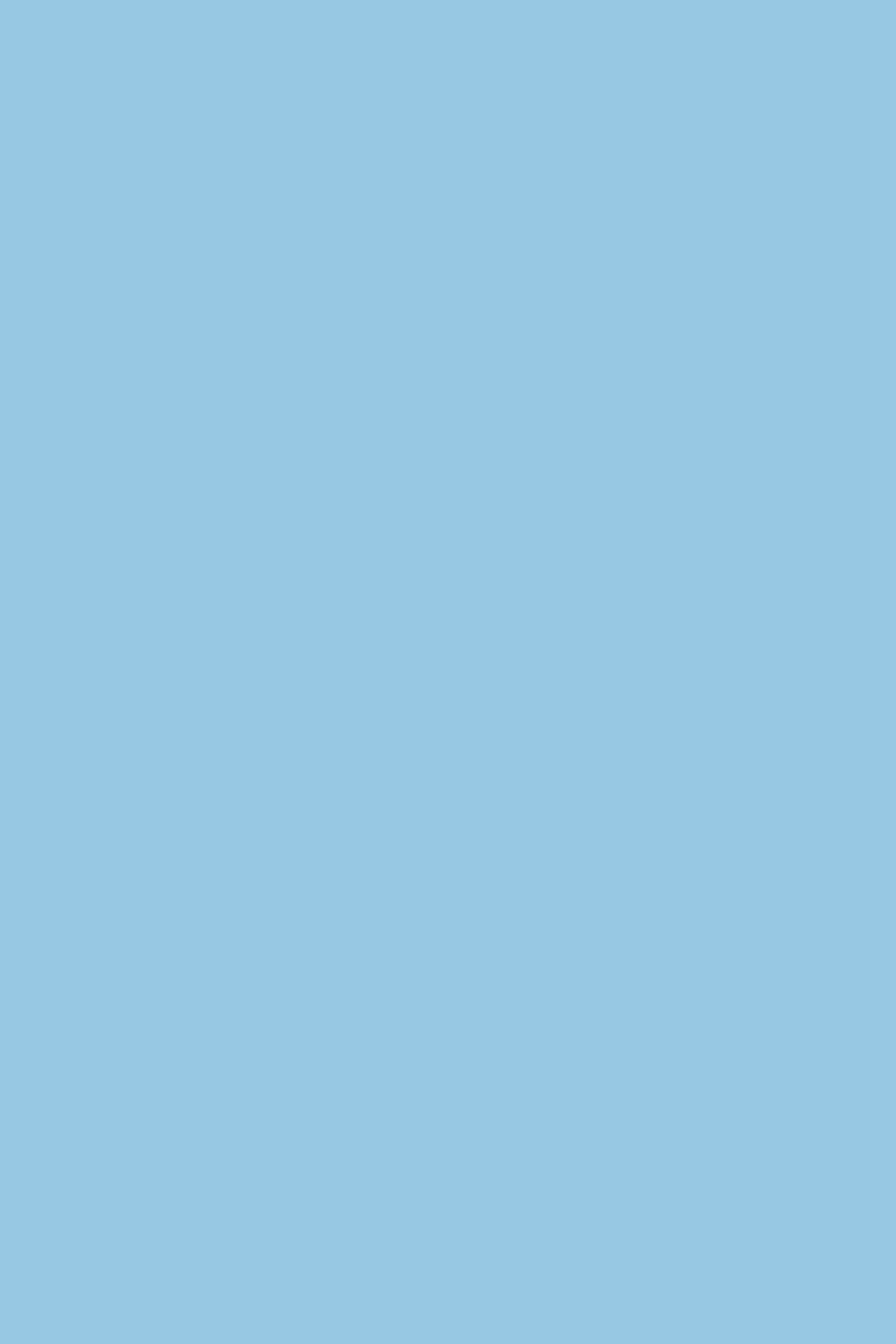When an artist is matched with an art opportunity, the decision is based on the artist's past work. Although there is an expectation of what the artist will do, artists often do the unexpected when they seek inspiration to be innovative and original.

#### Form & Function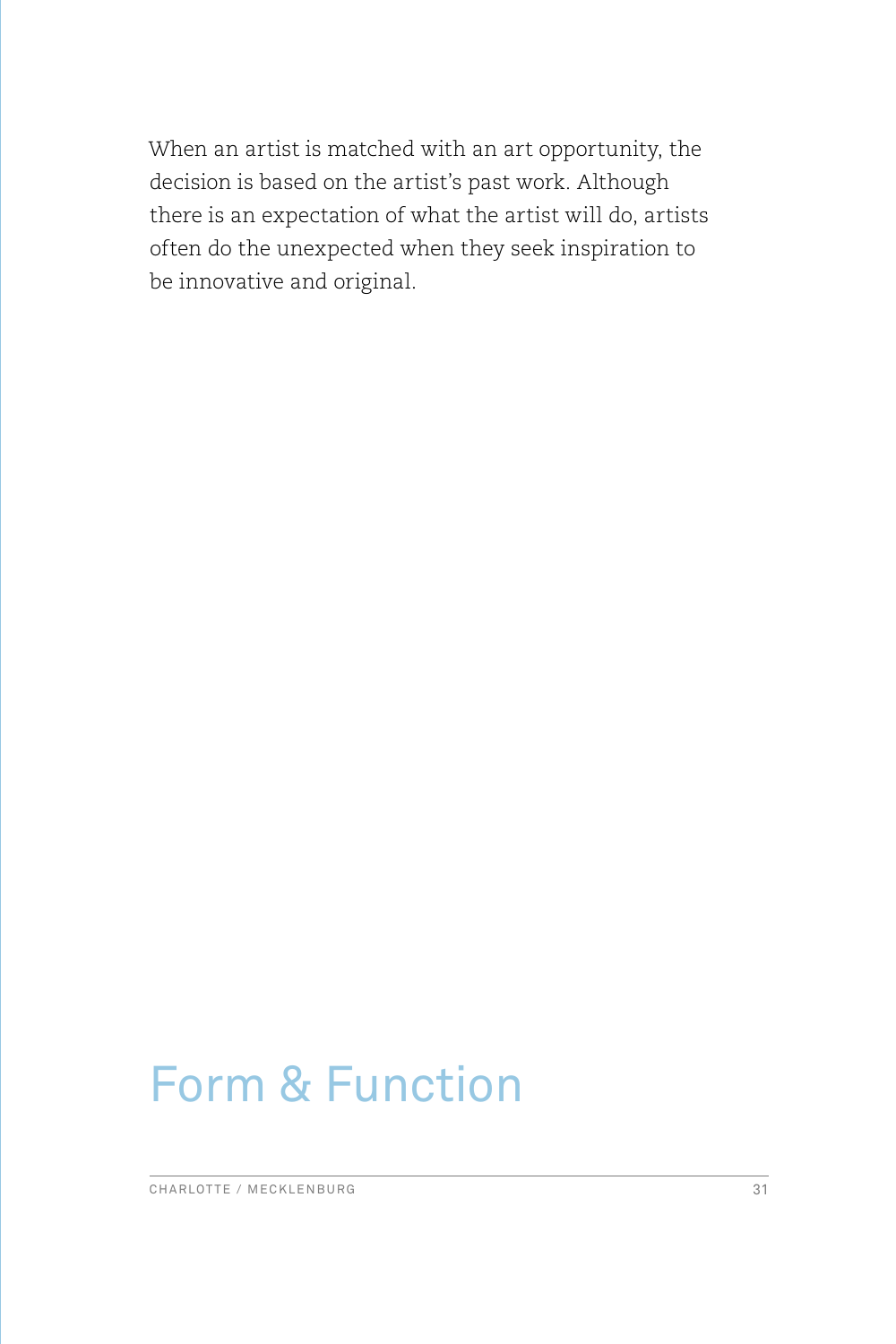R.M. Fischer's clock at the South Tryon Bus Maintenance Facility is set on the architectural arch where buses enter and exit the facility. Drivers and maintenance workers pass below the clock daily as they arrive and depart in keeping with their established shifts. The drivers transport patrons to their destinations, adhering to yet another set timetable. The industrial look of the clock is tied to the function of the building. 1.

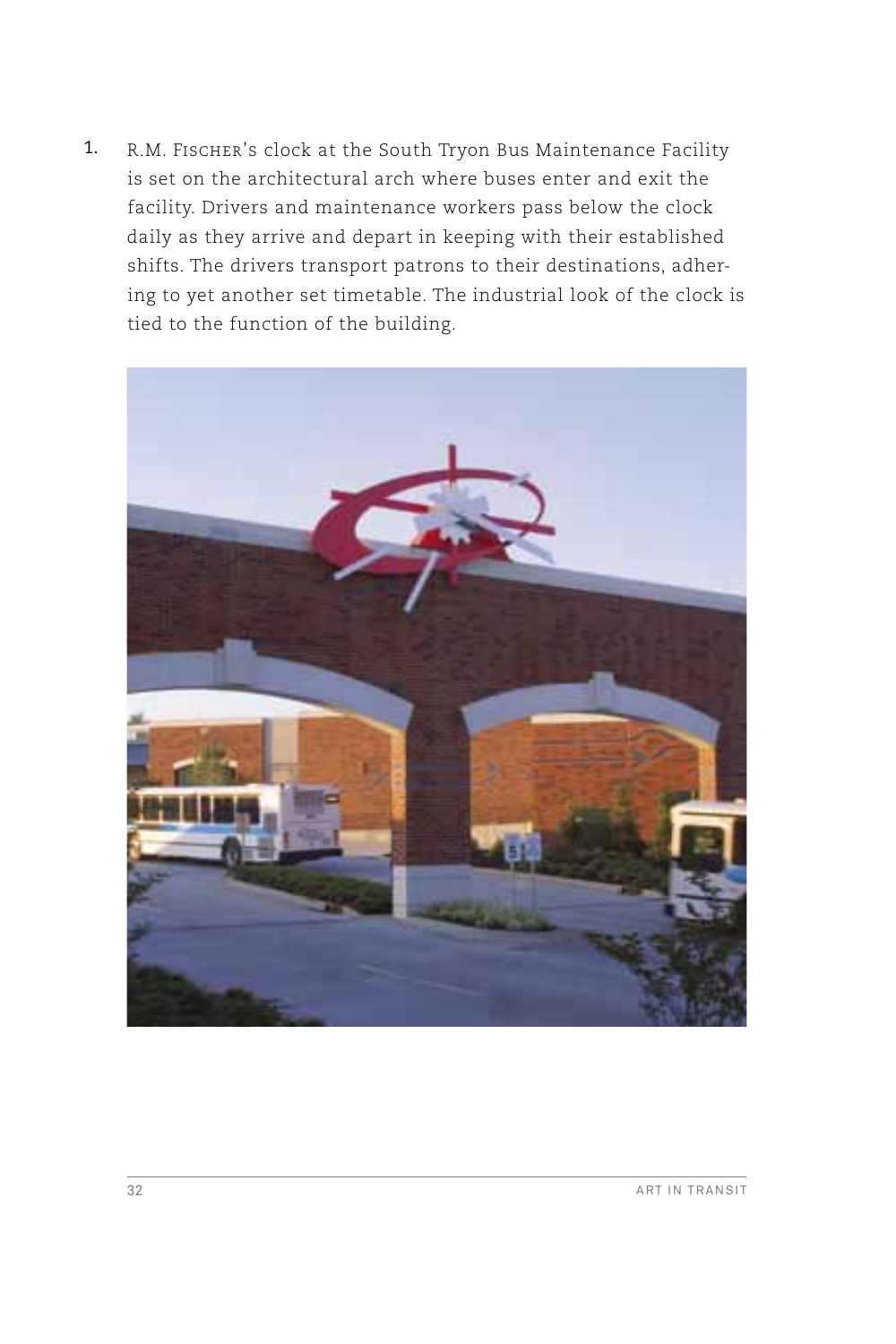2. RICHARD C. ELLIOTT transformed the Archdale elevator into a prismatic display of color, light, and motion. *Tower of Light* includes 36 individual compositions of plastic industrial reflectors mounted onto the elevator glass. Outside, the 30-foot high spectrum of color and geometric design beckons riders approaching the elevator.



Inside, natural light passing through the multicolored patterns simulates the visual effect of stained glass.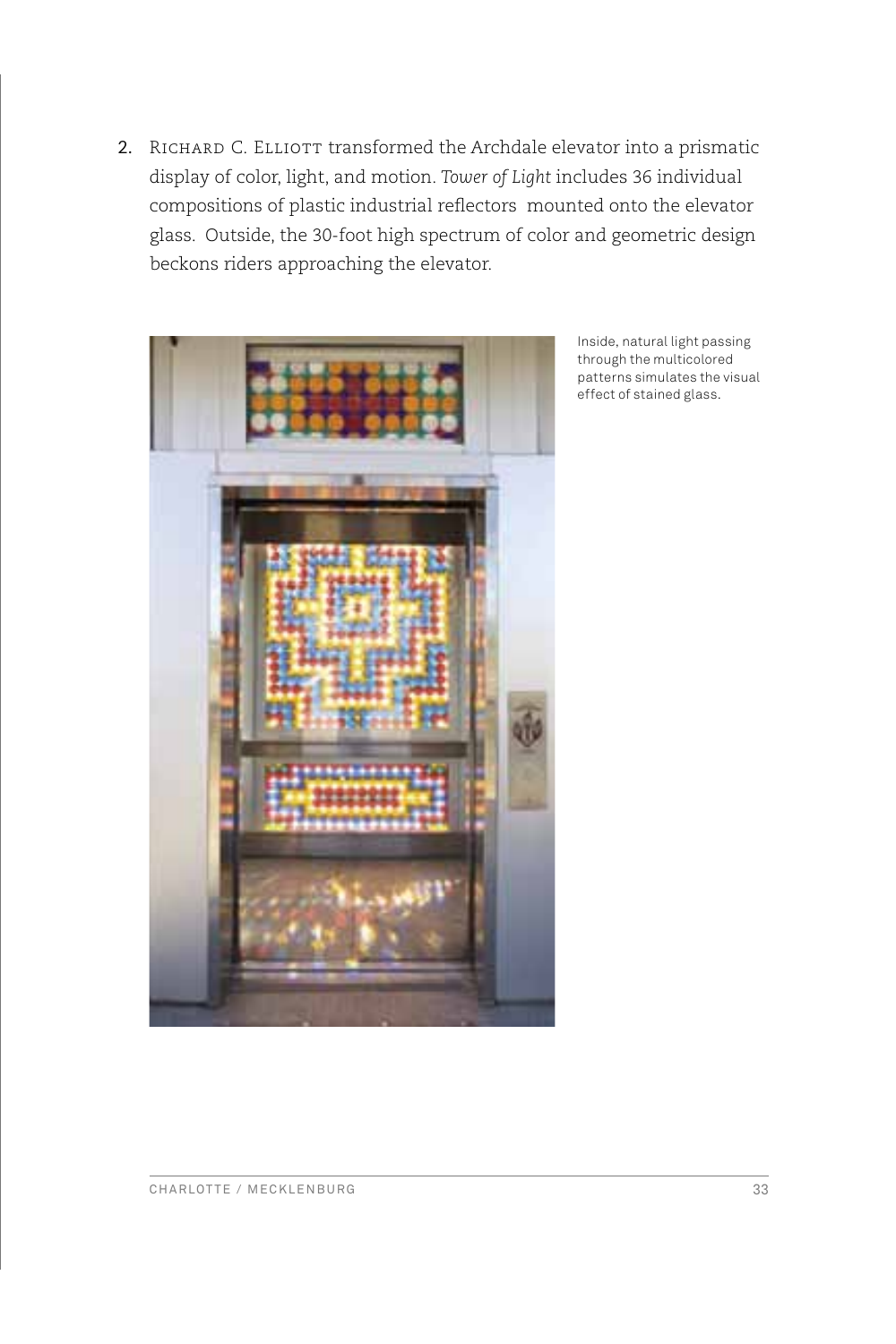Five benches were hand built by Hoss HALEY in his Asheville studio. A stainless steel skeleton supports a 3" concrete shell, hand-polished to achieve a smooth, terrazzo-like finish. The artist's rubber template was used to drill bolt holes into the platform. With lifting straps and a forklift, each 1200-lbs bench was gently lowered into place and secured at the 7th Street, Bland, New Bern, Woodlawn, and Arrowood stations. 3.



"Sculpture can be a place and a reason for contemplation." Hoss Haley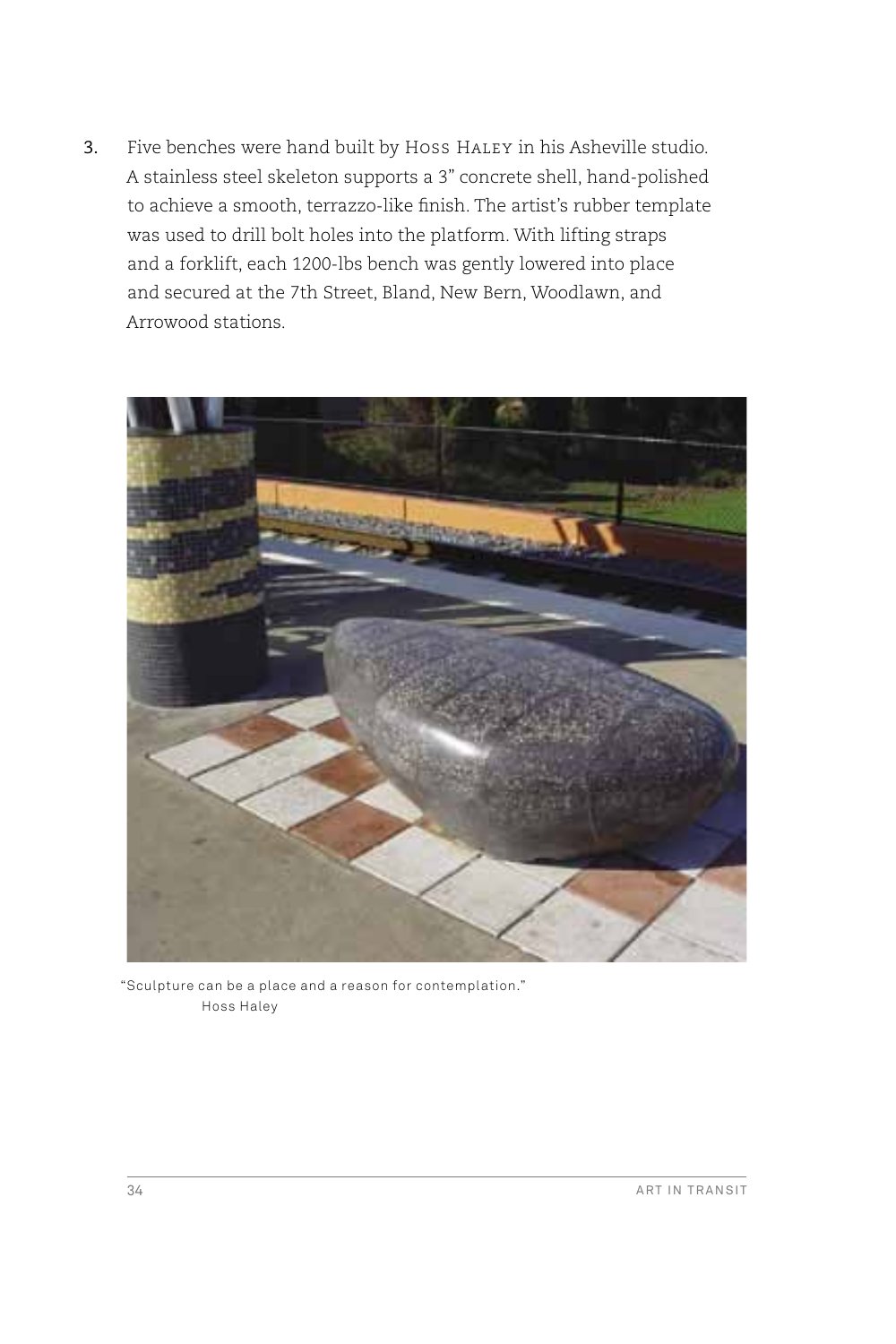Alice Adams, one of two LYNX Blue Line lead artists, impacted the corridor landscape and hardscape in response to Charlotte's tree canopy and indigenous plant life. Her "interventions" include 47 low wall bas reliefs, a Samaras sidewalk paving stamp, two sculptural benches, concrete scoring patterns, and enhanced landscaping designs. 4.

Three bas reliefs accentuate the low walls that separate the platforms from the light rail track. Each design corresponds with the species of tree planted on the station platform.



The Skyrocket Oak appears at Scaleybark, Woodlawn, Arrowood, Sharon Road West, and I-485 Stations.

The Gingko (left) design is integrated into the four Uptown stations.

The Hornbeam (right) design is featured at four South End stations.



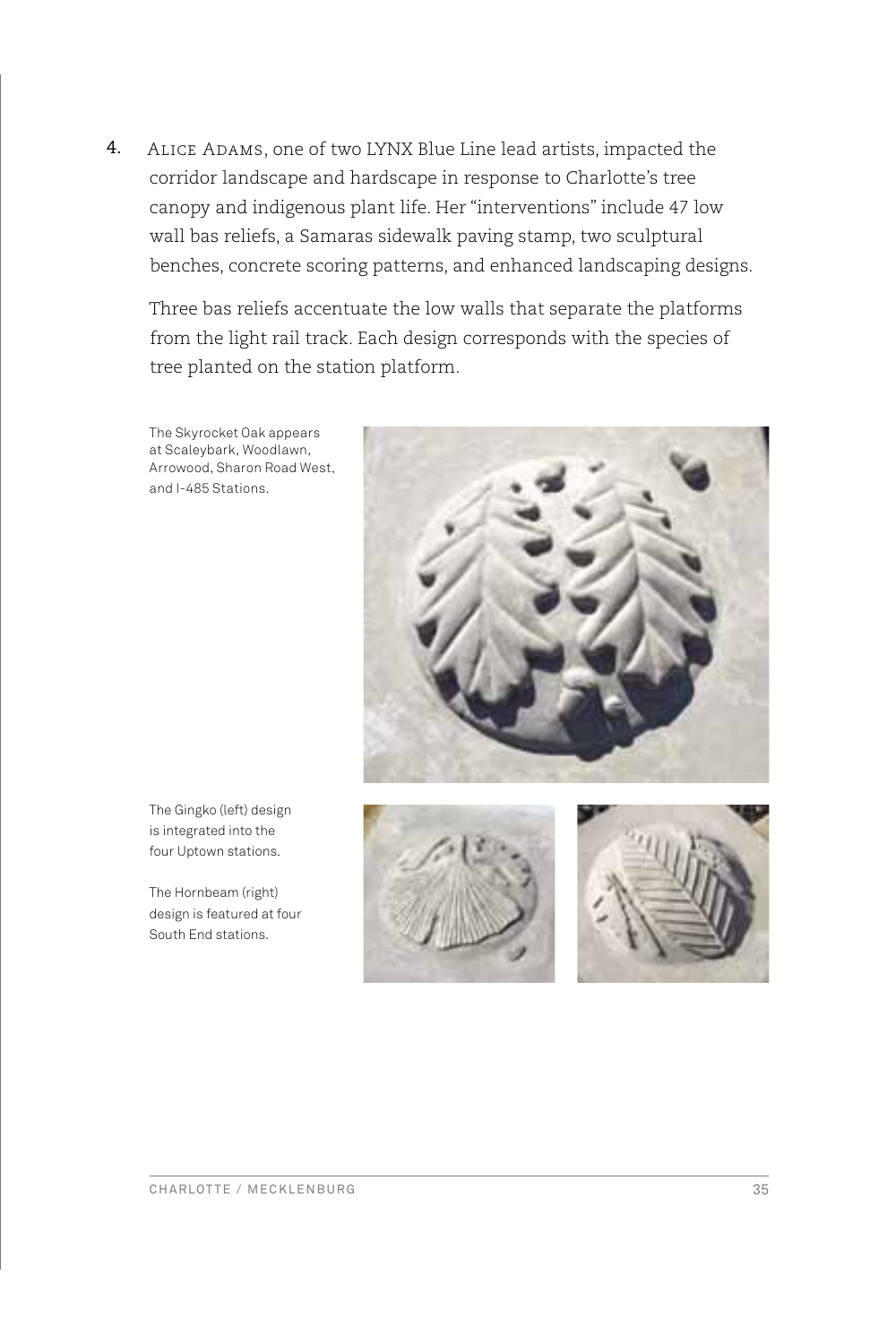### Landscape

Adams' influence appears in shrub and planting configurations, plant material selections, and bio-retention ponds. Adams labeled them as the *Celtic Calendar* at Tyvola, *Evergreen Encyclopedia* at Arrowood, *Butterfly Circle*  at Sharon Road West, and *Orchard* at Woodlawn.



LYNX I-485 Station landscape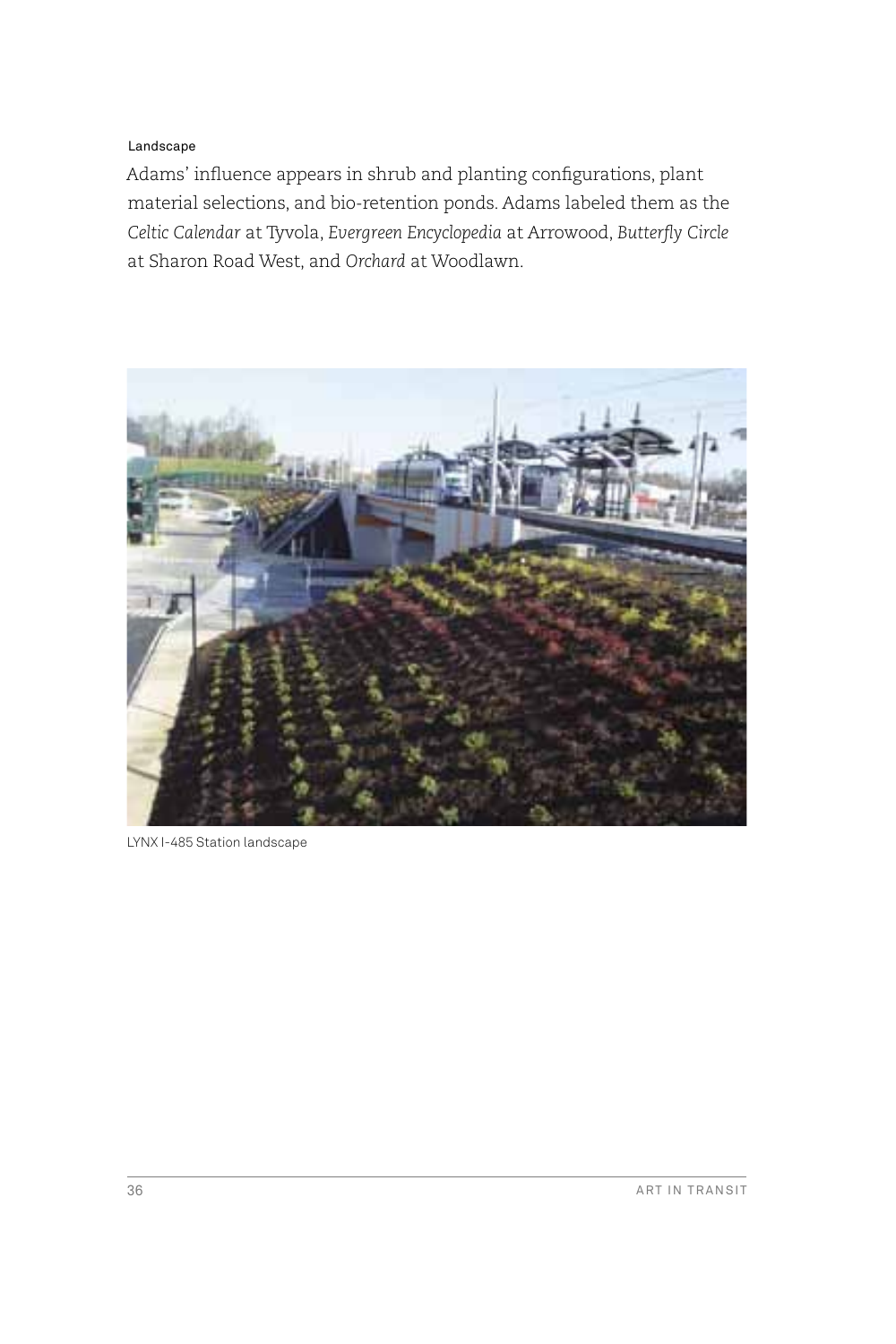Marek Ranis, the other lead artist on the LYNX Blue Line project, selected a variety of standard formliners to alter the surfaces of thousands of running feet of high and low concrete retaining walls and bridge piers from the LYNX Woodlawn Station to the I-485 Station. A *split faced running bond block* with a brick-like appearance is used at the Woodlawn Station. 5.



LYNX Woodlawn Station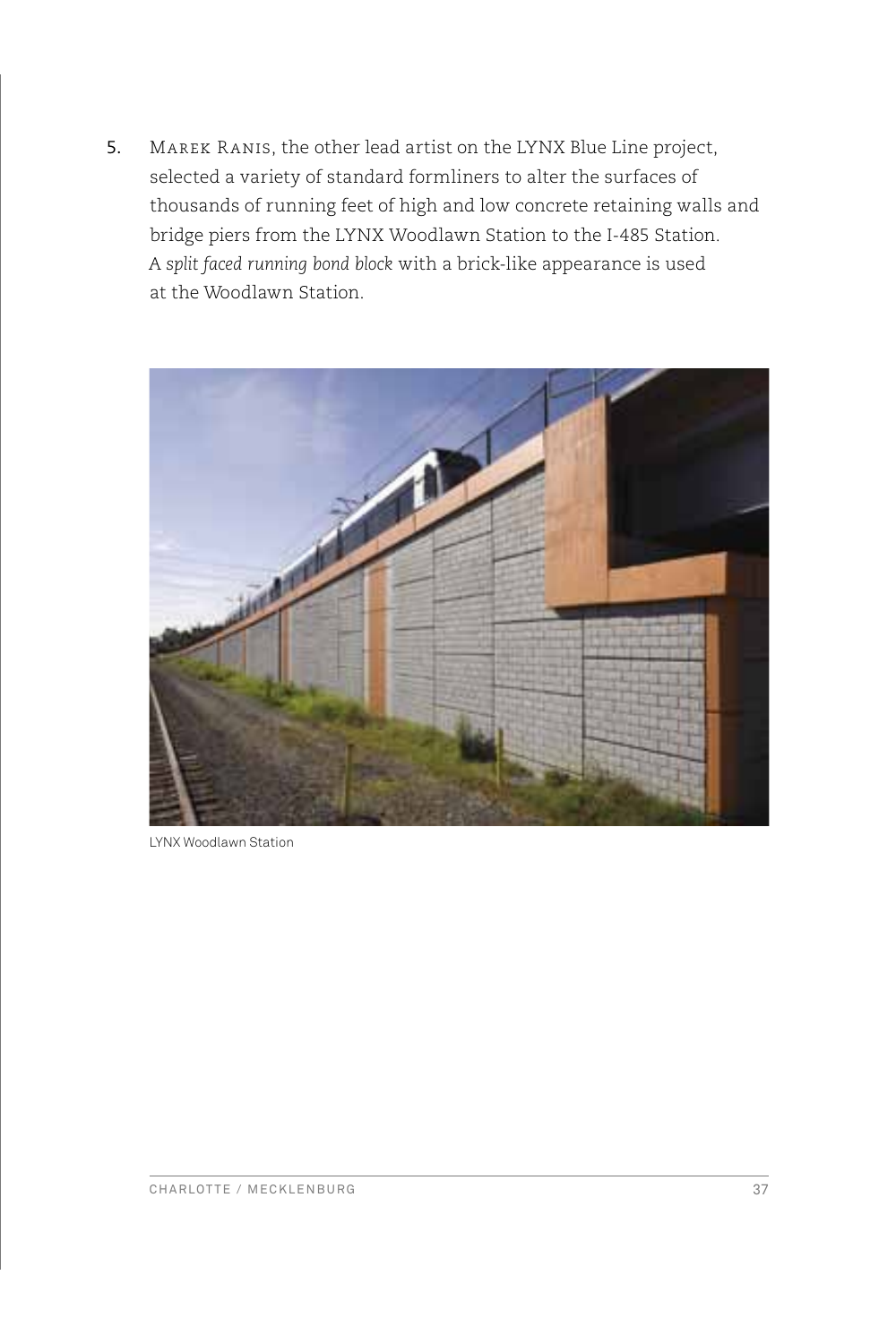A *marching lane wave* or *fractured rib* formliner at I-485, Archdale, and Tyvola, adds vertical lines and texture to the walls as well as to the bridge columns. A Carolina earth color and a sky gray, drawn from nature, are the artist's choices for the majority of the bridges and walls (except for Sharon Road West) in the six station areas from Woodlawn to I-485.



Two different formliners mimic tree bark painted brown and the texture of tree leaves painted green on the large curved wall at the Sharon Road West Station parking lot.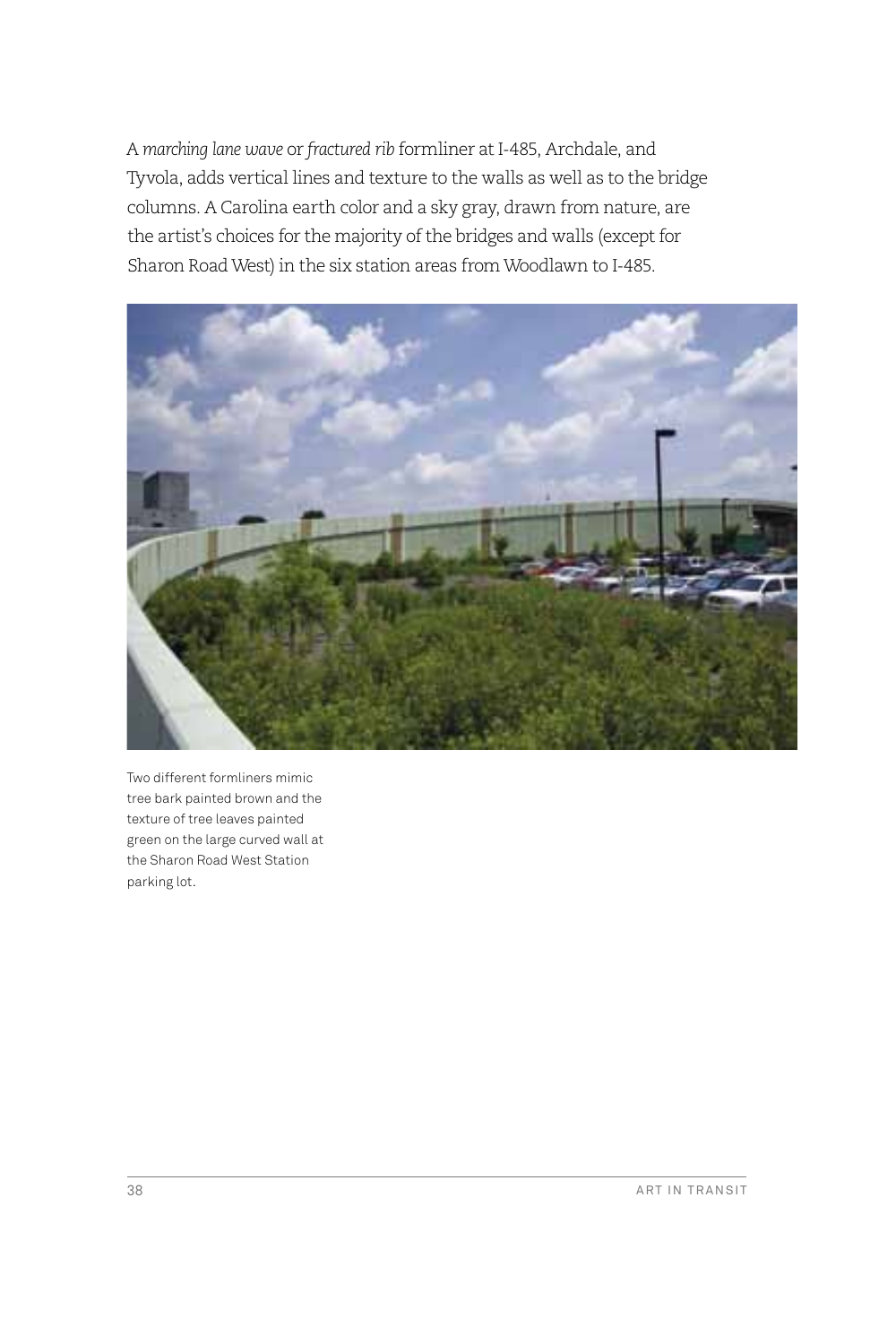In their roles as design team artists, Alice Adams and Marek Ranis, intergrated art into the South Tryon Bus Maintenance Building and landscape. 6.



Marek Ranis designed "Routes" consisting of courses of blue and orange bricks on the exterior of the contiguous buildings at the maintenance facility, while Alice Adams collaborated with the project landscape architect. The landscape design included a woodland preserved by Alice Adams as an oasis and picnic area for CATS employees.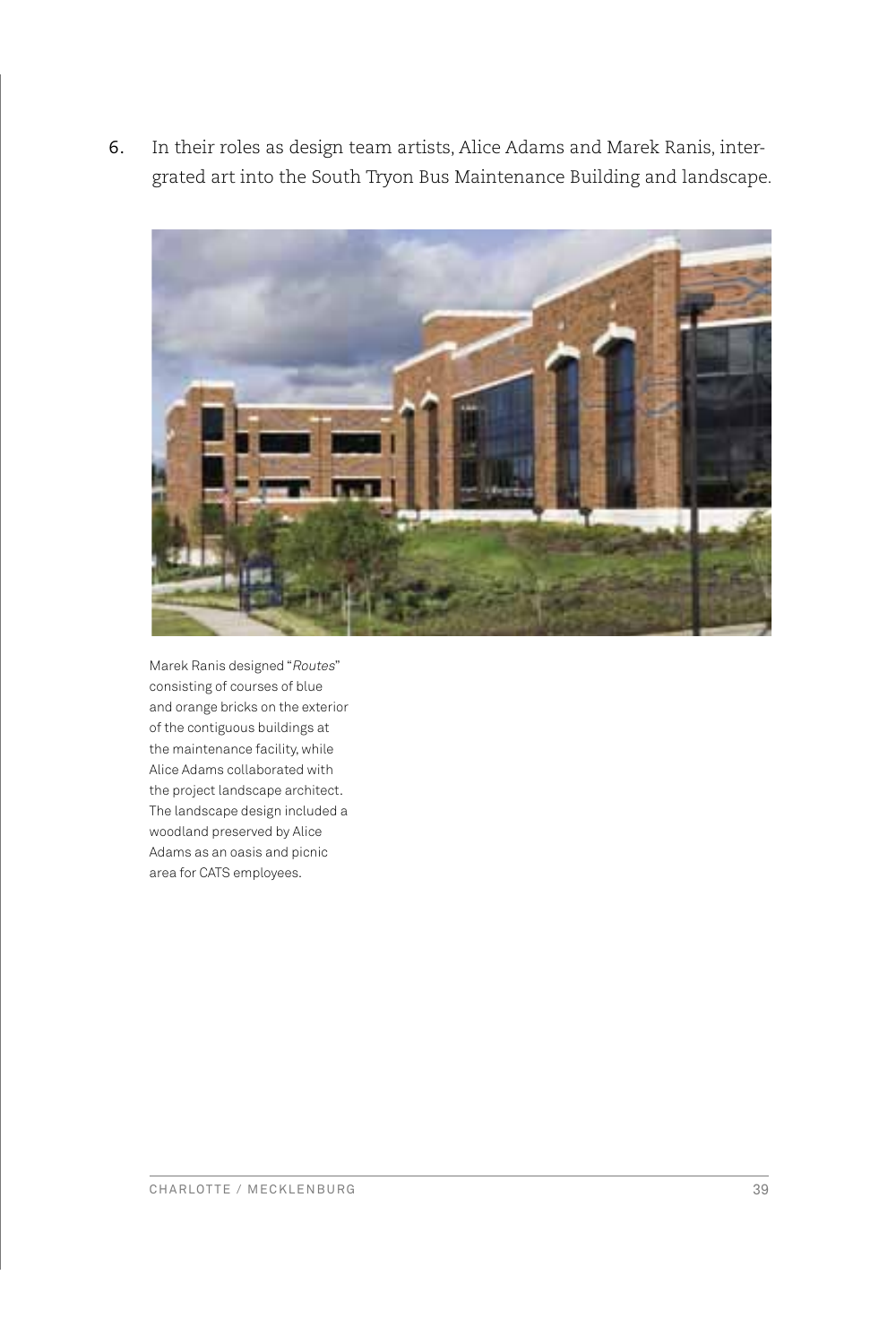Shaun Cassidy's leaf art at 10 stations celebrates native trees, 7.including the Gingko, Cottonwood, Dogwood, Maple, Magnolia, Pin Oak, Beech, Willow Oak, Sweetgum, and White Oak. The veins of the four leaves at each station are street maps, indicating the patron's platform location in relationship to the neighborhood.

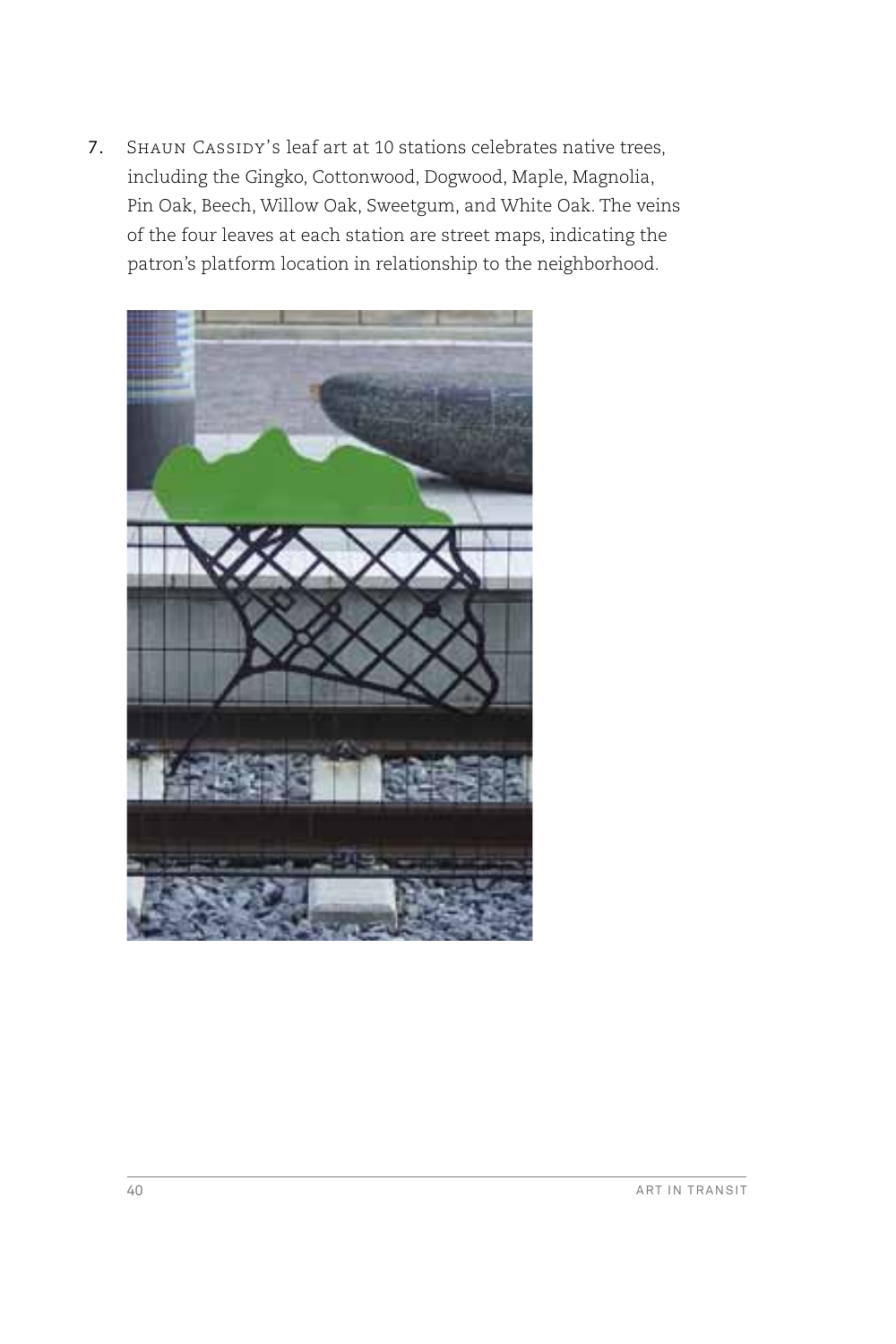To distinguish the LYNX Blue Line vehicles from those of other transit systems SHAUN CASSIDY used his leaf motif in the design of the interior seat fabric and 57' of ceiling art to enhance the rider's travel experience.



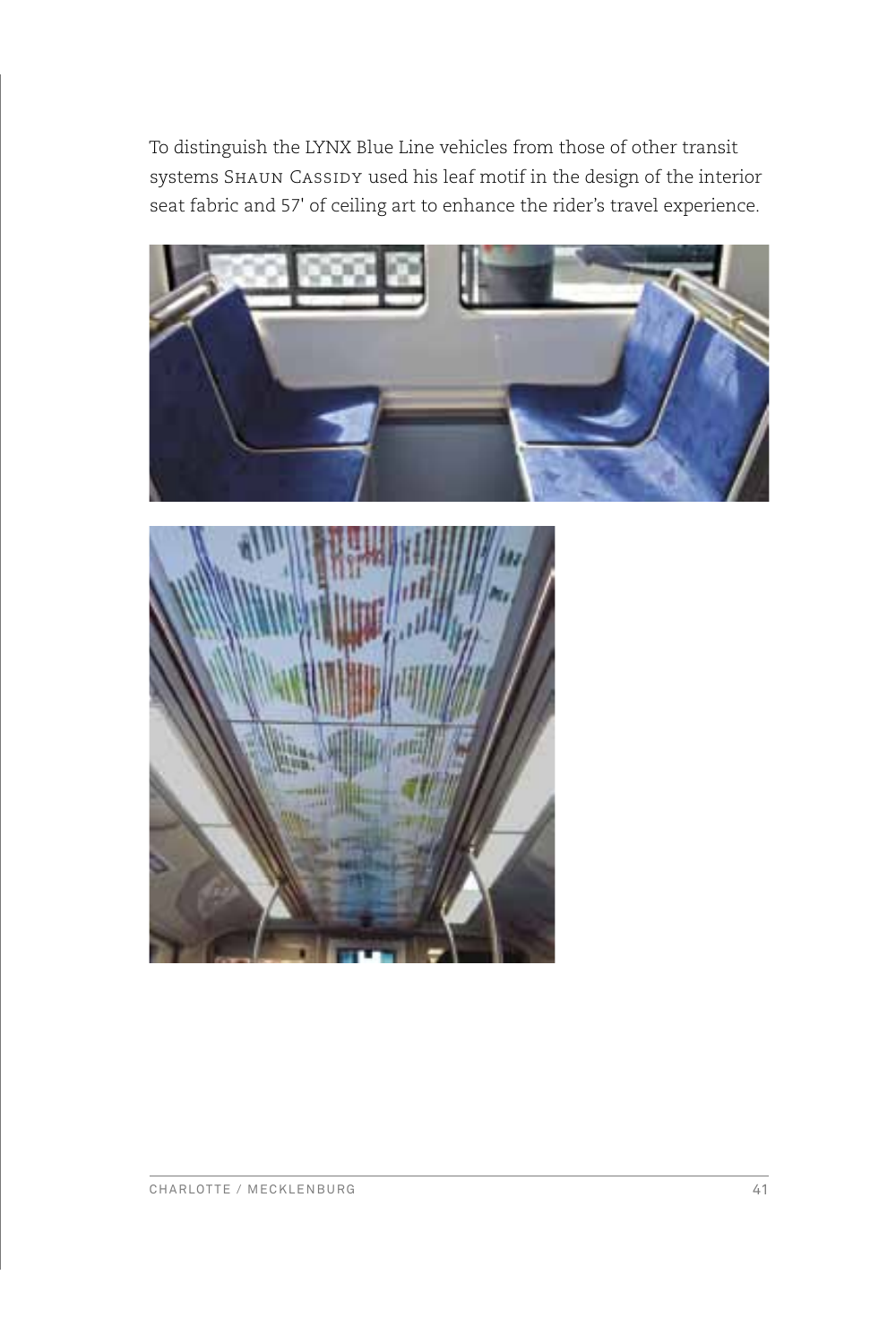8. NANCY BLUM designed her Dogwood art basins to replace 24 standard drinking fountain basins located at 12 light rail stations. Each 18" diameter cast bronze basin features the dogwood blossom, North Carolina's state flower.



"As a person bends to drink, she will experience an image of growth." Nancy Blum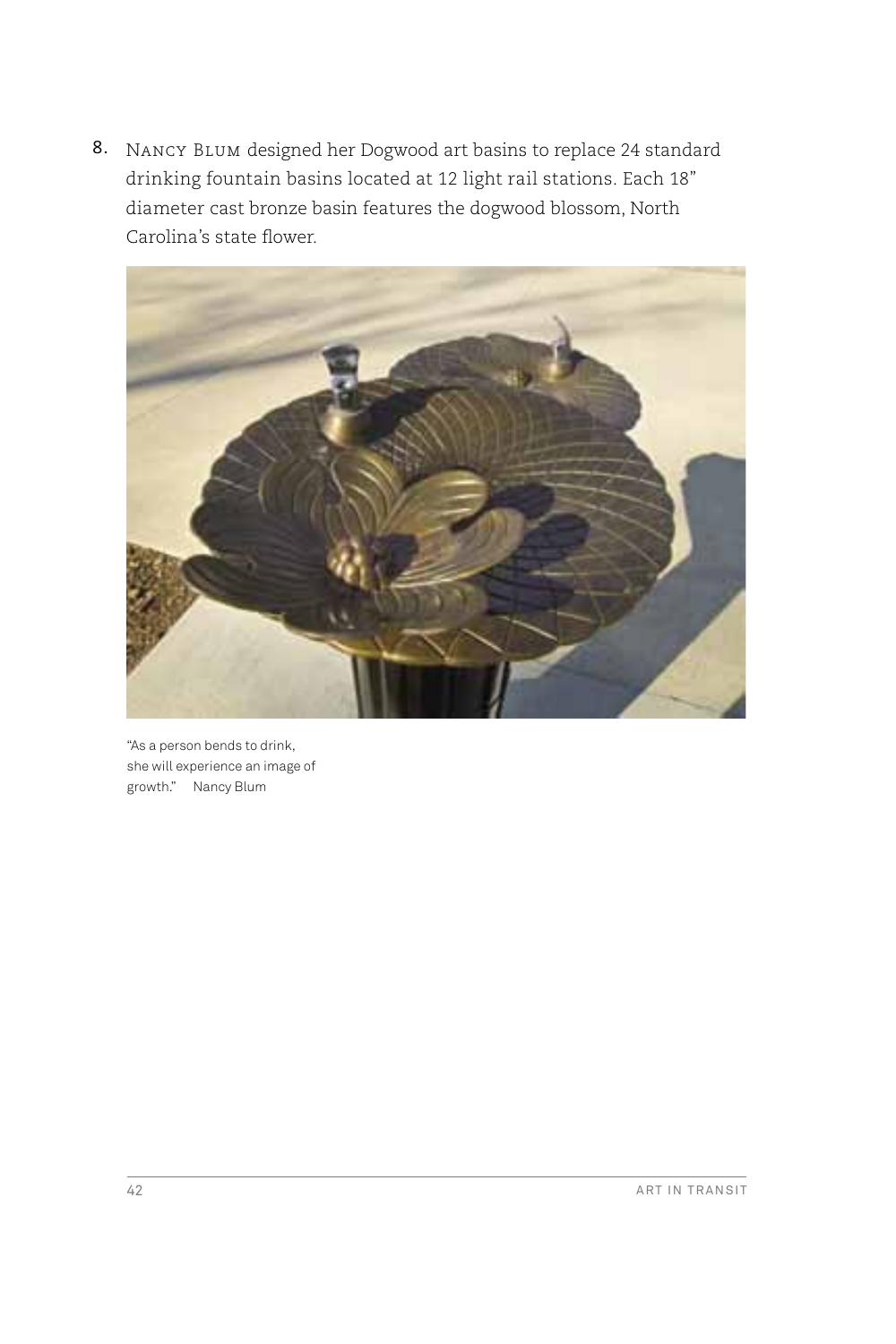Both Nancy Blum and ELIZABETH INDIANOS reference the Fibonacci sequence in nature – the spiral – in their transit art. Elizabeth Indianos' multicolored painted ribbon spirals throughout the Eastland Area Community Transit Center plaza, intentionally becomes a metaphor for the area's diverse population. When the the artist was introduced to the project, the conceptual design for the transit center was proposed to be hard edged and rectilinear. However, the collaborative process with the artist's participation resulted in the overall design being transformed into the organic and circular interpretation which stands today. 9.

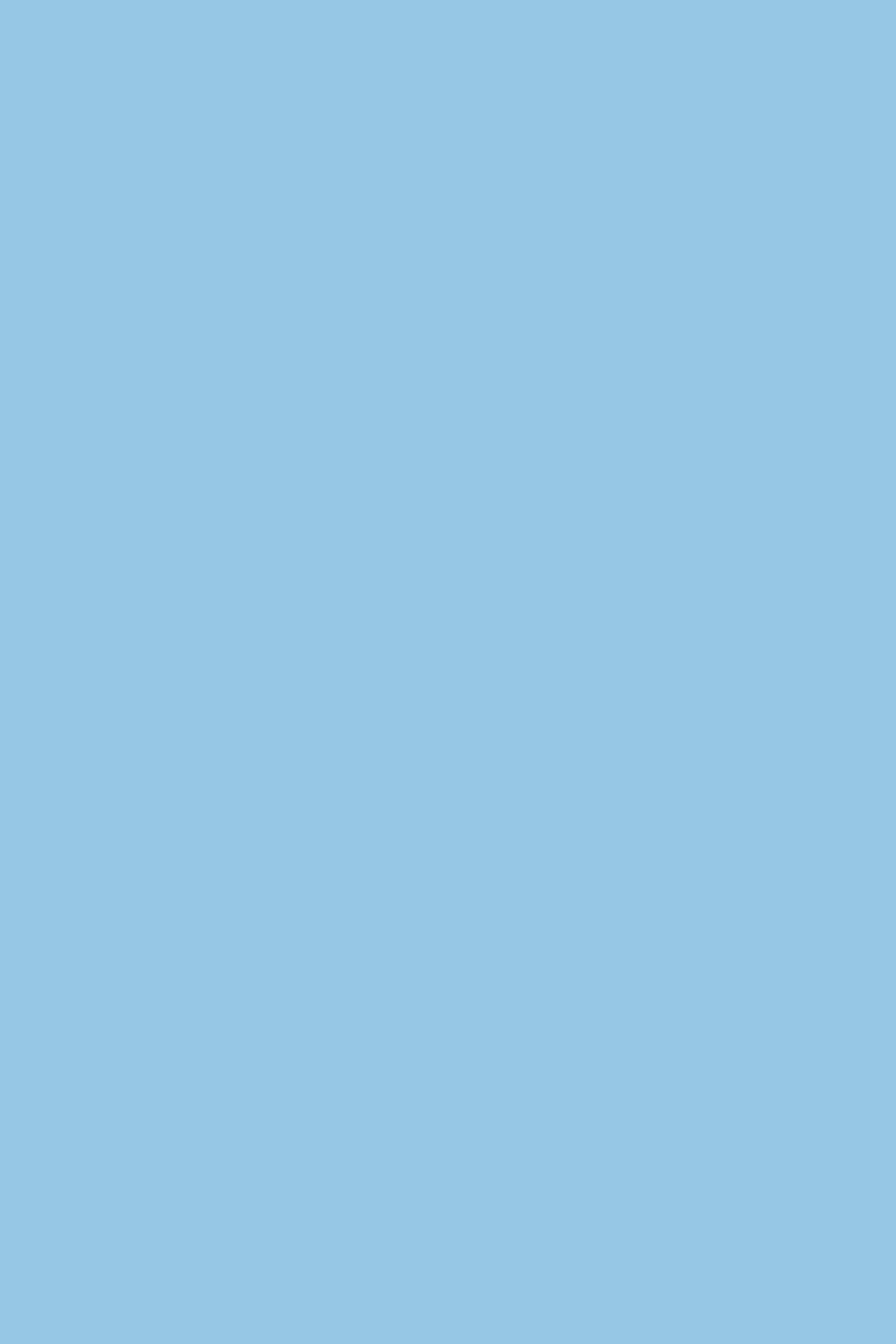Public art by established artists is highly recognizable and raises the visibility and value of a public art collection.

## Art for Art's Sake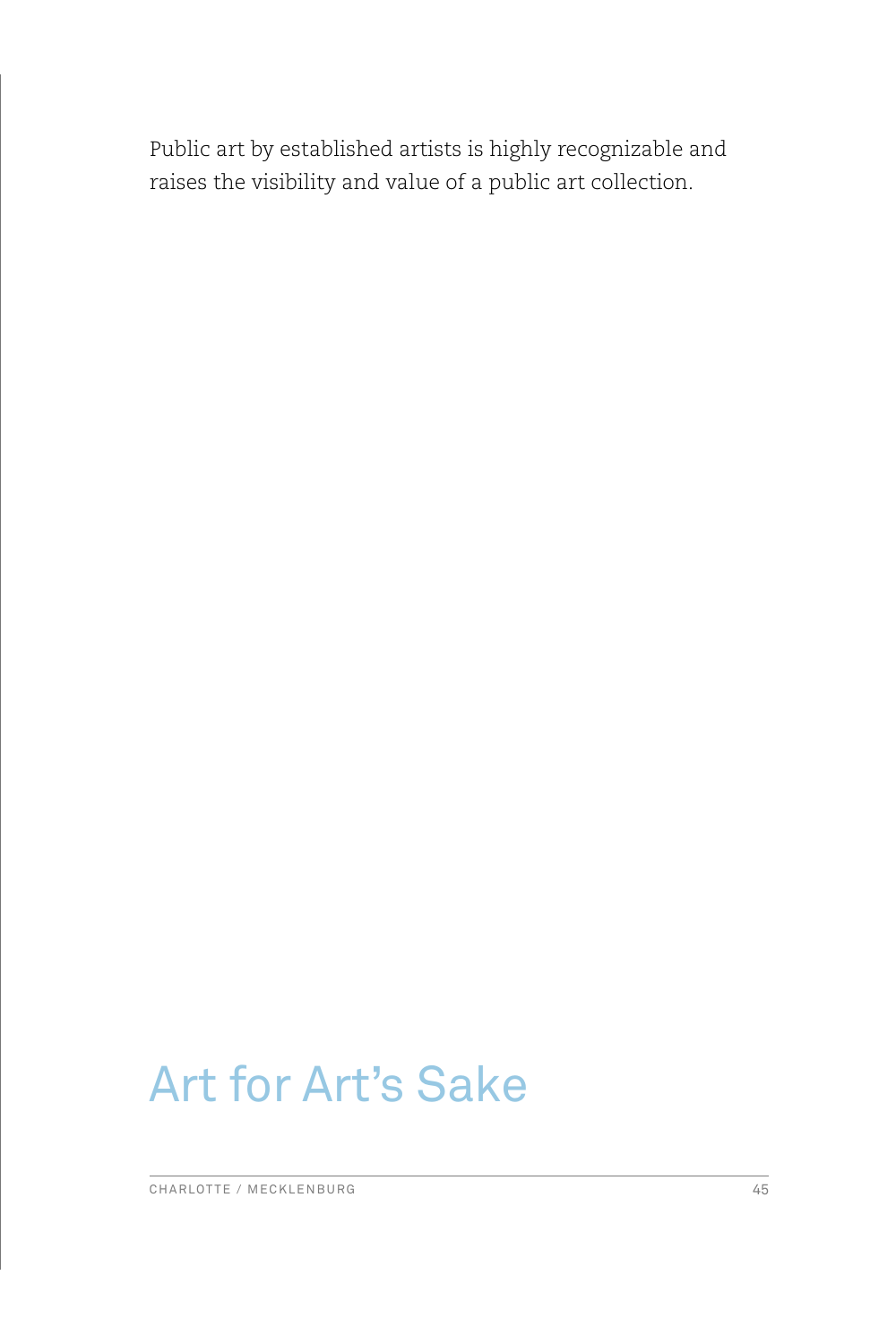Hoss Haley's *Motion* was Art-in-Transit's first public art commission. It was also Haley's first public art commission, affording him an opportunity to increase the scale of his sculpture and broaden the audience for his art. 1.

Haley pounded multiple bands of steel into a continuous spiral emanating from a central core. Each strip of metal was meticulously welded by the artist. As the steel surface weathers, it produces a rich red-brown patina in contrast to the bright blue comfort station. *Motion* establishes a strong, quiet presence amid the constant comings and goings at the Huntersville Gateway Park and Ride lot.



Corten steel responds to weather by rusting to a natural stopping point.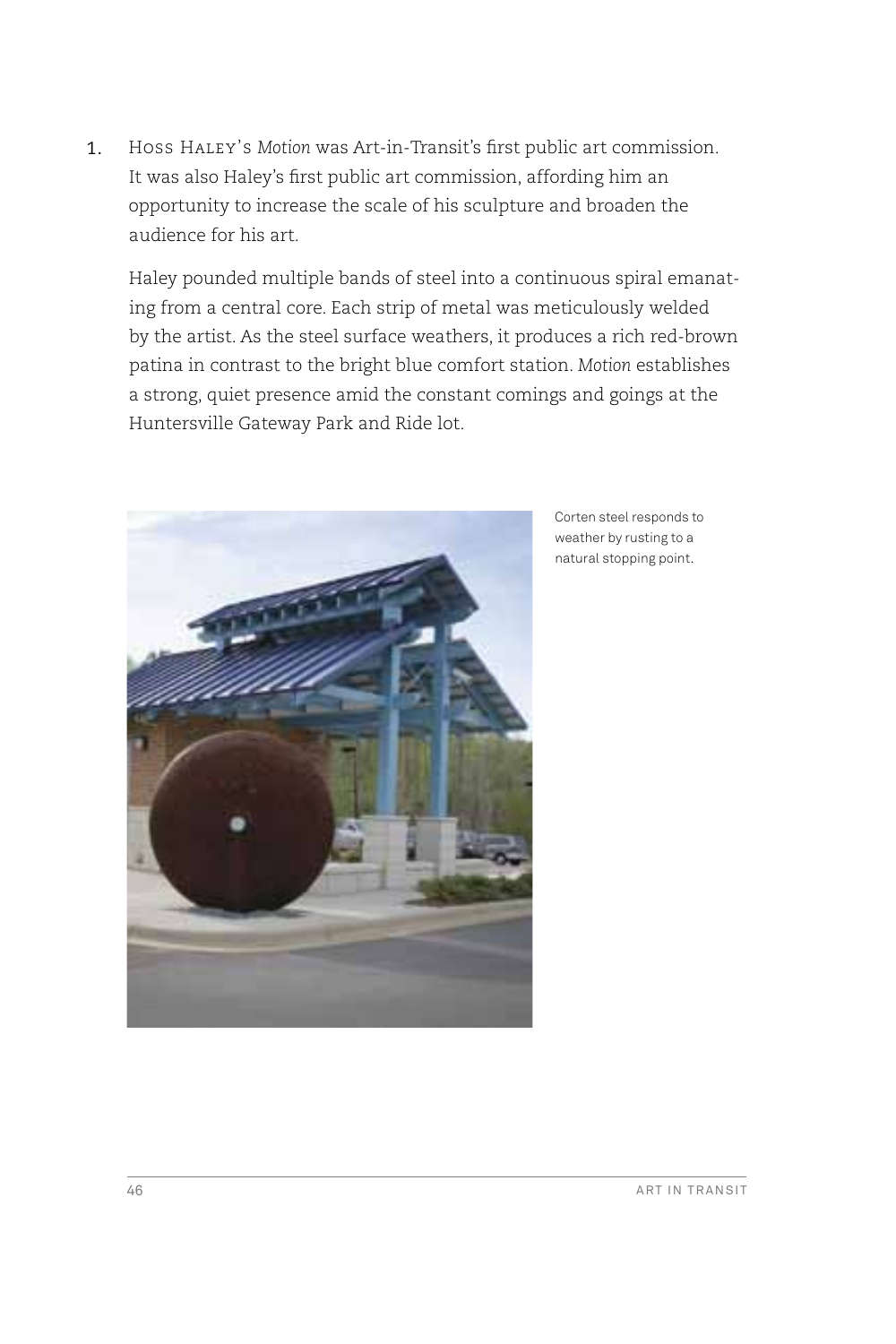George Handy's *Migration North* and *Migration South* are high reliefs the artist created by arranging large, interconnected wood elements into puzzle-like configurations. Installed at the SouthPark Community Transit Center, the colors shift in each artwork as the viewer moves. The bus site reflects the daily 'movement' of transit users, a migration of commuters. The artist textured his wood surfaces with vertical corrugation, and applied two colors of paint to produce the holographic bi-chromatic visual effect. The two paintings incorporate 40 different color transitions. 2.

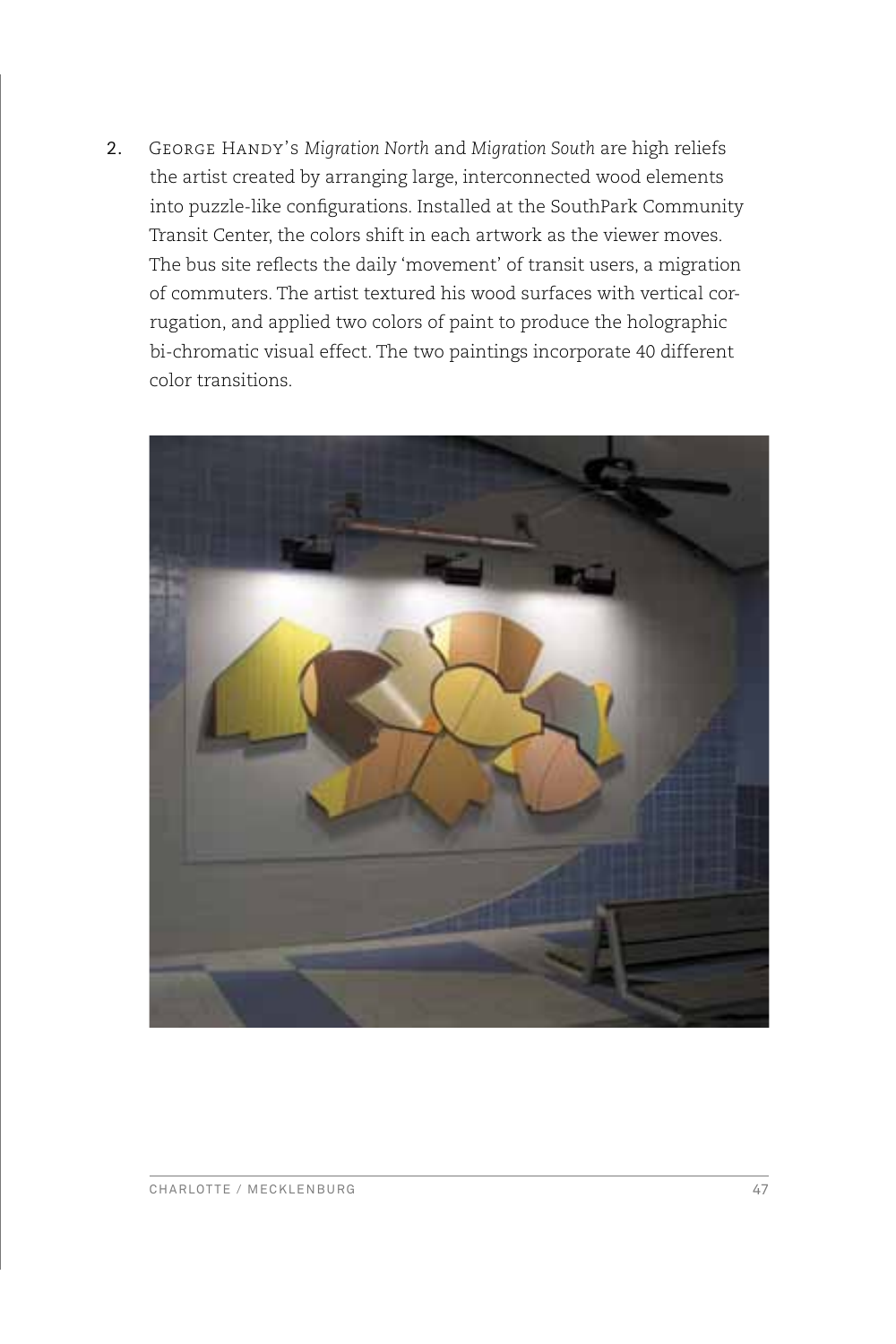KIT KUBE recycles industrial artifacts harvested from local scrap yards. He recycled two, six-foot stainless steel sieves formerly used in the local textile industry and converted the 24" diameter cylinder into a mobile by suspending the 236 pound artifact from the roof and adding a motor. The 380 pound 36" diameter cylinder became a stabile. Neighboring Concepts Architects designed a contemporary facility to integrate the artist's work that included blank surfaces to receive and display patterns created by the artificial and natural light passing through the sculptures. Lights built by the artist and set inside the mobile and stabile transform the sculptures into night lanterns. 3.

Titled *Constructive Interference*, the two sculptures juxtaposed with the steel, translucent roof panels and contemporary facility demonstrate a seamless combination of art and architecture.

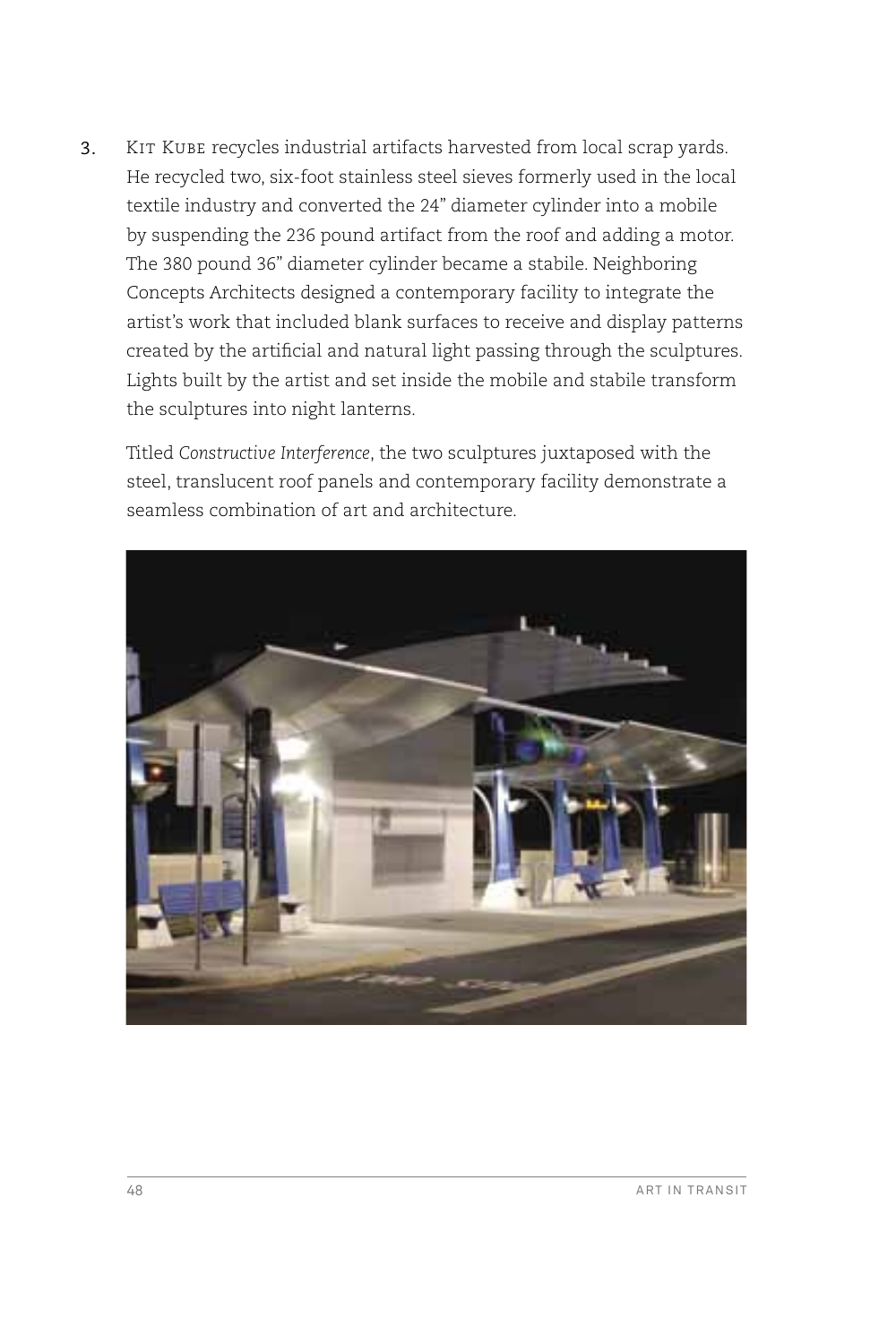Artist Rupy Rupisill in collaboration with Neighboring Concepts Architects created the design of the Mallard Creek Park and Ride's comfort station and bus shelters. Their "jumping off point" for the collaborative design was old Mallard Creek Community Schoolhouse. "As the area's rural landscape gave way to development," Rudisill said, "it was important to retain a visual reference to the past. A reference that could spark a person's memory and provide a link to a simpler time and a slower pace." The architects agreed and the finished project visually references the well-known community school house and Rudisill's sculptures. 4.

Visitors familar with the schoolhouse will recognize the results: the zinc gray roof with exposed beams, narrow columns, supported by red brick bases, two brick chimmeys, and the rectangular shape of his sculpture.

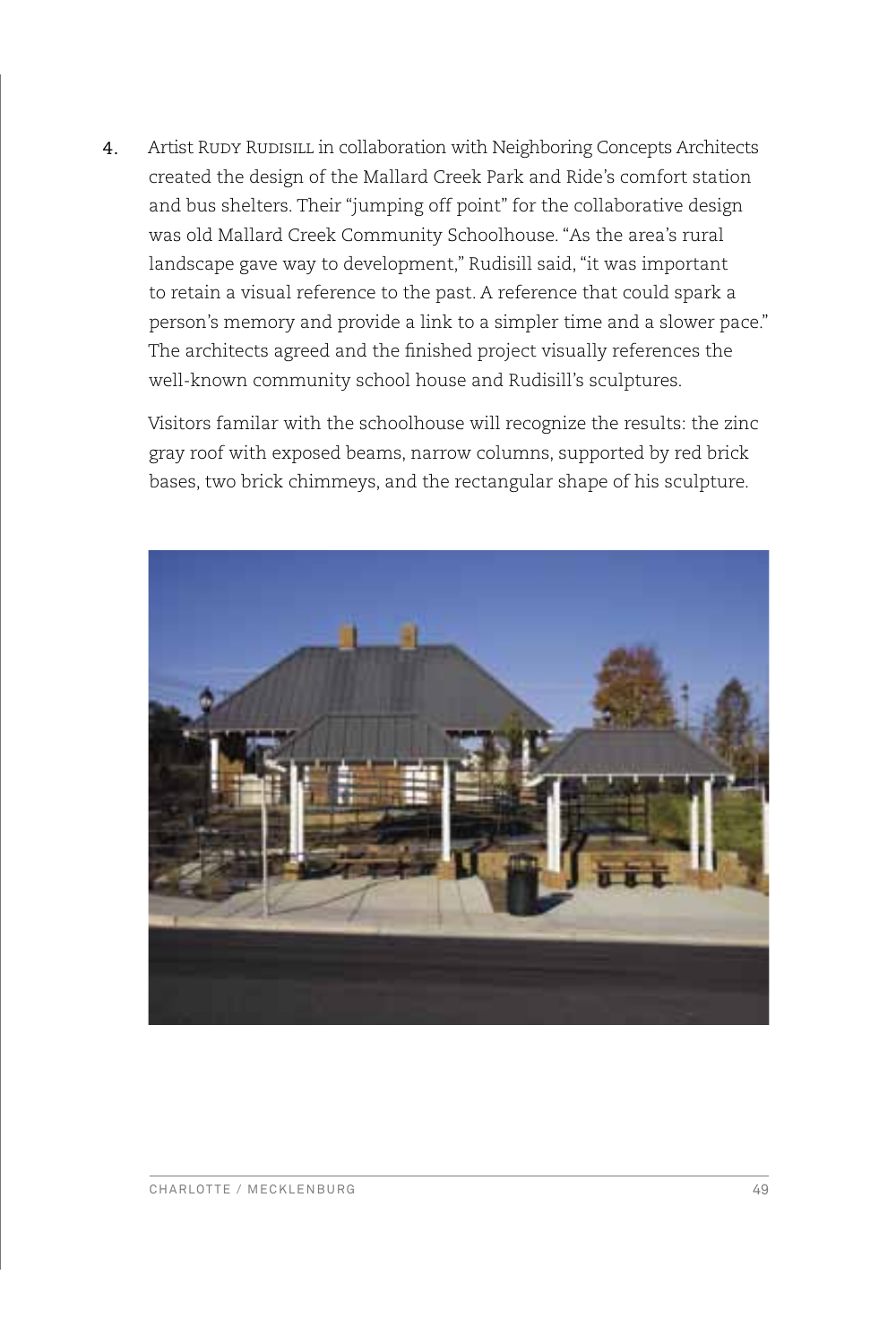*Reconstructed Dwelling*, created by Dennis Oppenheim for the LYNX Tyvola Station plaza, challenges the transit rider's traditional interpretation of home. 5.







Initially, the artist prepared small-scale models, 3D computer renderings, and engineer's signed and sealed drawings for the fabrication of the 25' x 30' x 30' artwork.

The sculptural components– the pyramid, staircase, wheel, wall, window column, etc.– were fabricated out of common building materials and along with the steel frame were shipped by the artist to the site for assembly by the general contractor.

The sculpture stands on a 13' square, four-foot deep, concrete foundation. A 30' x 30' typical house floor plan is painted on the concrete plaza.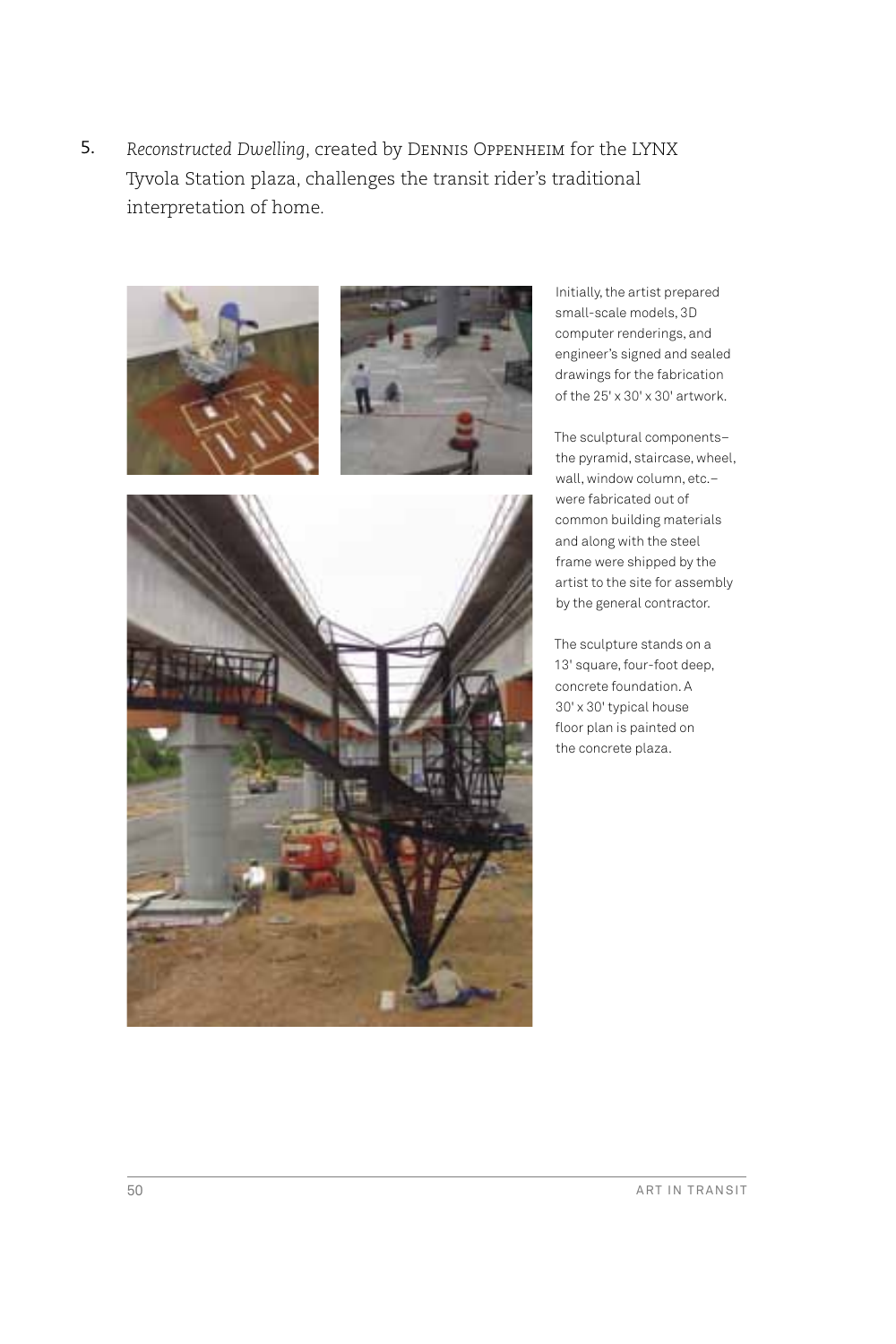

"This is art becoming architecture and architecture becoming a stage." Dennis Oppenheim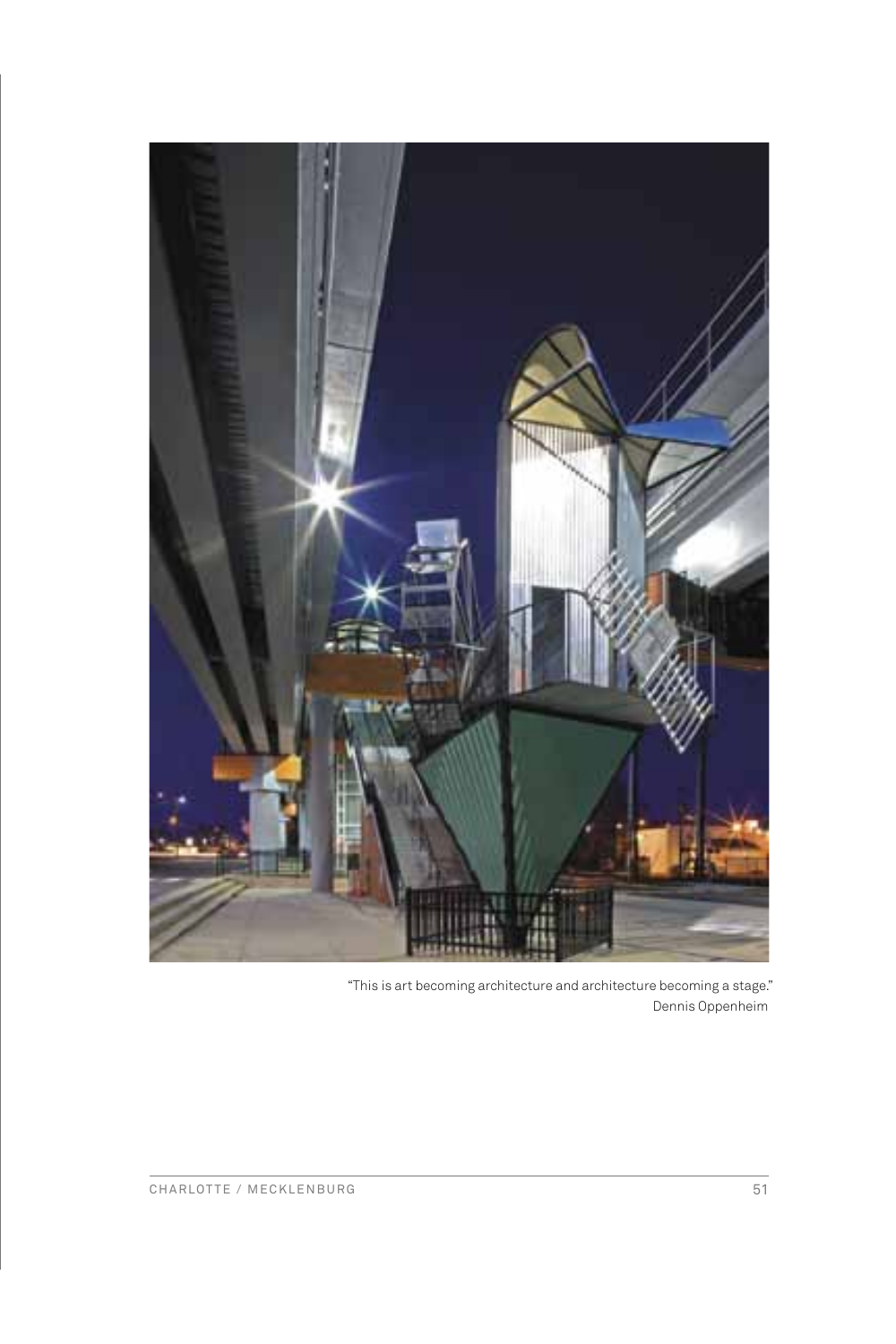Thomas Sayre built six earthcast disks for the South Boulevard median at the LYNX Scaleybark Station. Each 18' round sculpture is made from Carolina earth, concrete, and steel. The artwork's title, *Furrow*, refers to the cultivation trench, or "vee," left in farmland by the plow. The art pays homage to Scaleybark's agricultural past. 6.

Earthcasting is the artist's invented technique for the creation of large scale art. The earth mold imprints a natural texture to the surface of the art. For Furrow, over 72 cubic yards of Carolina clay—the equivalent of approximately eight truckloads of earth—were delivered from rail corridor excavation to the artist's Scaleybark staging site.

A steel grid built by the artist for each disk forms the infrastructure of each 11-ton sculpture. To control the width and shape of the earth and concrete, the artist built two rotating screeds: an earth screed to shape the earth mold and a concrete screed to control the wet cement. Iron oxide was added to the cement mix to maintain the Carolina earth color of the art. After pouring the colored cement into the earth mold, the artist and his crew covered the shapes with additional earth. The sculptures "cured" at the staging area for three months.

Once cured, a 60-foot crane lifted each sculpture from the earth onto a flatbed truck. The truck transported each sculpture across South Boulevard to the median. Once lifted off the truck by the crane, each sculpture was carefully lowered into a 10-foot deep foundation hole. Each sculpture was braced, concrete was poured over rebar and into the hole, and the sculptures stayed braced until the concrete footings set and the bracing could be removed.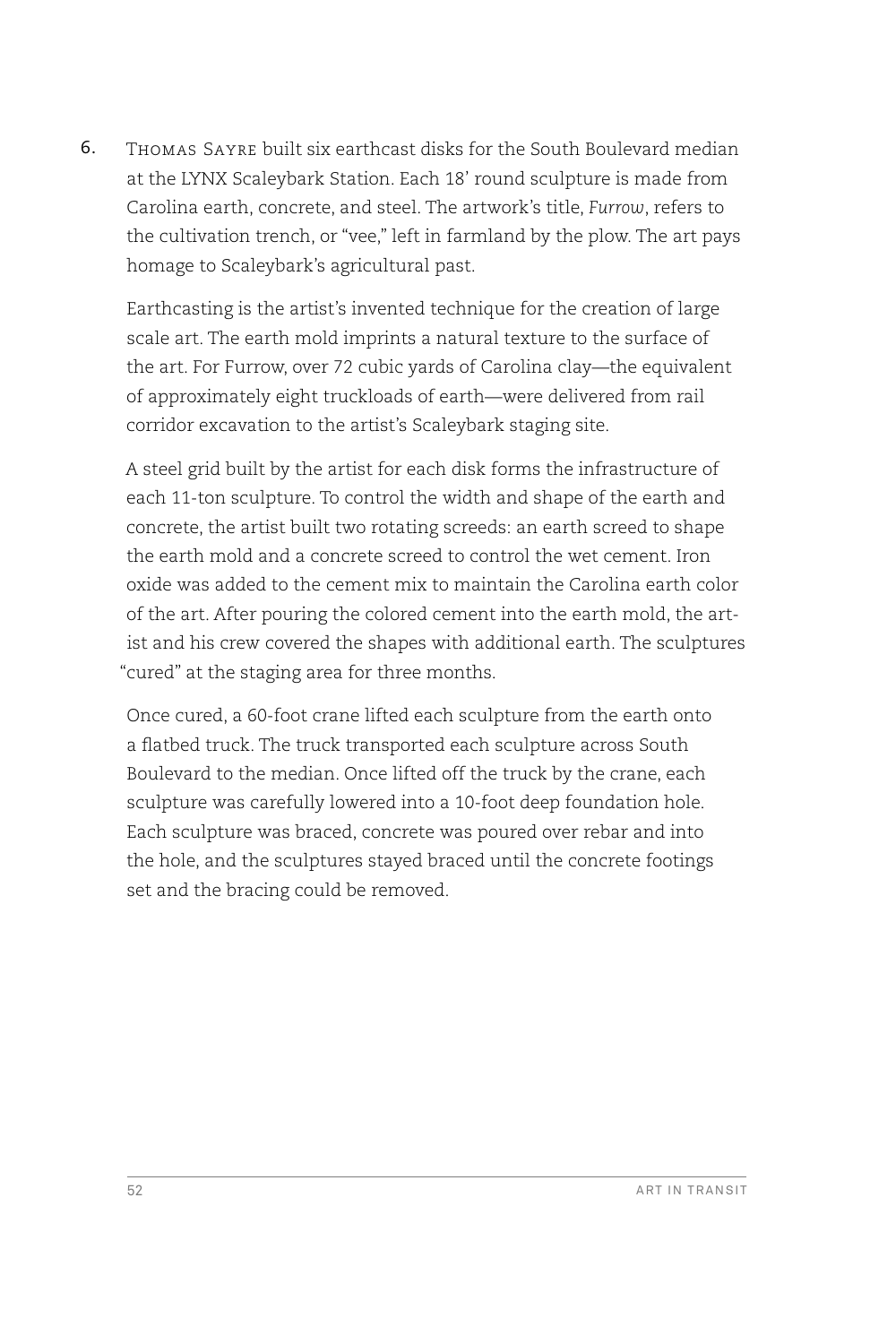



The artist's collaborative landscape design completes the art and site. It consists of a row of snowgoose trees and ornamental grasses.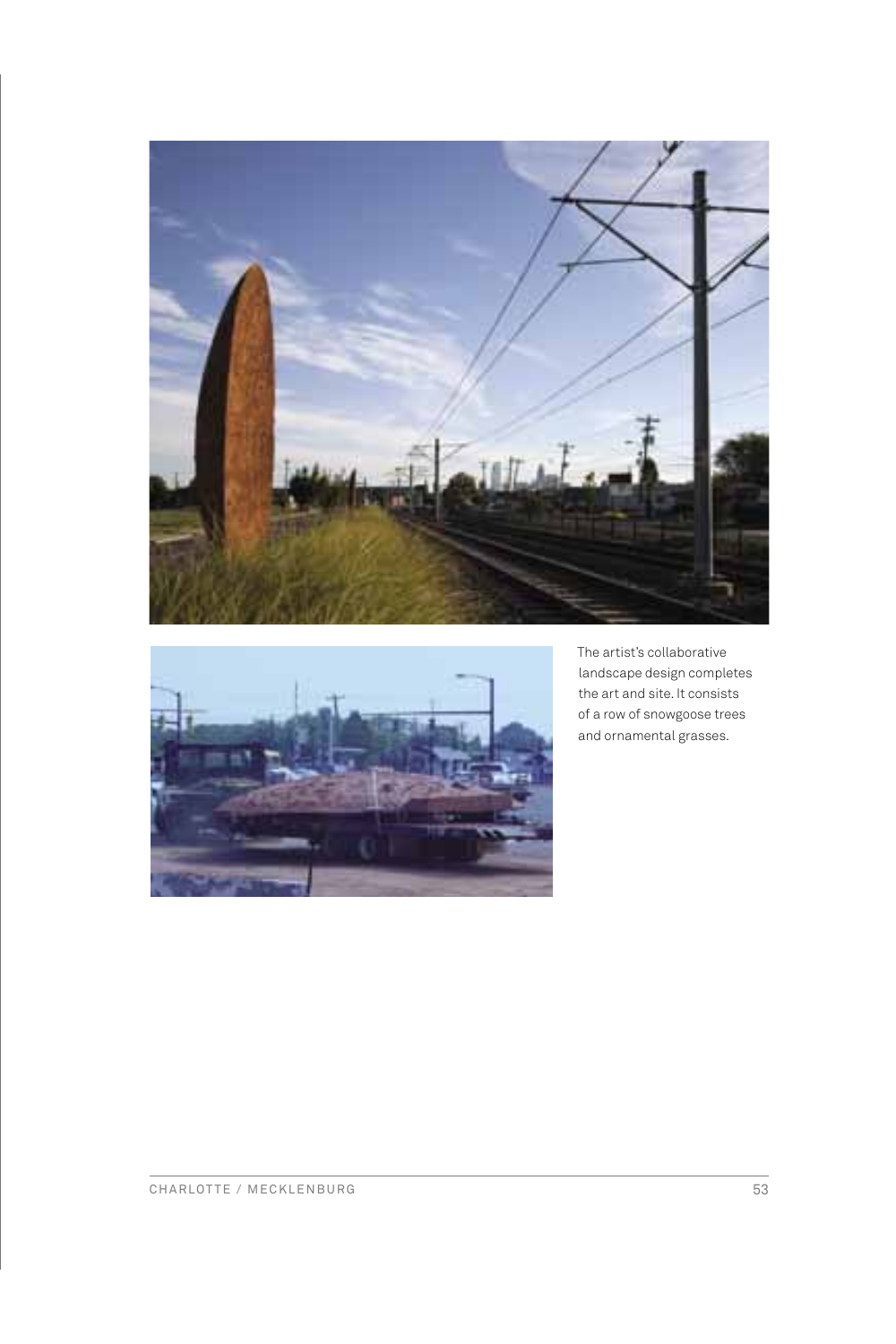Light Station by artist JODY PINTO consists of 20 fiberglass canopies, four benches, and the platform paving design for the LYNX 3rd St/ Convention Center Station. Fiberglass is this artist's medium of choice. Fiberglass combines the strength and durability required in construction with the flexibility to aesthetically conform to any shape or mold. "The material is ideal for working with light. It allows me to give light a physical form and color ." 7.



The 20 individual fiberglass canopies and four benches were fabricated in Phoenix, Arizona and shipped to Charlotte for assembly and installation by the general contractor.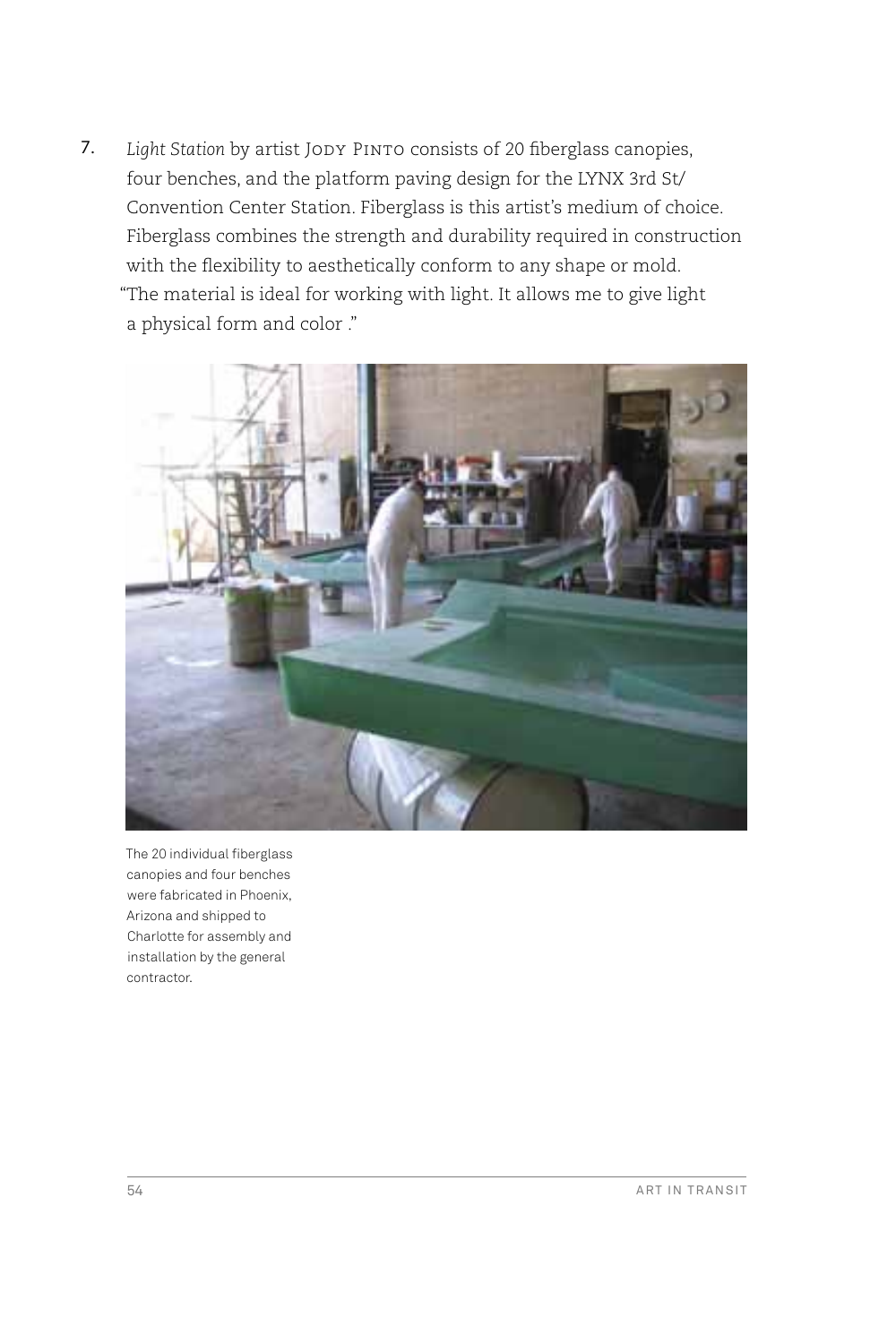



The three different heights of the berry and green canopies lining the bridge platform, juxtaposed with the artist's zigzag platform paving pattern, form the artist's stage-like environment.

By day, the translucent berry and green canopies capture and reflect sunlight, while at night, the fluorescent lights create a different ambiance.

"Through public interaction Light Station becomes theater – people move through the space, feel, and remember." Jody Pinto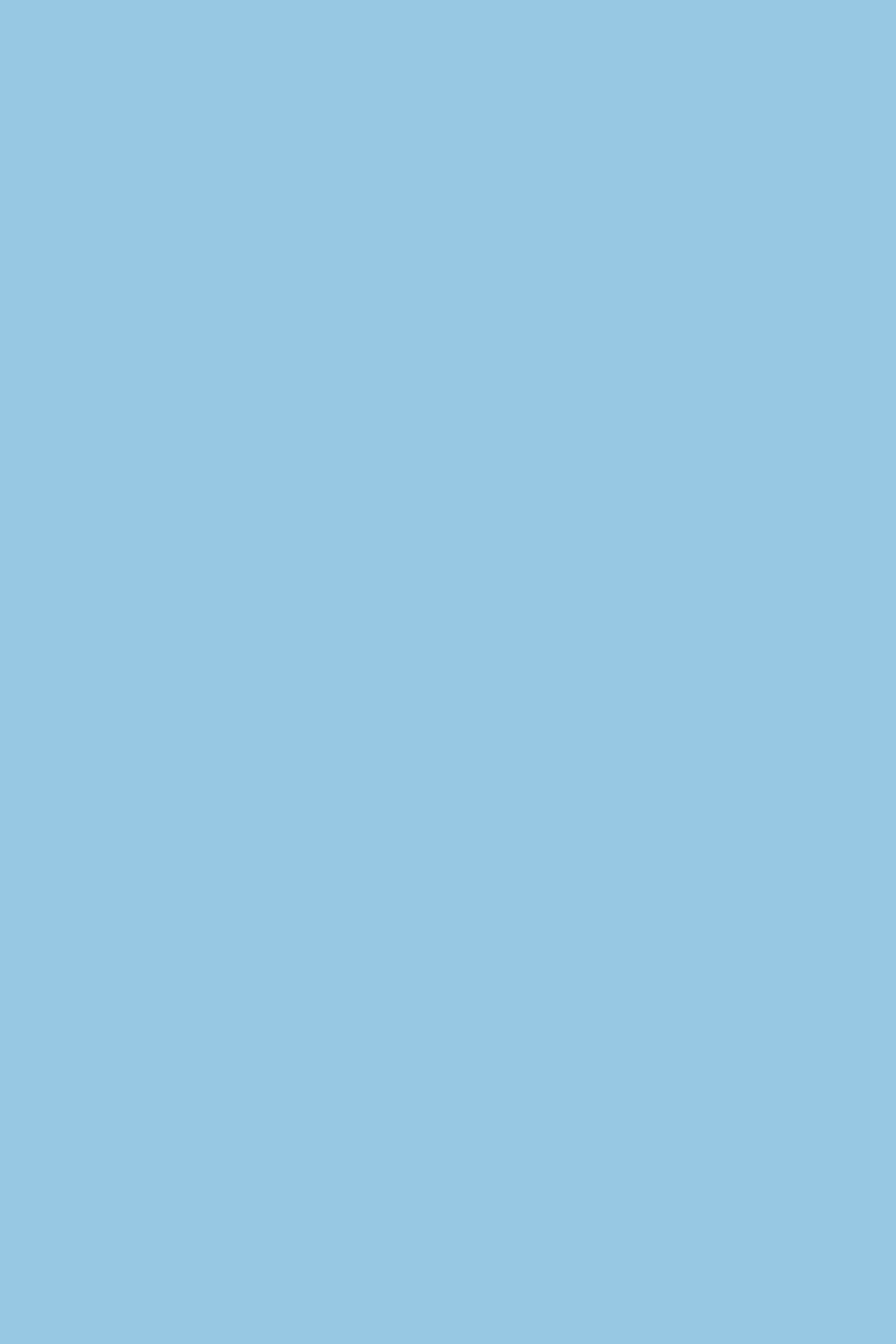Education and Outreach leads to understanding, appreciation, and long term care of a public art collection.

## Education and Outreach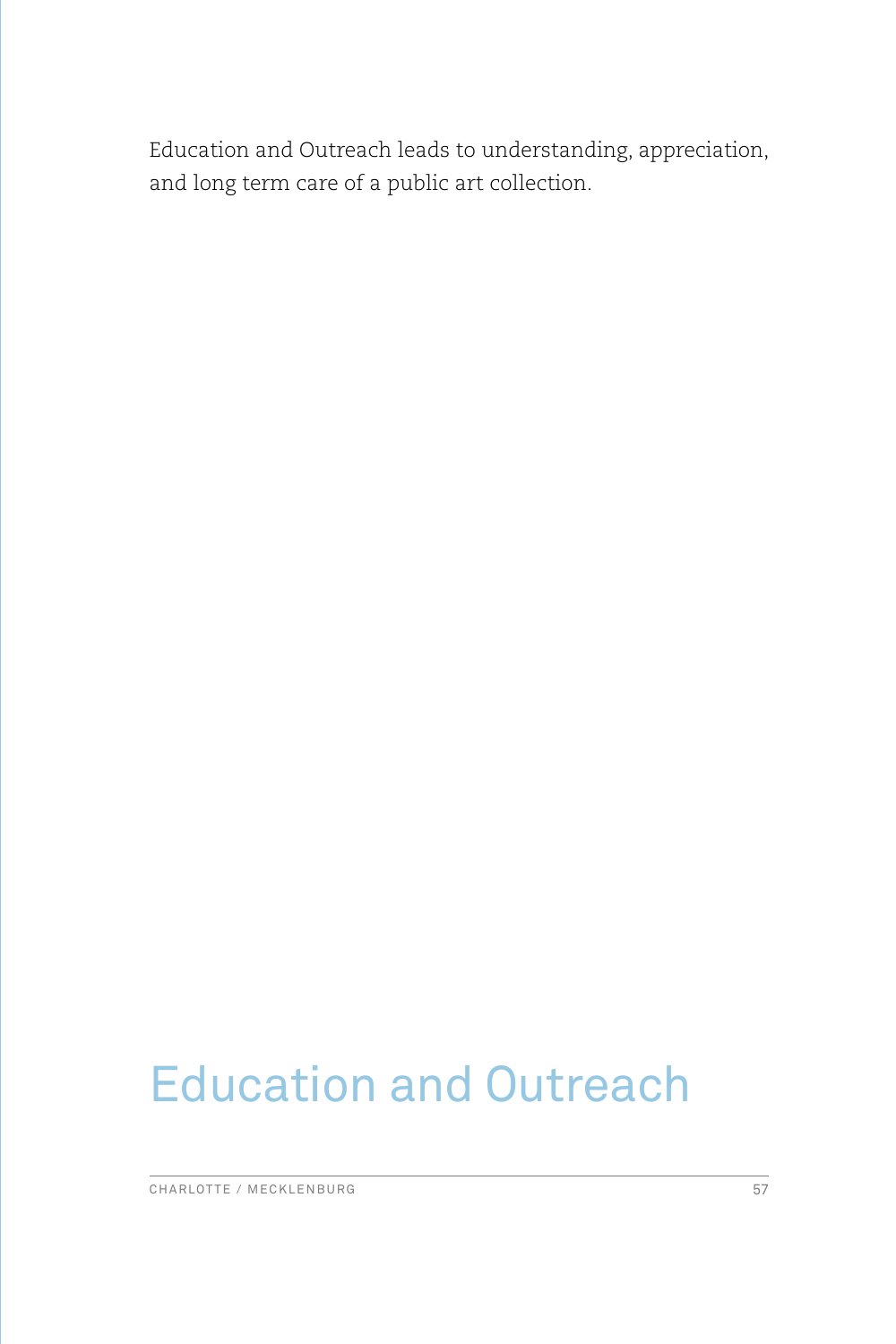## Exhibitions

### *Art in Motion*

At the inception of the transit art program, CATS hired The Arts and Science Council to create and implement an introductory temporary exhibition. The result was works of art featuring the photography of Charlotte area students and poetry by local writers exhibited in CATS buses. *Art in Motion* included The Light Factory sponsoring two summer workshops for children ages 8-12 to learn from a professional photographer how to photograph their environment. The Arts and Science Council selected nine poets to respond to the children's photos with three to five lines of verse. CATS reproduced the text and images on 11" x 28" bus placards and exhibited the art on CATS buses in 2003.

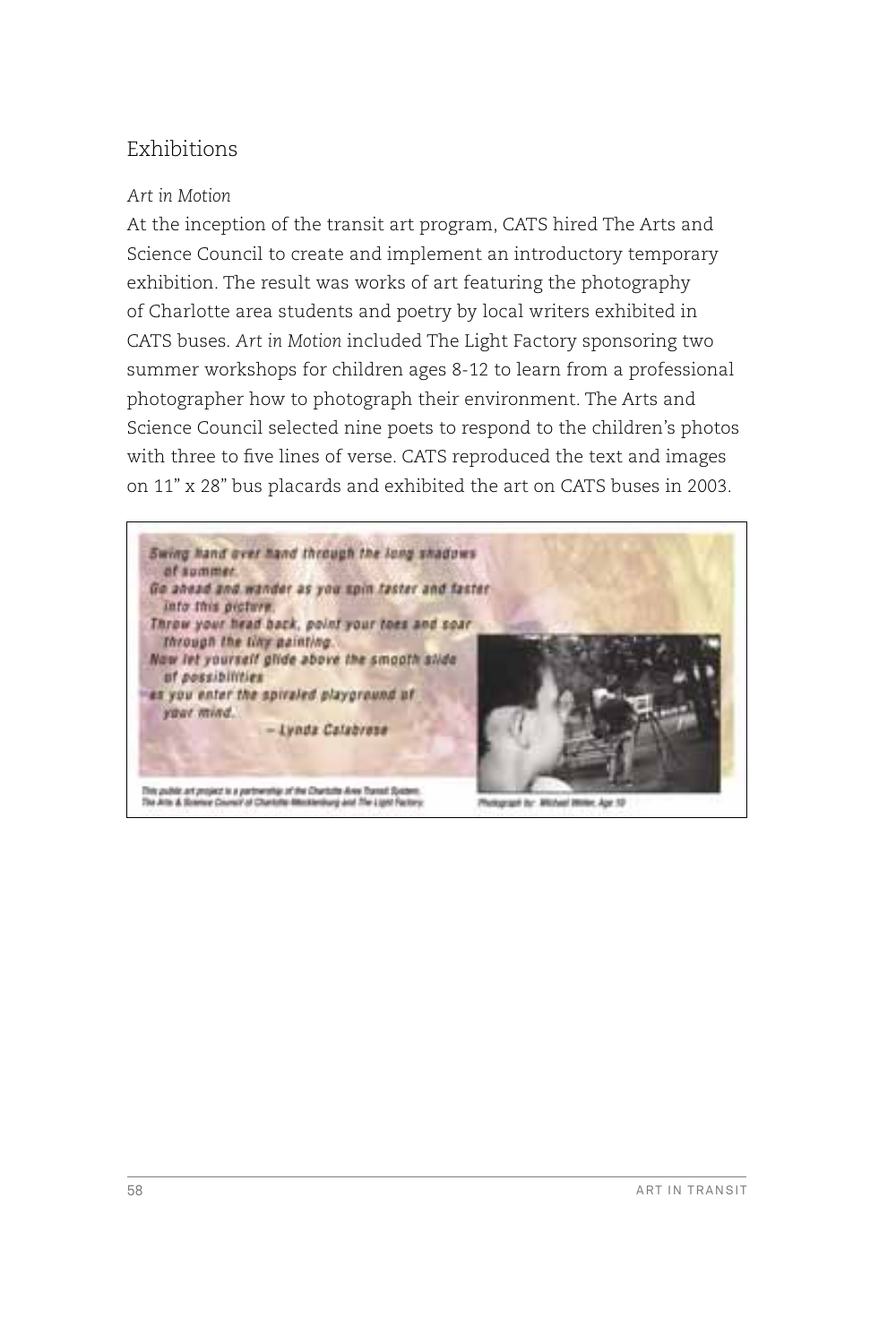

Drawing by Nancy Blum

*South Corridor Light Rail Project Exhibition of Artists' Proposals* Once the artists were selected to integrate art into the South Corridor Light Rail Project and had met with the community, CATS shared their art proposals with the public. The exhibition of artists' proposals and the artists' talks at Spirit Square were attended by more than a thousand people. Comment cards were a feedback mechanism to assess community responses to the art proposals; the majority of responses were positive and supportive. Guided tours of the exhibit were provided to the public and school children, including the Northwest School of the Arts. The exhibition catalogue was distributed to the public at the exhibition and to others after it closed.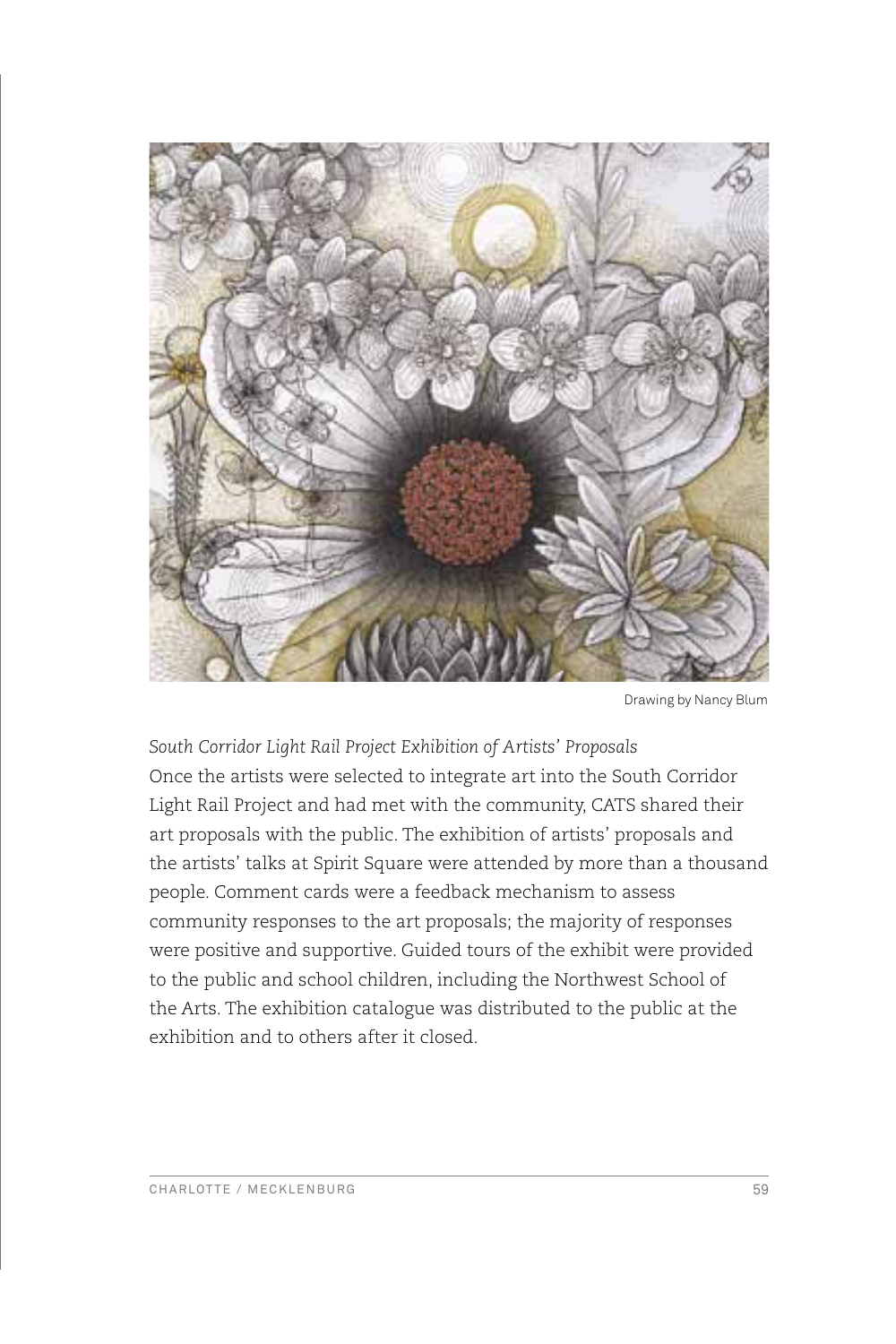

*South Boulevard Light Rail Facility Photography Exhibit* Working with a committee of knowledgeable employees involved in the planning and construction of the LYNX Blue Line and the South Boulevard Light Rail Facility, a permanent photography exhibition was created for this facility. Devlin McNeil, a photography curator, worked with CATS staff, to review 4,000 construction photos and select 140 photographs for printing, framing and permanent exhibition. The second floor photos capture the construction of the maintenance facility and the light rail vehicles, while the third floor corridor exhibit chronicles the light rail construction from 2005 to 2007.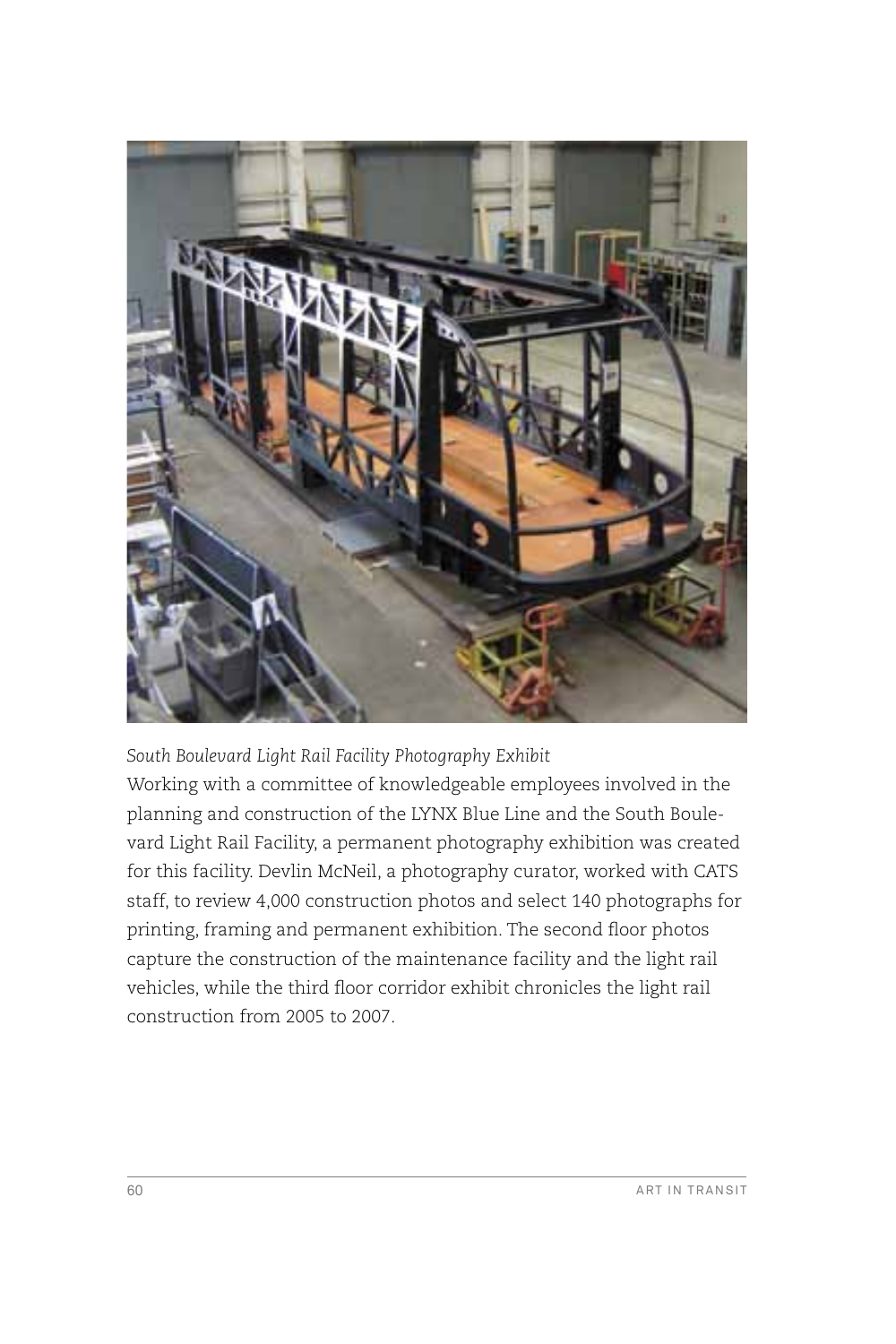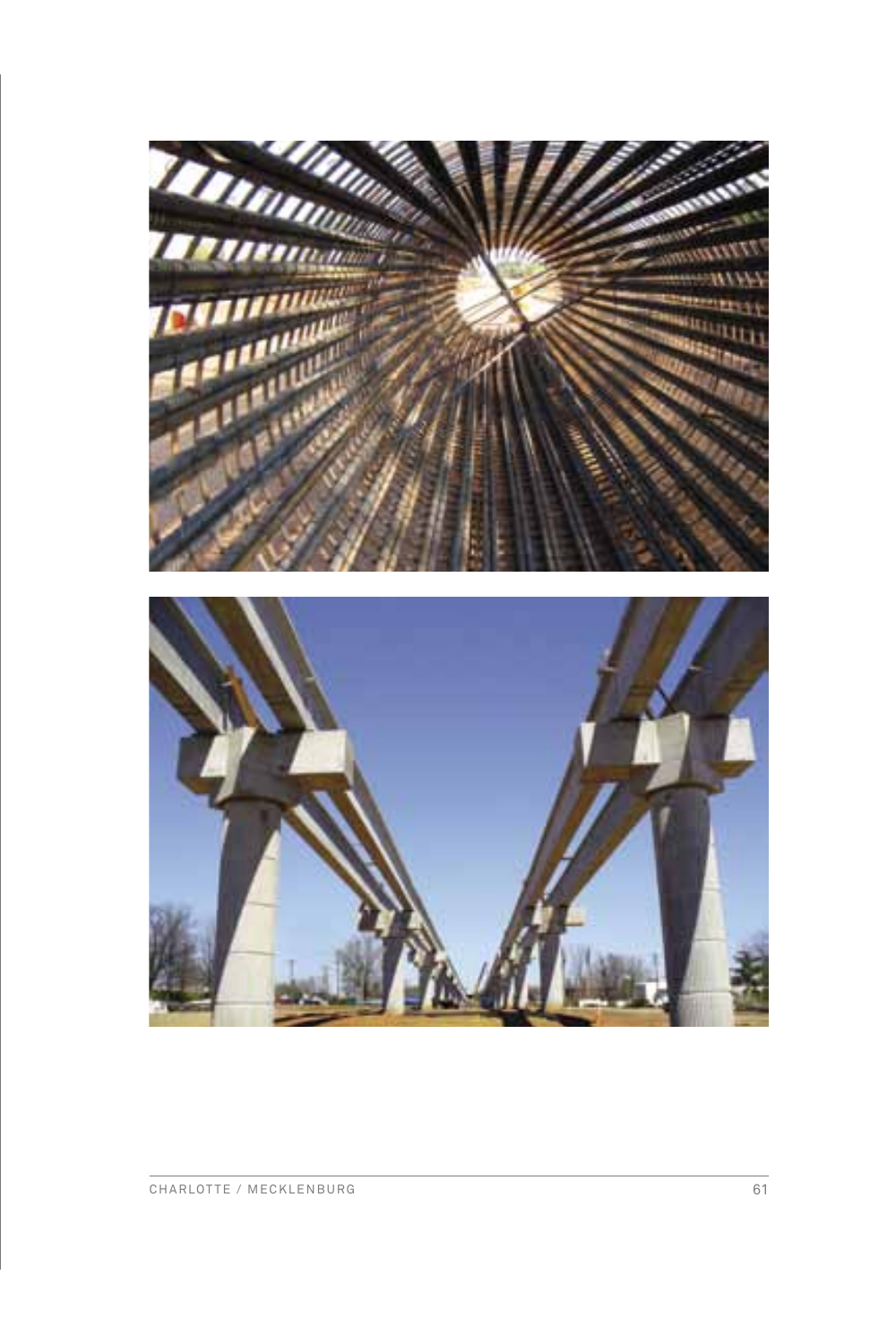### *South Tryon Bus Facility Photography Project*

Employee participation was the guiding principle in the development of a permanent photography collection for a new CATS bus maintenance facility. To implement the project, a committee of bus operations employees and local photography professionals worked together to curate the exhibit. To increase involvement from employees across the division, the committee distributed a survey to bus operations staff. Over 100 responses indicated overwhelming support for a thematic focus that honored their profession. The employee art committee reviewed portfolios of local artists and selected four Charlotte photographers to document the theme "honoring maintenance and bus operations work." Photos by Byron Baldwin, Crista Cammaroto, Gary O'Brien and Lee Stewart are framed and installed throughout the facility.

Gary O'Brien Attention to Detail Photo ©2006

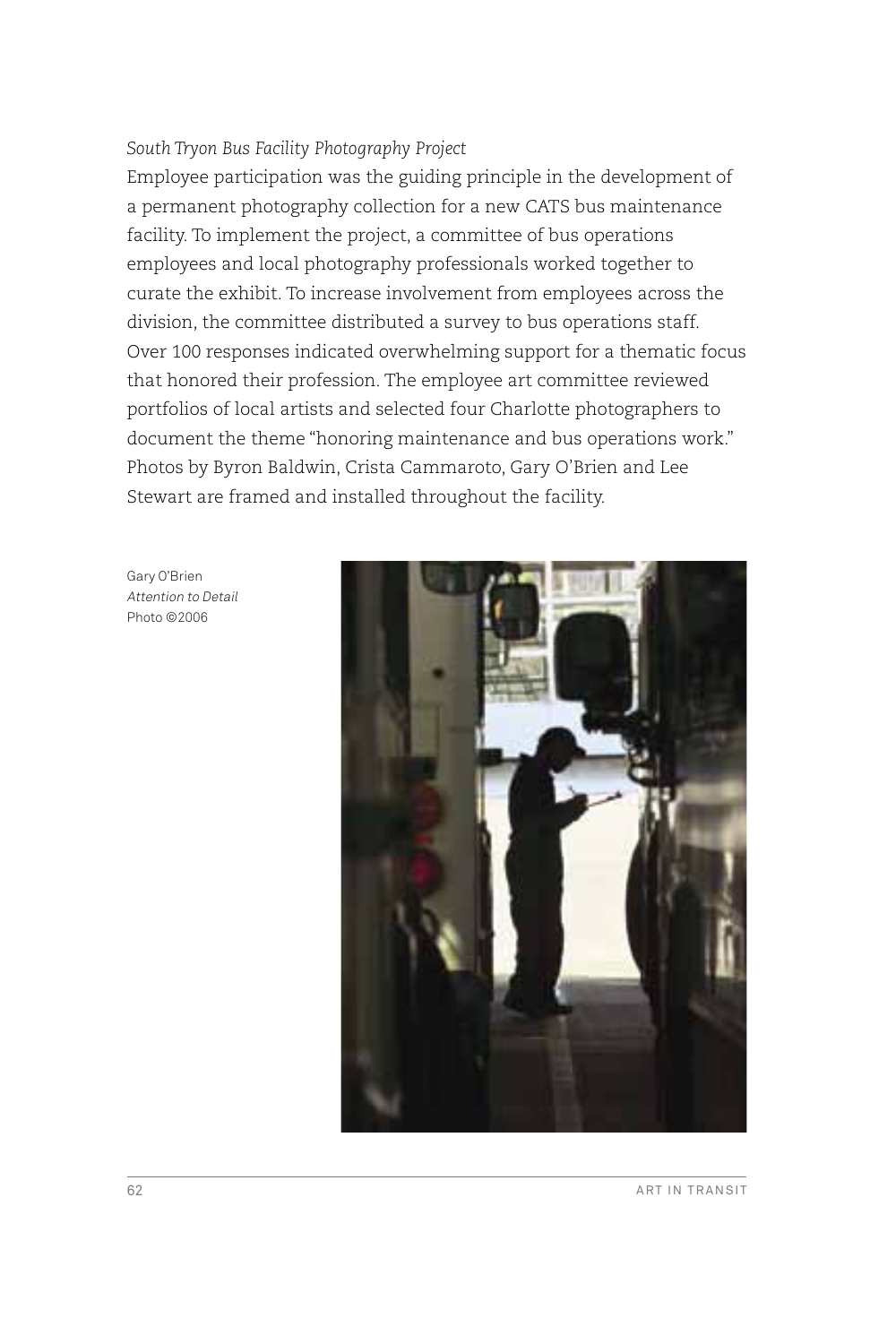

*From Studio to Site—Public Art in Charlotte-Mecklenburg* The Hines Company, property managers of the Carillon Building at 227 W. Trade Street, provided space for a photographic exhibition entitled "From Studio to Site—Public Art in Charlotte-Mecklenburg," sponsored by the Charlotte Area Transit System and Arts & Science Council. The exhibition featured 12 distinctive public art projects, some integrated into the LYNX Blue Line light rail project and others in public buildings and plazas. The exhibit was intended to illuminate the creative process, making visible each artist's original concept as well as the translation of design into the fabrication process and installation.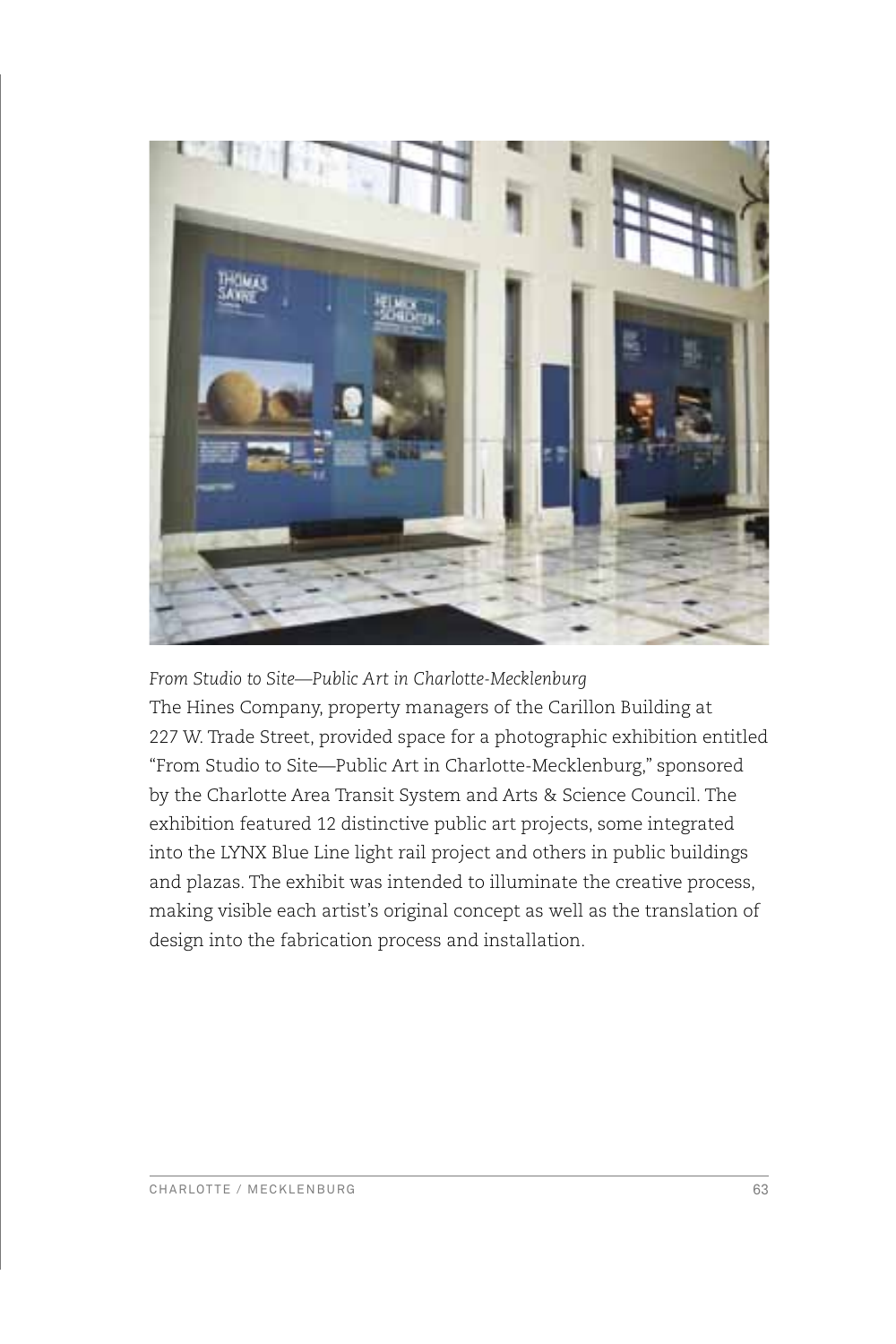### Artist Residencies

CATS funded three light rail project artists to be in residence at McColl Center for Visual Art on Tryon Street in uptown Charlotte for the sole purpose of providing the community with access to the artists and vice versa, over an extended period of time.

Thomas Thoune was in residence in fall 2005, when he started his fabrication of ceramic inserts to be set into a 360' wall at Camden Road or the LYNX East/West Station. CATS initiated a community collection of art materials by inviting the community to bring in their ceramic dishes, vessels, figurines, and glass to the artist's studio during the residency. Not only did the community bring their treasures, they brought stories to share with the artist about each donated piece. The outstanding community response was encouraged by extensive local media coverage. School groups participated in artist-led workshops to create art for the wall. To their delight, the students' work was exhibited at the Center along with the artist's finished art. Overall, the residency directly connected hundreds of community members to the artist through open studios, regular gallery hours, and special events over the three-month period.

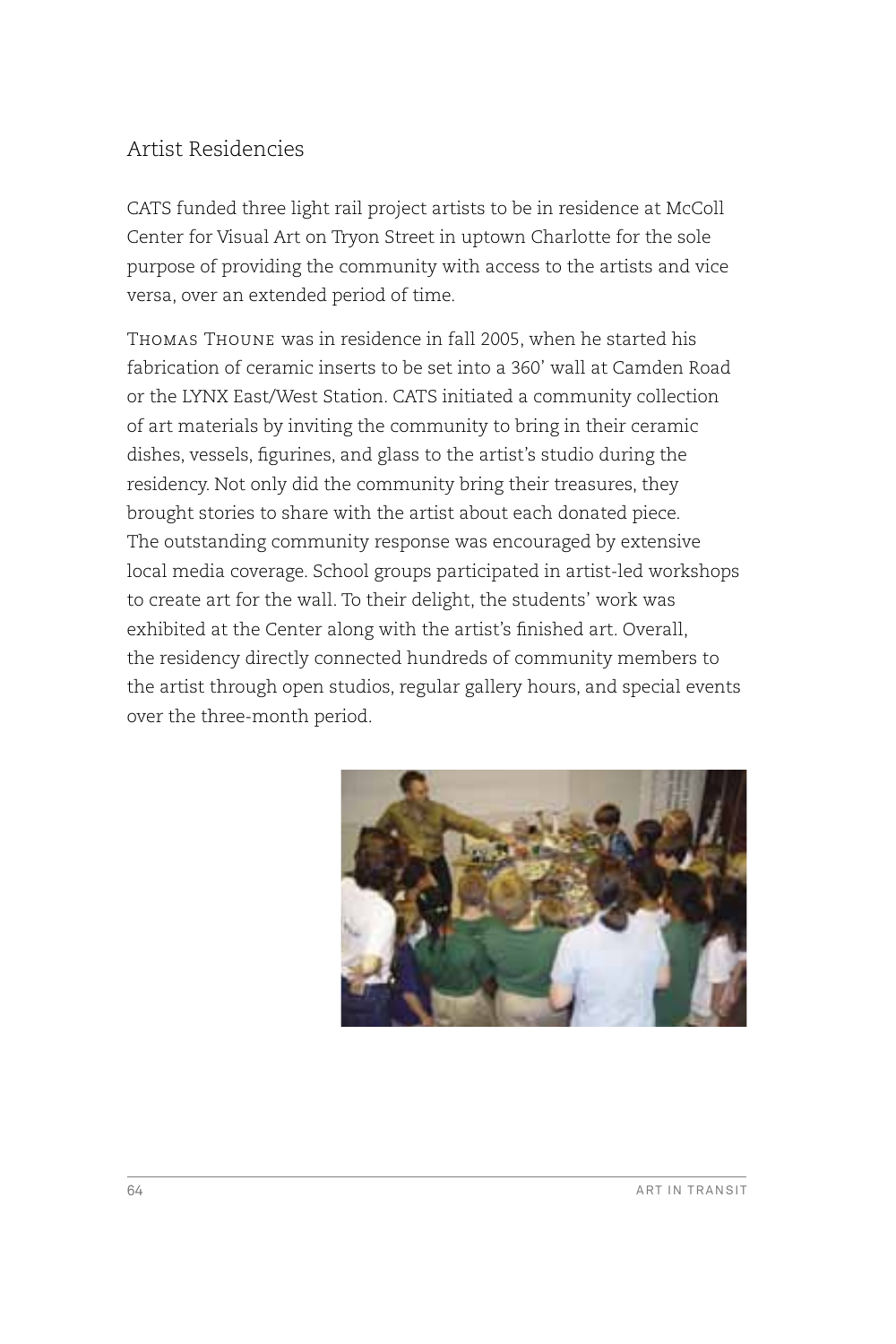Texas artist LETICIA HUERTA was commissioned to incorporate art into 11 LYNX stations. To ensure the artist had adequate time to do research and interact with community representatives, CATS sponsored her threemonth residency at the Center in 2004.



The third residency for SHAUN CASSIDY was in 2006. He produced 40 stainless steel leaves and welded them into the standard station fencing delivered to his studio by the project's general contractor. The artist's design replaced the veins of each leaf with neighborhood specific street maps. CATS project team members and the general contractor visited Cassidy's studio to inspect his work during fabrication and discuss the steps between finishing and installing the art.

Again, hundreds of community members visited the artist at the Center to view and talk with him about his project art. Cassidy also conducted a workshop with at-risk youth from Stratford Richardson YMCA during his residency.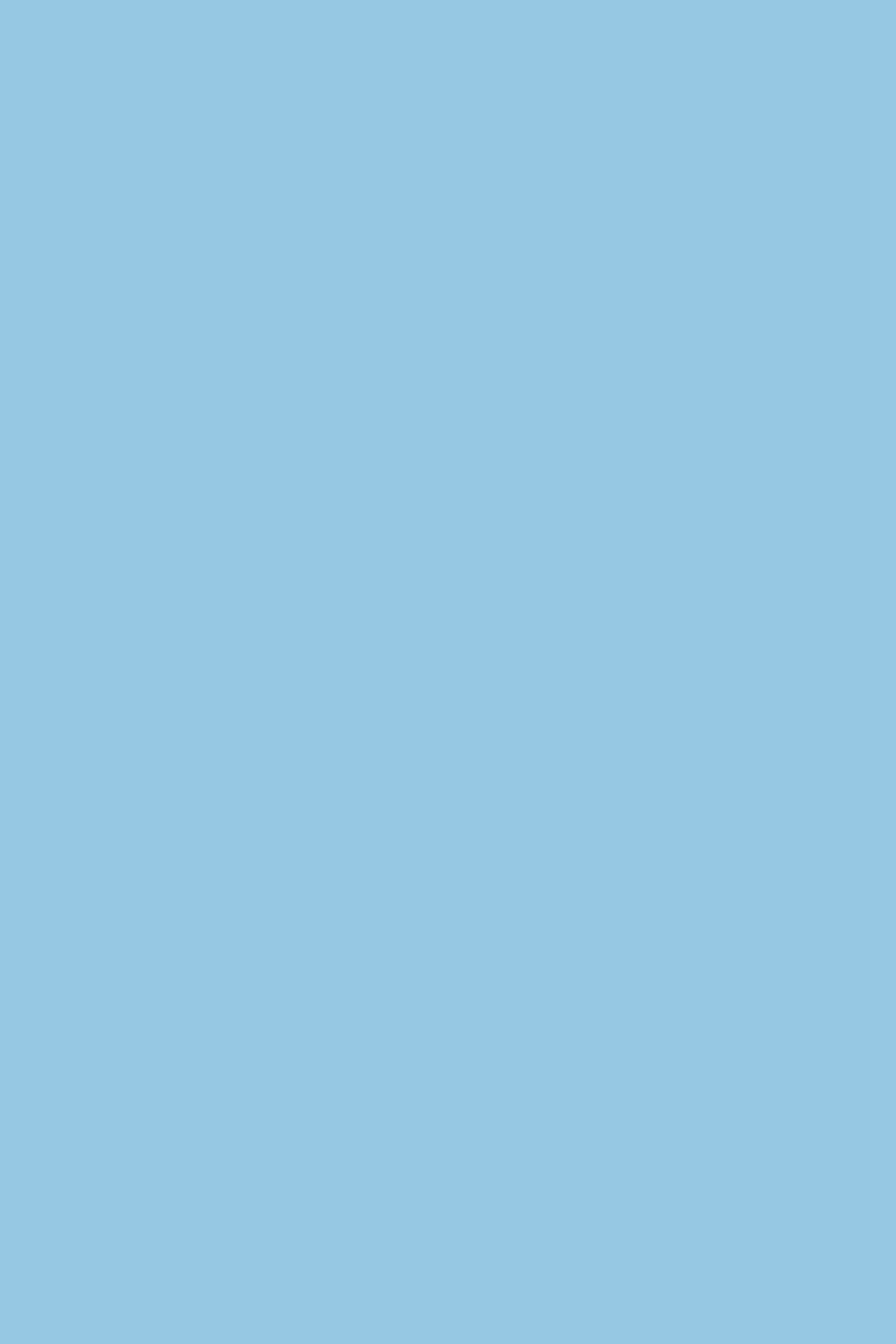# Acknowledgements

### Art-in-Transit Advisory Committee (2003-2007)

Chair:Becky Hannum, Charlotte, NC Art Program Manager, Bank of America

Chair:David Walters, Charlotte, NC Professor, University of North Carolina Charlotte at College of Art+Architecture

Craig Crawford, Columbia, SC Conservator, Crawford Conservation, Inc.

Michael Godfrey, Mt. Holly, NC Artist, Curator, Bechtler Collection Director, Little Italy Peninsula Arts Center

Vikkii B. Graham, Charlotte, NC Community Cultural Programs, Afro-American Cultural Center

Harriett Green, Columbia, SC Visual Art Director, South Carolina Arts Commission

Dian Magie, Hendersonville, NC Executive Director, Center for Craft, Creativity & Design

Theodore F. Monnich, Columbia, SC Object Conservator

Jeffrey York, Director Public Art & Community Design, North Carolina Arts Council

#### Art-In-Transit Committee (2008-2011)

Chair: Nancy M. Doll, Greensboro, NC Director, Weatherspoon Art Museum

Chair: Linda Johnson Dougherty, Raleigh, NC Chief Curator, NC Museum of Art

Carrie L. Gault, RA, LLC, Charlotte, NC Owner, Happy Box Architecture

Hasaan Kirkland, Charlotte, NC Instructor, Johnson C. Smith University

Annabel Manning, Charlotte, NC New Media Artist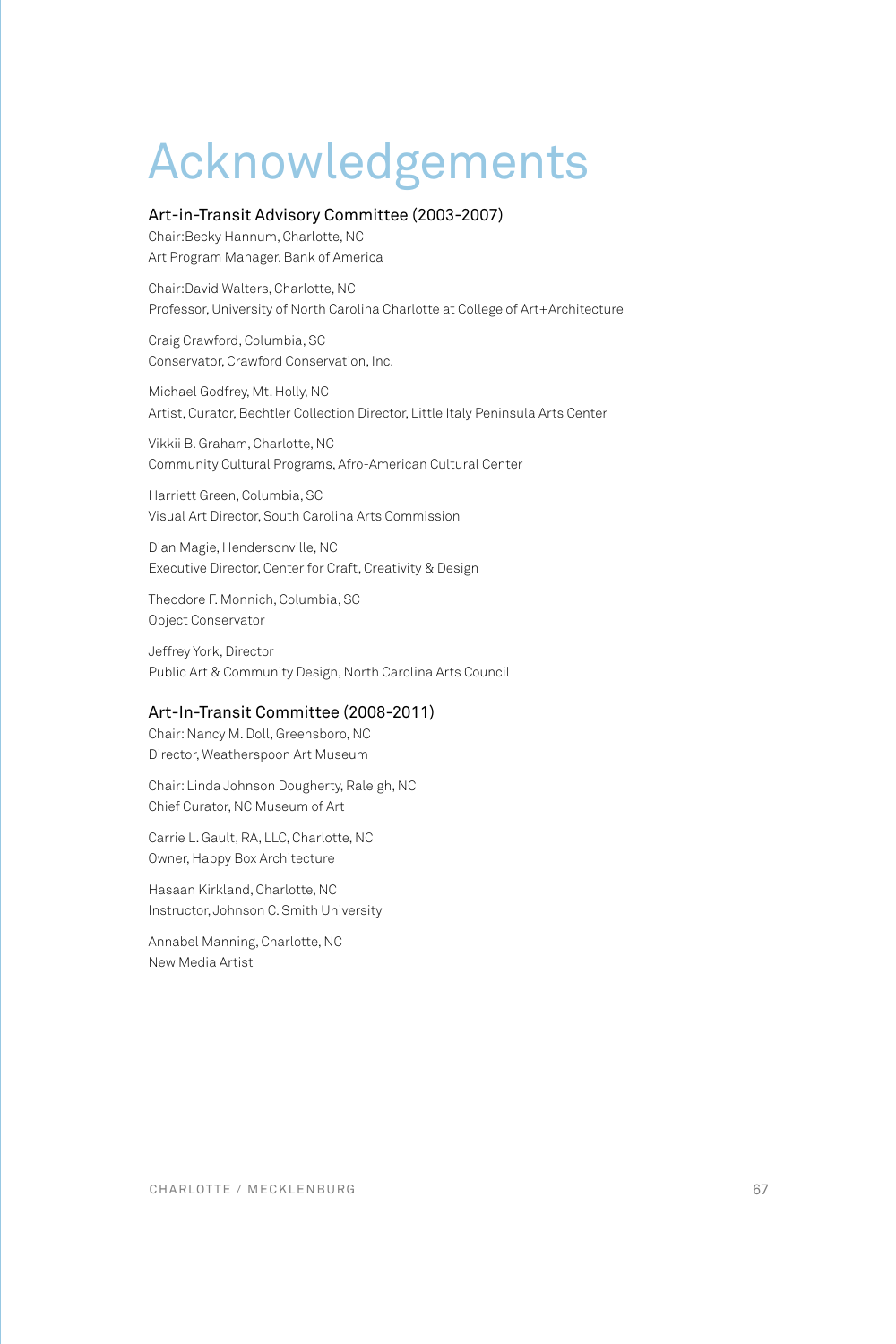Cheryl A. Palmer, Charlotte, NC Director of Education, The Mint Museum

Wim Roefs, Columbia, SC Instructor, African-American Art, University of South Carolina

### ARTISTS SELECTION PANELISTS

### South Corridor Light Rail Project

Mary Douglas Curator, Southern Highland Craft Guild, Statesville, NC

Michael Godfrey Artist, Curator, A. Bechtler Collection, Charlotte, NC

Ron Platt, Curator Weatherspoon Museum, Greensboro, NC

Ce Scott, Artist Director of Programs, McColl Center for Visual Art, Charlotte, NC

Tom Stanley Artist, Director, Winthrop University Galleries, Rock Hill, SC

### West Corridor (Sprinter)

Carrie L. Gault, RA Architect, Charlotte, NC

Jean Greer Vice President of Public Art, ASC, Charlotte, NC

Lee Stewart Photographer, Charlotte, NC

### Midtown

Roy Strassberg Chairman, Art Department, UNC- Charlotte, Charlotte, NC

Carla Hanzal Curator Contemporary Art, The Mint Museum, Charlotte, NC

Beverly Smith Artist/Teacher CMS, Charlotte, NC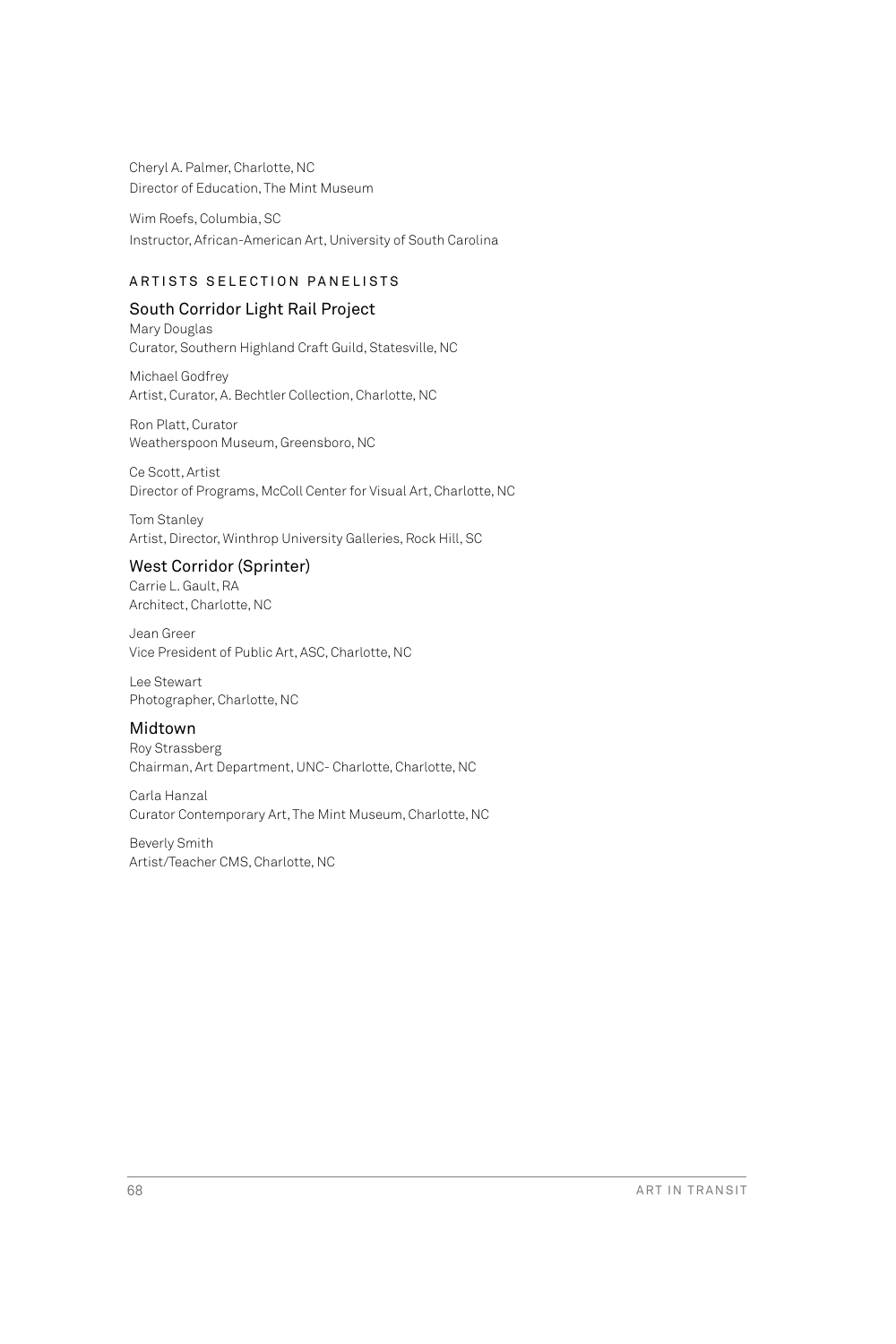#### Rosa Parks Place Community Transit Center

Hasaan Kirkland Painting/Art History Professor, Johnson C. Smith Univ., Charlotte, NC

Belinda Tate Director, Diggs Gallery, Winston Salem, NC

Juan Logan Sculptor/Associate Profes. of Studio Art, UNC-Chapel Hill, Chapel Hill, NC

# Eastland Community Transit Center

David Edgar Sculptor- Director, UNCC Graduate Program/Arts Admin., Charlotte, NC

Vikkii Graham Program Director, Visual Arts, African-American Cultural Center, Charlotte, NC

Claudia Gonzales-Smit Artist, Community Program Coord., Arts Education Institutes, Charlotte, NC

# Huntersville-Northcross Park and Ride and Mallard Creek Park and Ride

Brenda Coates Artist-Professor, Western Carolina University, Hendersonville, NC

Mary Babcock Artist-Professor, Appalachian State University, Boone, NC

Brad Thomas Artist, Director/Curator, Van Every Gallery, Davidson, NC

#### Matthews Independence Pointe Park and Ride and South Park Community Transit Center

Dian Magie Executive Director, Center for Craft, Creativity & Design University of North Carolina, Hendersonville, NC

Harriett Green Director of Visual Art, Columbia, SC

Jeffrey York Director, Public Art & Community Design, NC Arts Council, Raleigh, NC

### Huntersville-Gateway Park & Ride

Jennifer Falls Member, Huntersville Cultural Dev. Com., Huntersville, NC

Daryl Williams Architect, Neighboring Concepts, Charlotte, NC

David Feltman Project Manager, CATS, Charlotte, NC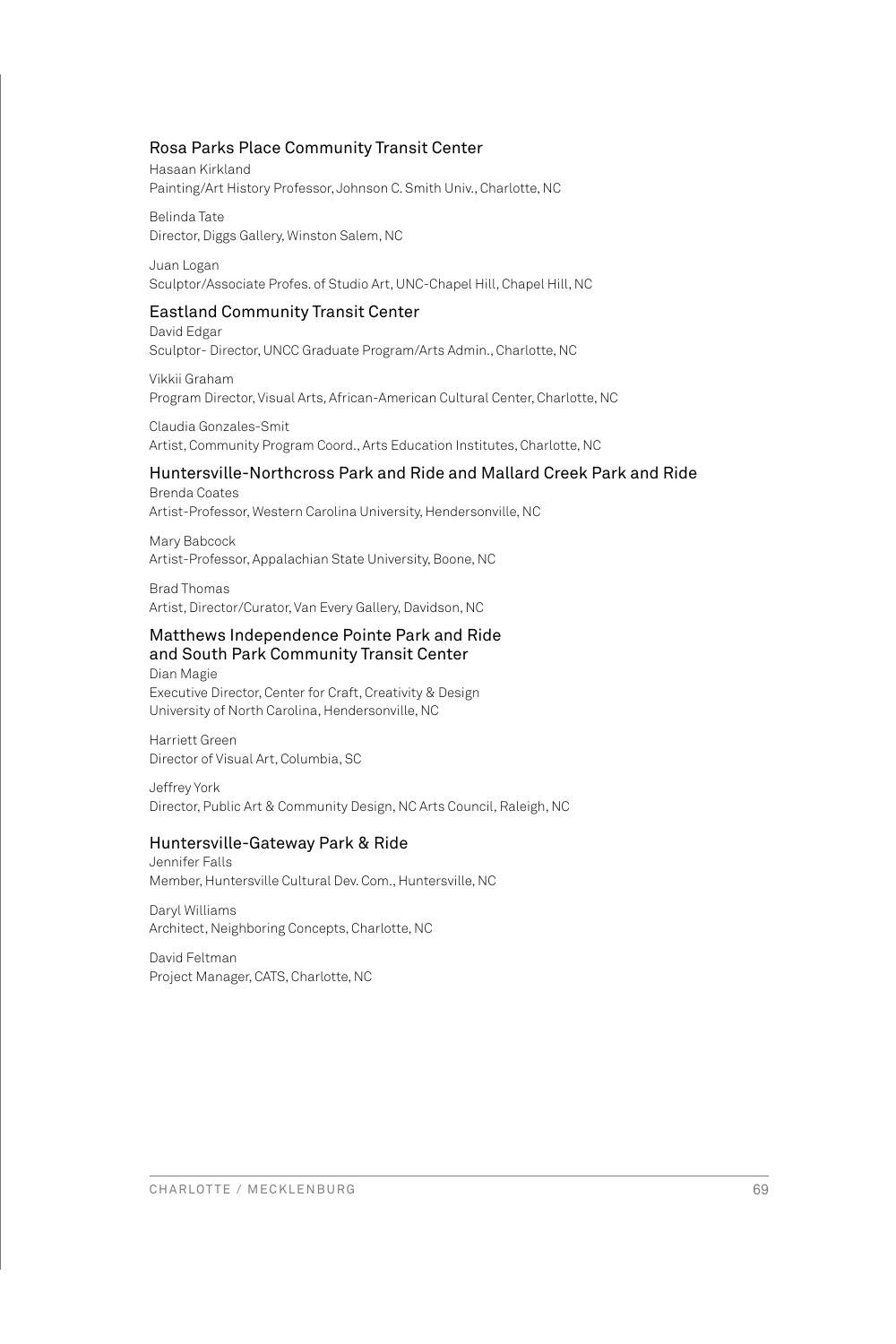## Community & Stakeholders

CATS is grateful to the neighborhood representatives, business leaders, planners, historians, transit users and people interested in the art program who have participated in project art committee meetings to provide input into the artists' selection process and the artists' proposal development.

#### Special thanks to:

Lyndsay Richter, former AiT Program Administrator Charlotte Arts and Science Council McColl Center for Visual Art Charlotte Center City Partners Charlotte-Mecklenburg Main Library Charlotte-Mecklenburg Schools Charlotte Trolley, Inc. Collinswood Elementary School The Dunhill Hotel Historic Landmarks Commission Levine Museum of the New South The Light Factory Northwest School of the Arts Sterling Elementary School

### Art in Transit

Pallas Lombardi, Program Manager Kati Stegall, Program Administrator Vanessa Stevenson, Administrative Assistant

This publication is made possible by: City of Charlotte Charlotte Area Transit System Metropolitan Transit Commission



Charlotte Area Transit System 600 East Fourth Street Charlotte, North Carolina 28202 www.ridetransit.org

#### Photography

Photos by JoAnn Sieburg-Baker Pages 7, 8,18, 20, 21, 22, 23, 24, 25, 28, 29, 33, 34, 35, 36, 37, 38, 40, 41, 42, 51, 53, 55

Other photos by CATS or the individual artists. Photos copyrighted and not for duplication.

Photos by Mitchell Kearney Pages 2, 4, 19, 26, 27, 32, 39, 43, 46, 47, 48, 49, 65